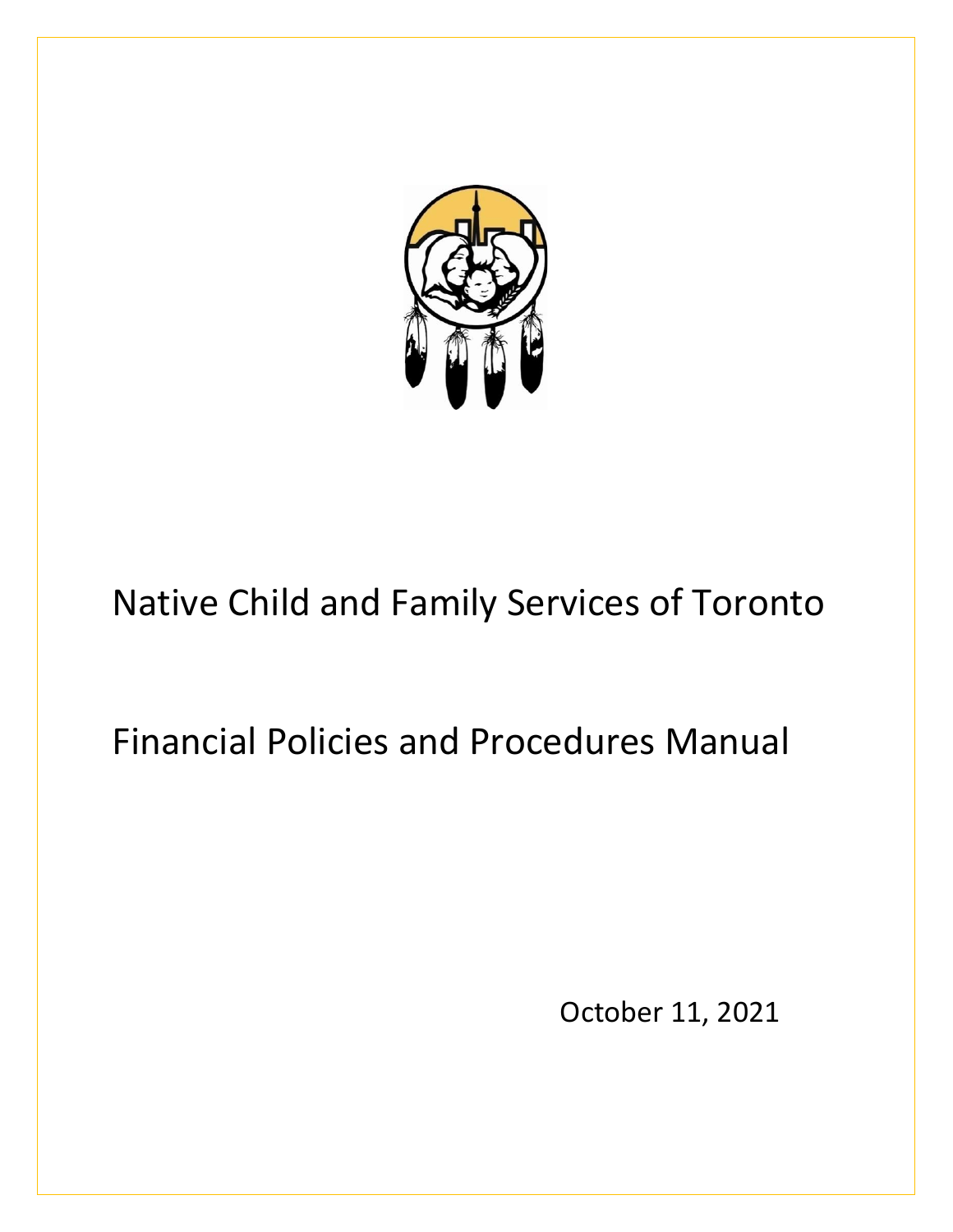# Document History and Revisions

| Date          | Version    | <b>Summary</b>                           |
|---------------|------------|------------------------------------------|
| Oct. 11, 2021 | $\sqrt{2}$ | Changes for collective agreement 2019-22 |
|               |            |                                          |
|               |            |                                          |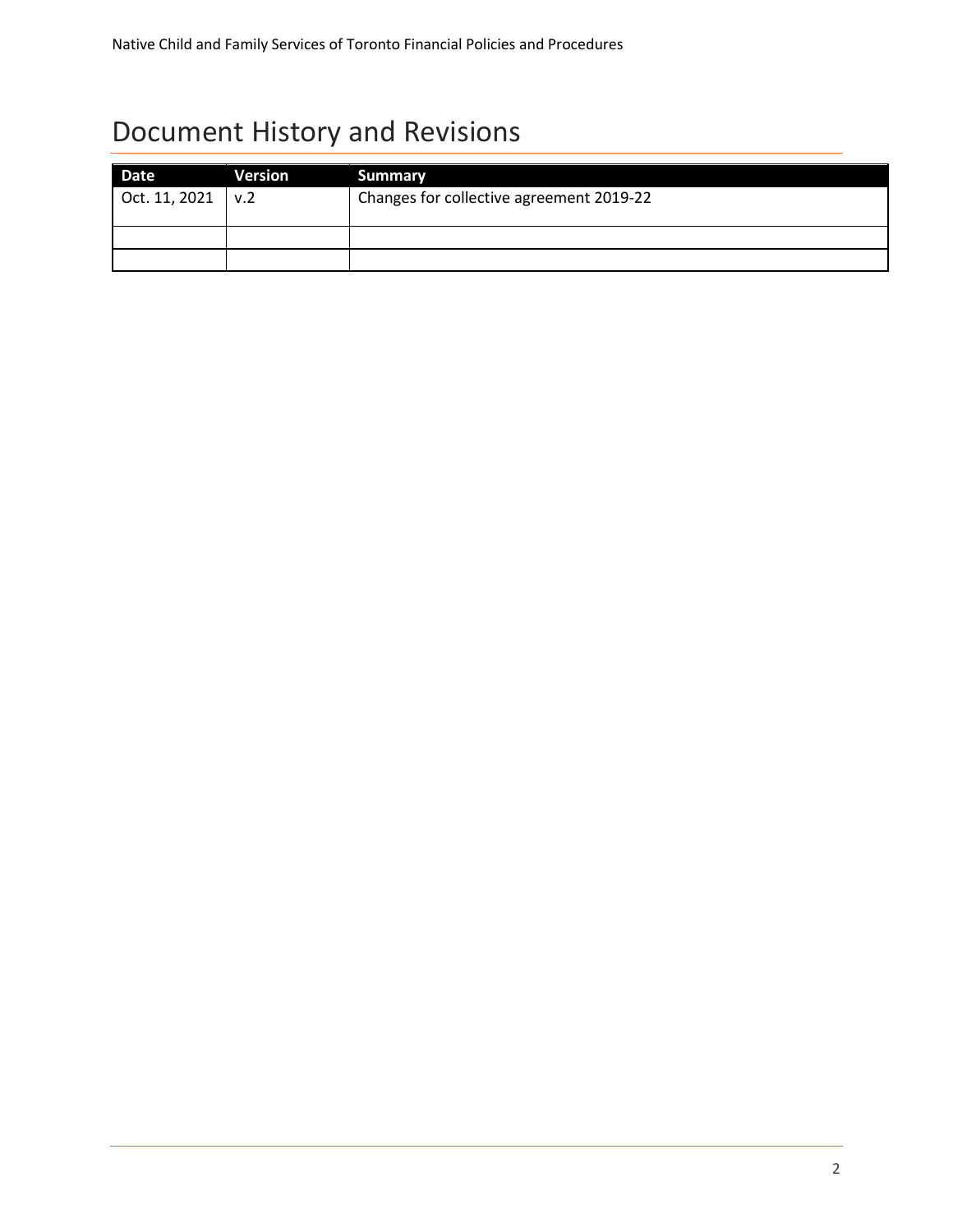# Table of Contents

| <u>1.</u> |  |
|-----------|--|
| 1.1       |  |
| 1.2       |  |
| 2.        |  |
| 2.1       |  |
| 2.2       |  |
| 2.3       |  |
| 2.4       |  |
| 2.5       |  |
| 2.6       |  |
| 2.7       |  |
| 3.        |  |
| 3.1       |  |
| 3.2       |  |
| 3.3       |  |
| 3.4       |  |
| 4.        |  |
| 4.1       |  |
|           |  |
| 4.3       |  |
| 4.4       |  |
| 4.5       |  |
| 5.        |  |
| 5.1       |  |
| 5.2       |  |
| 5.3       |  |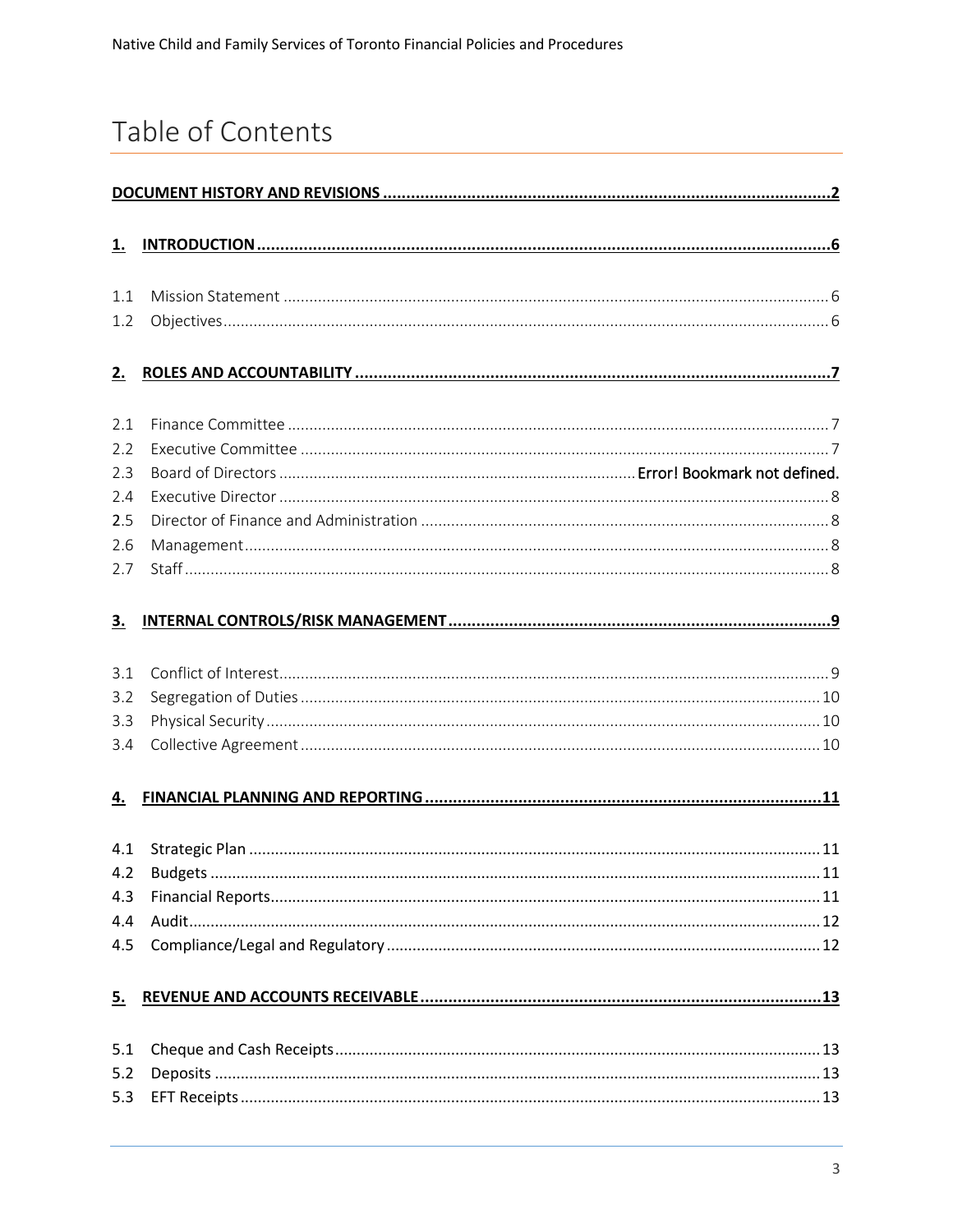| 5.4        |  |
|------------|--|
| 5.5        |  |
| 5.6        |  |
| 5.7        |  |
|            |  |
| <u>6.</u>  |  |
|            |  |
| 6.1        |  |
| 6.2        |  |
| 6.3        |  |
| 6.4        |  |
| 6.5        |  |
| 6.6        |  |
| <u>z.</u>  |  |
|            |  |
| 7.1        |  |
| 7.2        |  |
|            |  |
| 7.3<br>7.4 |  |
|            |  |
|            |  |
| 7.5        |  |
| 8.         |  |
|            |  |
| 8.1        |  |
| 8.2        |  |
| 8.3        |  |
| 8.4        |  |
| 8.5        |  |
| 8.6        |  |
| 8.7        |  |
| 8.8        |  |
|            |  |
| 9.         |  |
| 9.1        |  |
| 9.2        |  |
| 9.3        |  |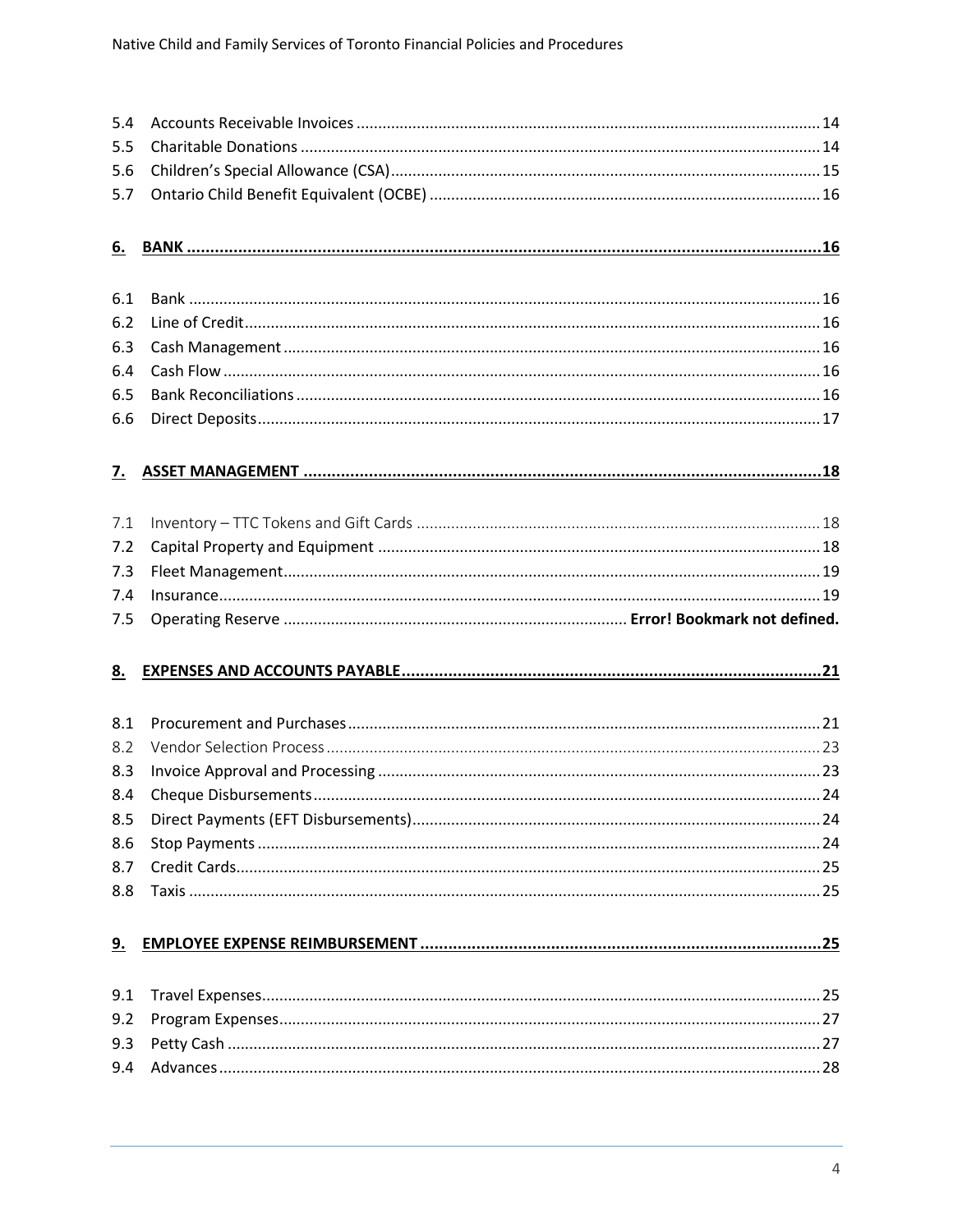| 10.    |  |
|--------|--|
|        |  |
| 10.1   |  |
| 10.2   |  |
| 10.3   |  |
| 10.4   |  |
| 10.5   |  |
| 10.6   |  |
| 10.6.1 |  |
| 10.6.2 |  |
| 10.6.3 |  |
| 10.6.4 |  |
| 10.6.5 |  |
| 10.6.6 |  |
| 10.7   |  |
| 10.8   |  |
|        |  |
| 11.    |  |
|        |  |
| 11.1   |  |
| 11.2   |  |
| 11.3   |  |
| 11.4   |  |
| 11.5   |  |
| 11.6   |  |
| 11.7   |  |
| 11.8   |  |
| 11.9   |  |
|        |  |
|        |  |
|        |  |
|        |  |
|        |  |
|        |  |
|        |  |
|        |  |
|        |  |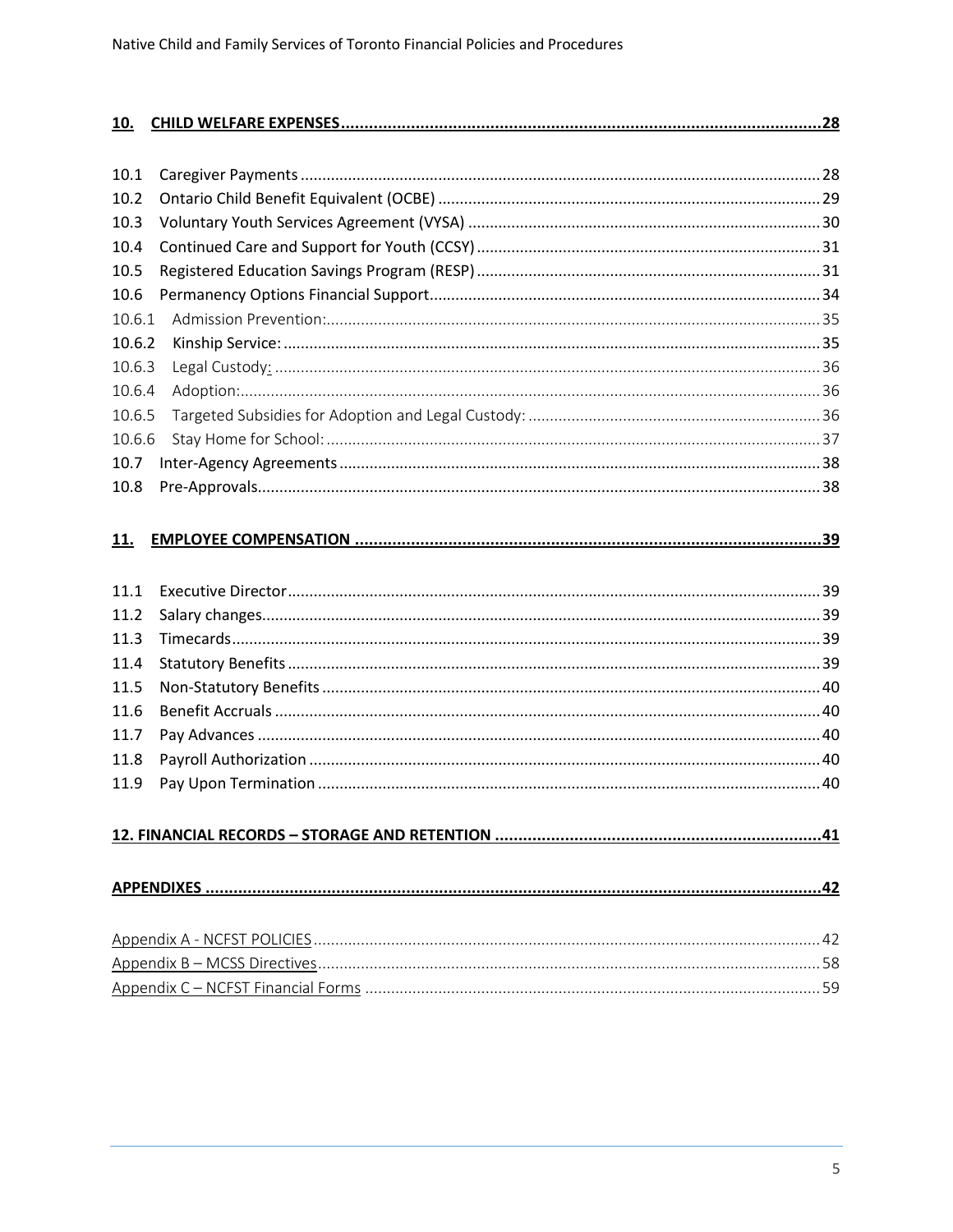# 1. INTRODUCTION

#### 1.1 Mission Statement

Native Child and Family Services of Toronto strives to provide a life of quality, well-being, caring and healing for our children and families in the Toronto Native community. We do this by creating a service model that is culture based and respects the values of Native people, the extended family, and the right to selfdetermination.

#### 1.2 Objectives

The purpose of the Financial Policies and Procedures Manual (FPP) is to clarify and document the roles, authority and responsibilities for the essential financial activities and decisions within the organization.

The policies and procedures are developed to promote accountability, efficient use of resources and adherence to Ministry and other stakeholder directives.

The FPP is a means of communicating and promoting internal controls and approval policies to all staff.

The Board of Directors and auditors must be satisfied that sufficient policies, procedures and controls are in place which safeguard the assets of the organization, enable timely and accurate financial information and compliance with funding requirements, laws and regulations.

The FPP will be updated as needed by the Director of Finance and Administration, and reviewed by the Executive Director and Senior Management. The Finance Committee will approve the FPP when there are changes to signing/approval limits, or when there is a significant policy change. Operational changes will be approved by the Executive Director. The Director of Finance and Administration will communicate any changes to all staff members.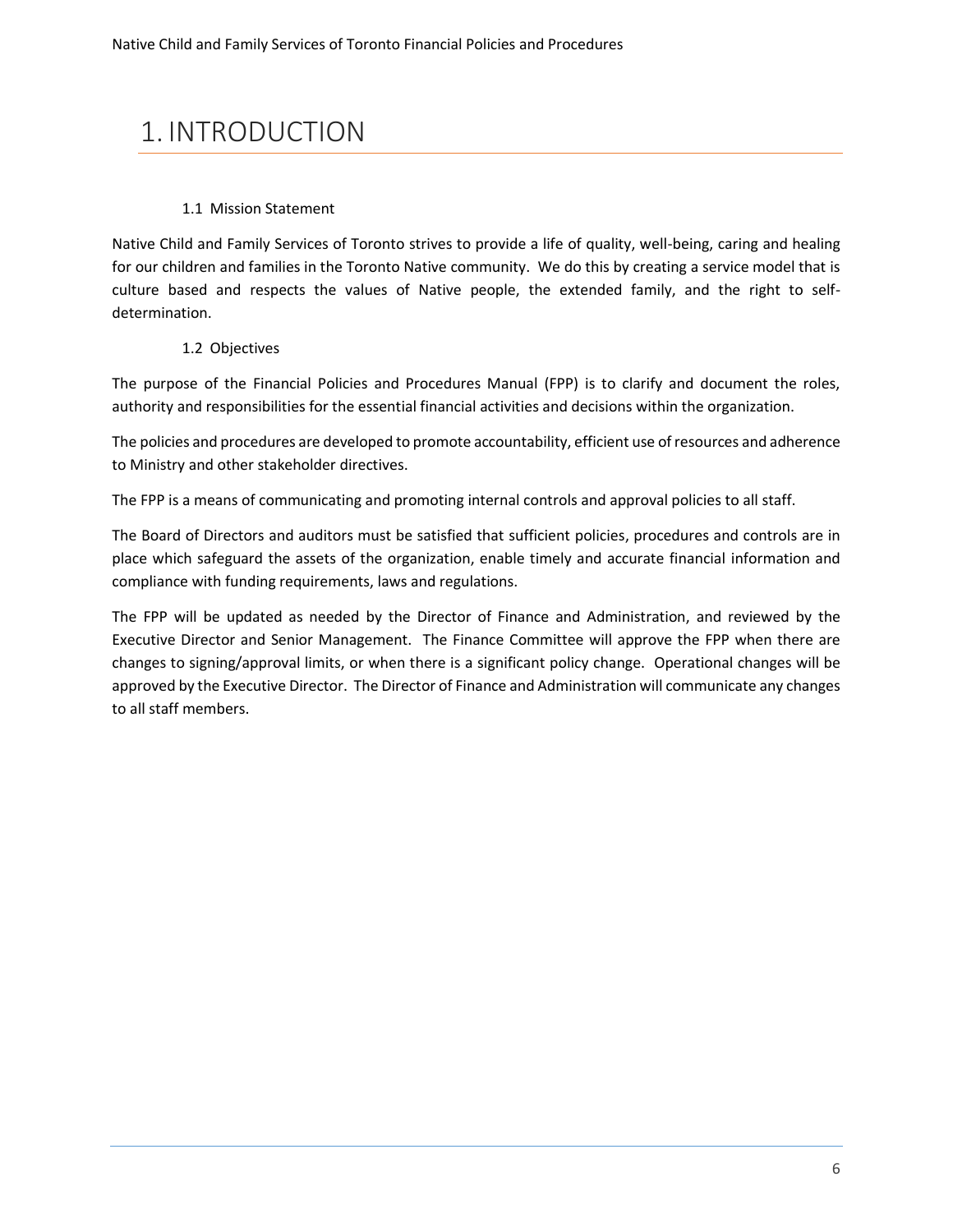# 2. ROLES AND ACCOUNTABILITY

#### 2.1 Board of Directors

The Board of Directors is responsible for safeguarding the assets of the Agency and for ensuring the policies and procedures for making and implementing decisions are sound, reflect NCFST's core values and mission, and provide a framework for accountability, communication, financial reporting and compliance so that the Agency remains viable.

The Board meets at least six times a year and reviews and approves the Agency's current financial statements.

The Board approves the annual Audited Financial Statements within six months of the fiscal year-end, and recommends the auditors for appointment the next year at the Annual General Meeting.

- 2.2 Board Committees
- 2.2.1. Finance Committee

The Finance Committee reports to NCFST's Board of Directors and meets at least four times a year. The role of the Finance Committee is defined in its Terms of Reference (Appendix A-2). The Finance Committee is responsible for reviewing the Agency's financial operations, reviewing quarterly financial statements, and in general, has responsibility for oversight of the reliability and integrity of the accounting principles and practices used by NCFST as reflected in NCFST's financial statements and financial reporting.

The Finance Committee approves the implementation of, and significant changes to the FPP, and recommends to the Board for approval significant budgets and those required by specific funders.

The Finance Committee reviews the insurance policy for the Agency on a yearly basis to ensure adequate coverage.

The Finance Committee shall also annually monitor and evaluate the performance of the external auditors and recommend to the Board the appointment of a firm as the Corporation's external auditors and any changes of external auditors. This shall include;

- i. review and approve the auditors audit plan, including scope, timetable and fees.
- ii. review and ensure external auditor independence from management.

#### 2.2.2. Executive Committee

Role includes but is not limited to Strategic leadership for Executive Director and full Board, Board oversight, hiring and compensation package for the Executive Director, and managing high-level workplace issues of a serious nature.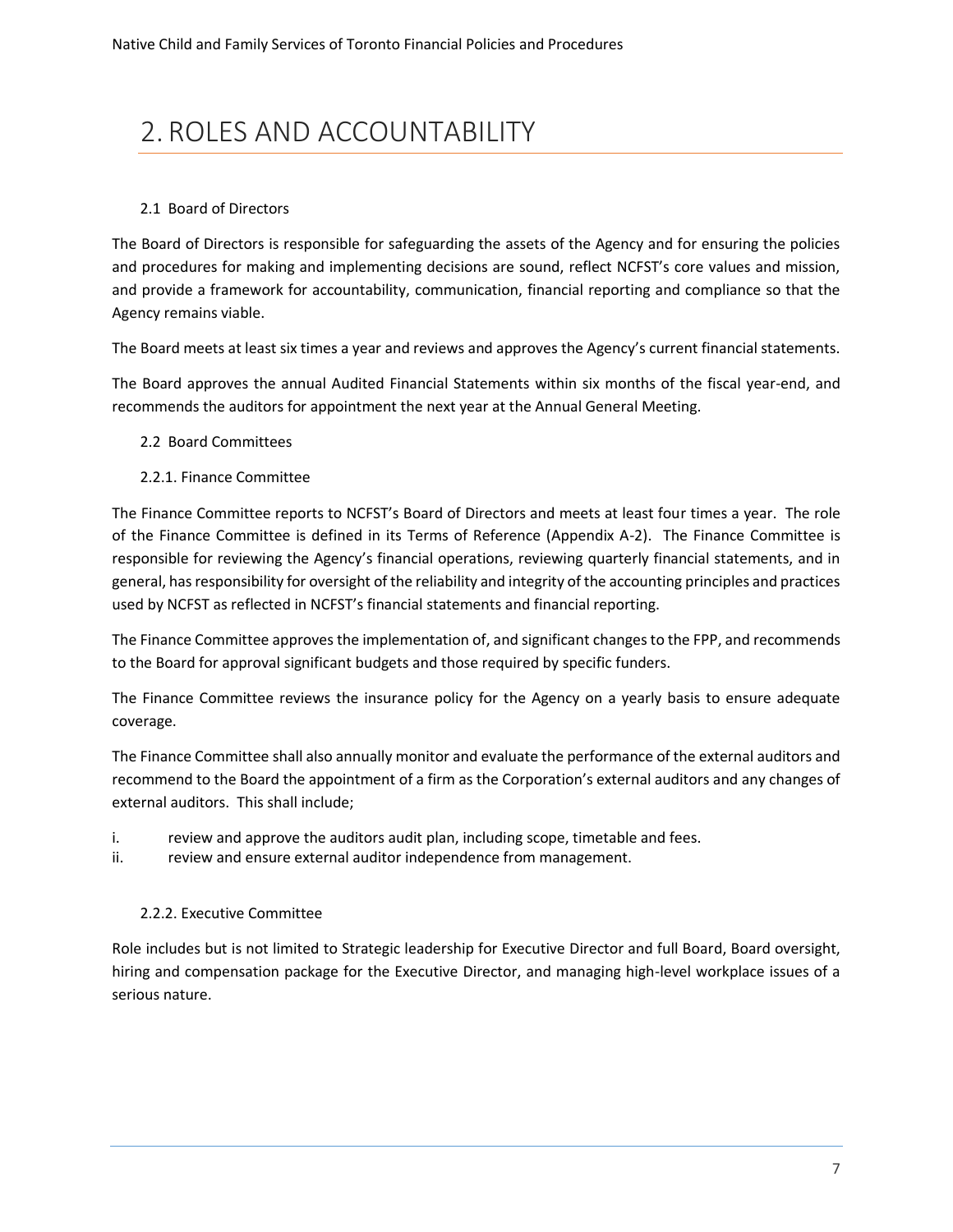#### 2.3. Executive Director

The Executive Director designates a senior financial officer with responsibility for managing the financial operations of the Agency. NCFST maintains the position Director of Finance and Administration who acts as senior financial officer under the direction of the Executive Director.

#### 2.4. Director of Finance and Administration

Director of Finance and Administration provides executive leadership, financial expertise, and Indigenous management principles in planning, directing and delivering core financial, information technology, property management, administrative, and strategies and services while working as part of an innovative and committed executive leadership circle. The Director of Finance and Administration also oversees the organization's risk management program and provides leadership to Finance staff.

The Director of Finance and Administration holds a professional accounting designation and fulfills the requirements of ongoing membership in the accounting body. This position is responsible for managing the financial operations of the Agency, maintaining effective internal controls, ensuring budgets and expenses align with programming goals. The Director of Finance and Administration is involved in the annual review of the employee compensation package and the collective agreement bargaining process, stays informed of any new legislation and Ministry Directives, and determines how that legislation will be implemented within the organization. The Director of Finance and Administration is the primary liaison with the Agency's external auditors.

#### 2.3 Management

Directors, Managers, Supervisors and Assistant Supervisors will be familiar with the FPP, train and monitor their staff, and ensure policies are consistently followed.

#### 2.4 Staff

All employees are responsible for compliance with financial policies and internal controls, and integrating NCFST's mission and values into practice, service and relationships. Staff must be committed to maintaining confidentiality of client, financial and all other sensitive information.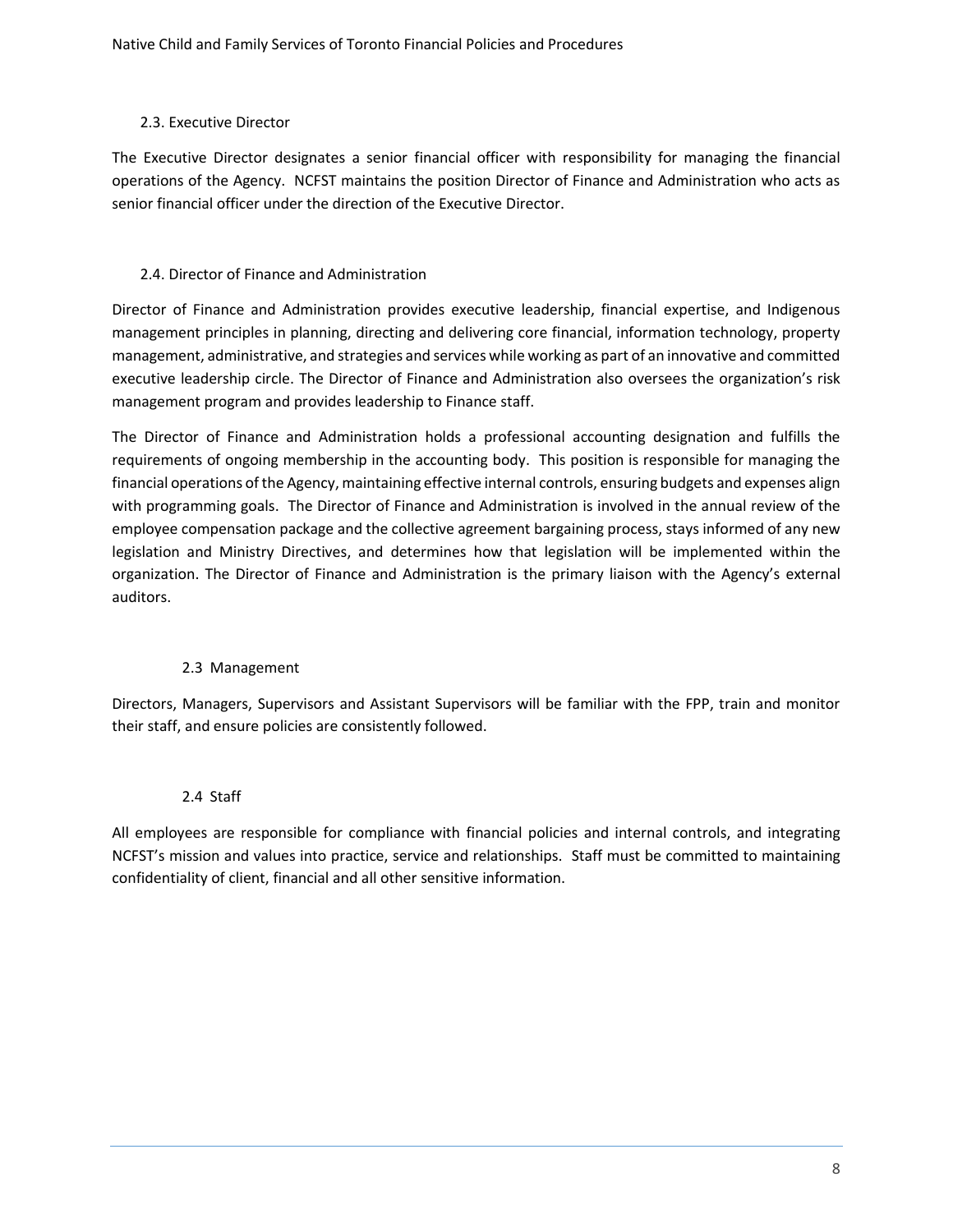# 3. INTERNAL CONTROL

Internal control procedures are an integral part of the FPP and are developed to safeguard NCFST's assets, check the accuracy and reliability of accounting data, promote operational efficiency, protect personnel and minimize the Agency's exposure to risk and fraud.

#### Signing Officers

The Board of Directors must approve all individuals authorized to bind the organization (the "signing authorities"). The Signing Authorities for the organization are the following:

- Board President
- Board Vice-President
- Board Treasurer
- Board Secretary
- Executive Member
- Executive Director
- Director of Finance and Administration

Funding contracts are signed by at least one of the above, and budget submissions are signed by the Director of Finance and Administration and one of the above if required.

Cheques and banking documents require two signatures. EFT payment require two online approvals via the approved EFT payment system RBC Express.

The delegation of authority matrix, which defines spending and signing limits for all employees of the Agency are included in Appendix A-3.

#### 3.1 Conflict of Interest

All employees and members of the Board of Directors are expected to use good judgment, to adhere to high ethical standards, and to act in such a manner as to avoid any perceived, actual or potential conflict of interest. A conflict of interest occurs when the personal, professional, or business interests of an employee or Board member conflict with the interests of the organization, or that results in personal benefit from actions or decisions made in their official capacity. Both the fact and the appearance of a conflict of interest should be avoided.

Employees and Board members must disclose any interests in a proposed transaction or decision that may create a real or perceived conflict of interest. After disclosure, the employee or Board member will not be permitted to participate in the transaction, decision or related discussions.

Should there be any dispute as to whether a conflict of interest exists the Executive Director shall determine whether a conflict of interest exists for an employee, and shall determine the appropriate response. The Board of Directors shall determine whether a conflict of interest exists for the Executive Director or a member of the Board, and shall determine the appropriate response.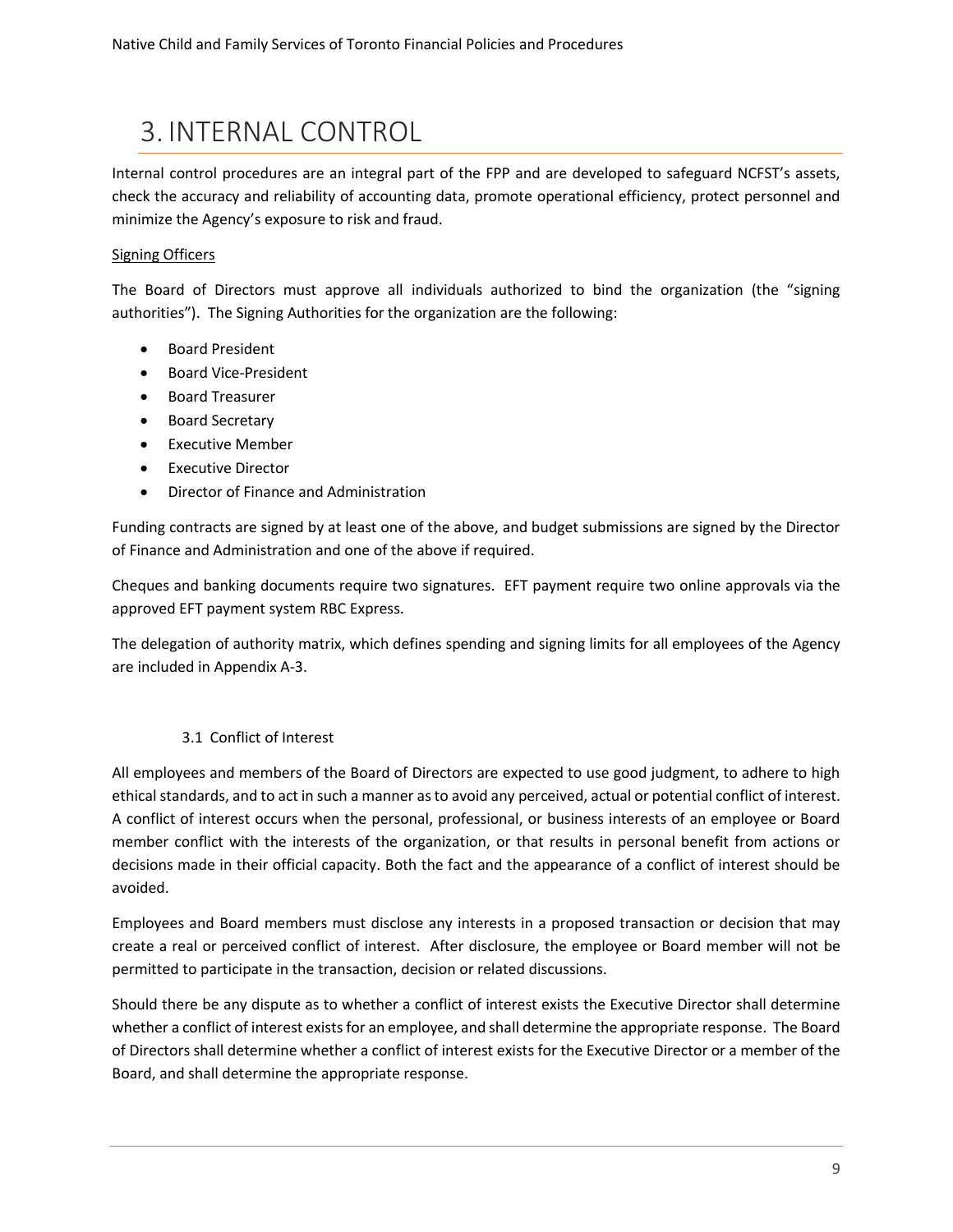#### 3.2 Segregation of Duties

The organization's financial, procurement and employee compensation roles are distributed among multiple people to help ensure protection from fraud and error. The distribution of duties aims for maximum protection of the organization's assets while also considering efficiency of operations and availability of resources.

#### 3.3 Physical Security

The organization maintains physical security of its assets to ensure that only people who are authorized have access. The Finance Manager and Finance Assistant responsible for petty cash and inventory distribution are the only staff who have access to cash, tokens and food vouchers. The Finance Manager and Finance Assistant responsible for cheque runs are the only staff who have access to cheque stock.

The Finance Manager is the sole Administrator of Agency credit cards, and any new cards credit limit for staff and board members must be approved by the Director of Finance and Administration. Overall credit limit increase for credit cards should be approved by the Board.

Each employee has their own unique payroll access ID, and the Finance Manager, Payroll Administrator and HR staff are the only employees with full access ("Administrators"). All employee personnel files are contained in locked cabinets to which only HR has access.

Electronic data such as intellectual property, financial, payroll, and client information is protected from unauthorized access by mandatory passwords for each user in all Information Technology systems. Appropriate user levels are assigned and passwords are changed regularly as programmed by the IT department or within the software itself.

The Facilities Manager is responsible for planning the suitable protection and maintenance of property, building and equipment.

The Agency strives to provide a safe working environment for staff through the Joint Health and Safety Committee, the Code of Conduct and the Workplace Harassment and Discrimination Human Resource policies.

#### 3.4 Collective Agreement

The Collective Agreement is negotiated yearly and is effective as of April 30<sup>th</sup> every three years. Union employees are paid according to the job class and pay grade stipulated in the collective agreement. These pay rates are used for funder budget submissions for the appropriate programs. The collective agreement also informs salary increases and benefit policies for union employees.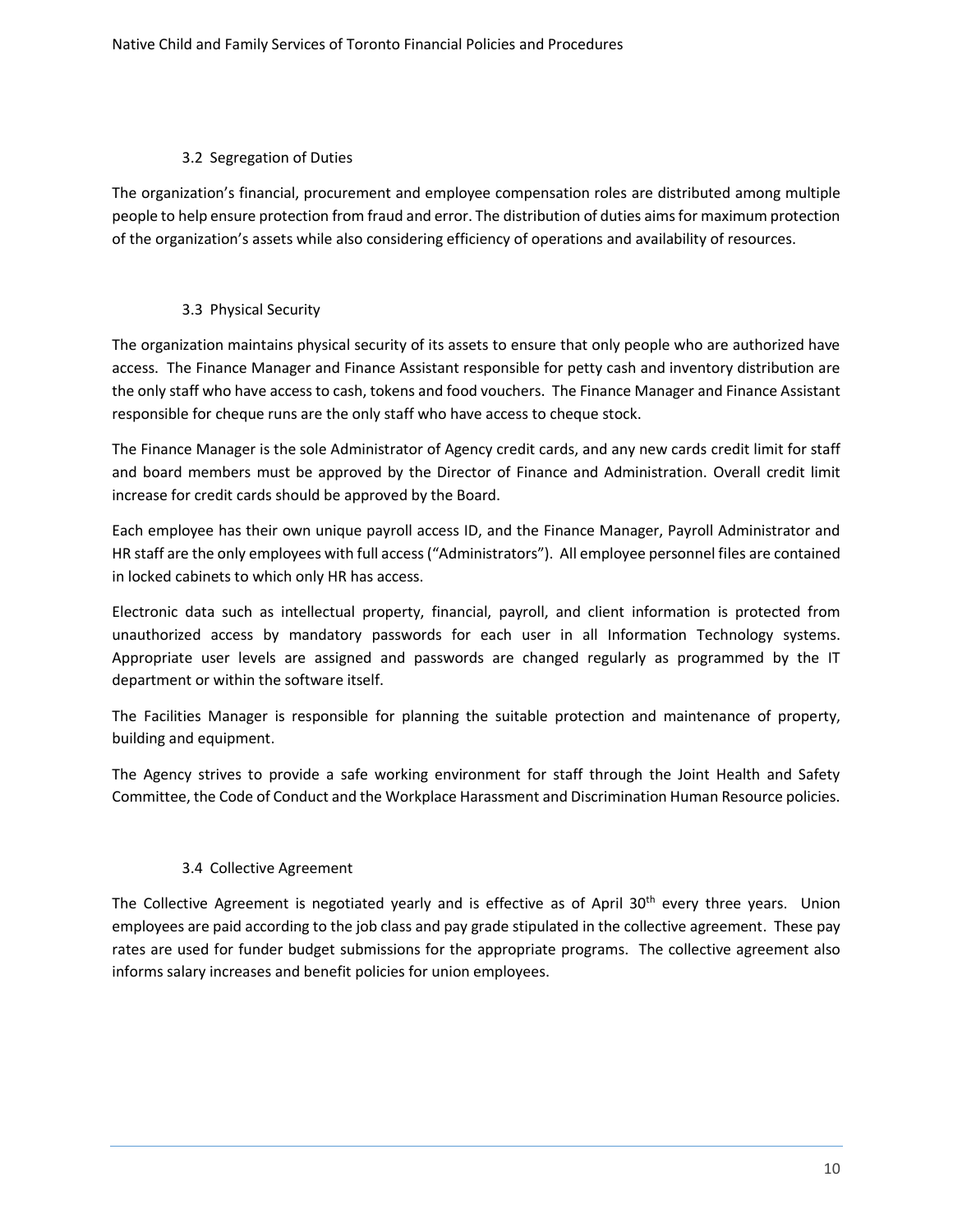# 4. FINANCIAL PLANNING AND REPORTING

#### 4.1 Strategic Plan

The Board of Directors, Executive Director, Director of Finance and Administration and Program Directors update the Strategic Plan every five years. This plan is used to guide the Agency in setting priorities, focusing energy and resources, strengthening operations and ensuring that employees are working toward common goals. The plan also establishes intended outcomes to evaluate progress and to plan for the future.

#### 4.2 Budgets

The Executive Director and the Director of Finance and Administration develop a forecast annually which sets out anticipated revenues and expenditures within a context provided by funding agreements and the needs of the community.

The Agency's budget development process complies with Ministry requirements as well as the requirements of other funders and is characterized by:

- Input from all levels of staff and appropriate committee(s) of the Board
- Specific service objectives in line with Agency's mission statement, strategic plan and legislated mandate
- Realistic estimates of operating costs and anticipated revenue
- Cost analysis of programs
- Expectations around monitoring and if required improving program effectiveness and cost efficiency
- Identification of deficiencies in resources needed to meet service planning objectives and development of a work plan which recommends both short term (fiscal) and long term strategies for dealing with resource deficiencies.

#### 4.3 Financial Reports

#### 4.3.1. Internal Reports

The organization's financial statements are prepared in accordance with Generally Accepted Accounting Principles (GAAP) and recorded on an accrual basis. Detailed revenue and expense statements comparing budget to actual results are prepared monthly for each program. The Director of Finance and Administration reviews and investigates significant variances and provides the Board with a consolidated statement and a narrative report that summarizes the organization's current financial position and explains budget variances.

Several management reporting systems produce a variety of internal reports which include quality control, service statistics, days of care, balance sheet accounts, payroll and benefits analysis, cash flows and audit schedules. These reports are reviewed by the Director of Finance and Administration for further investigation where necessary.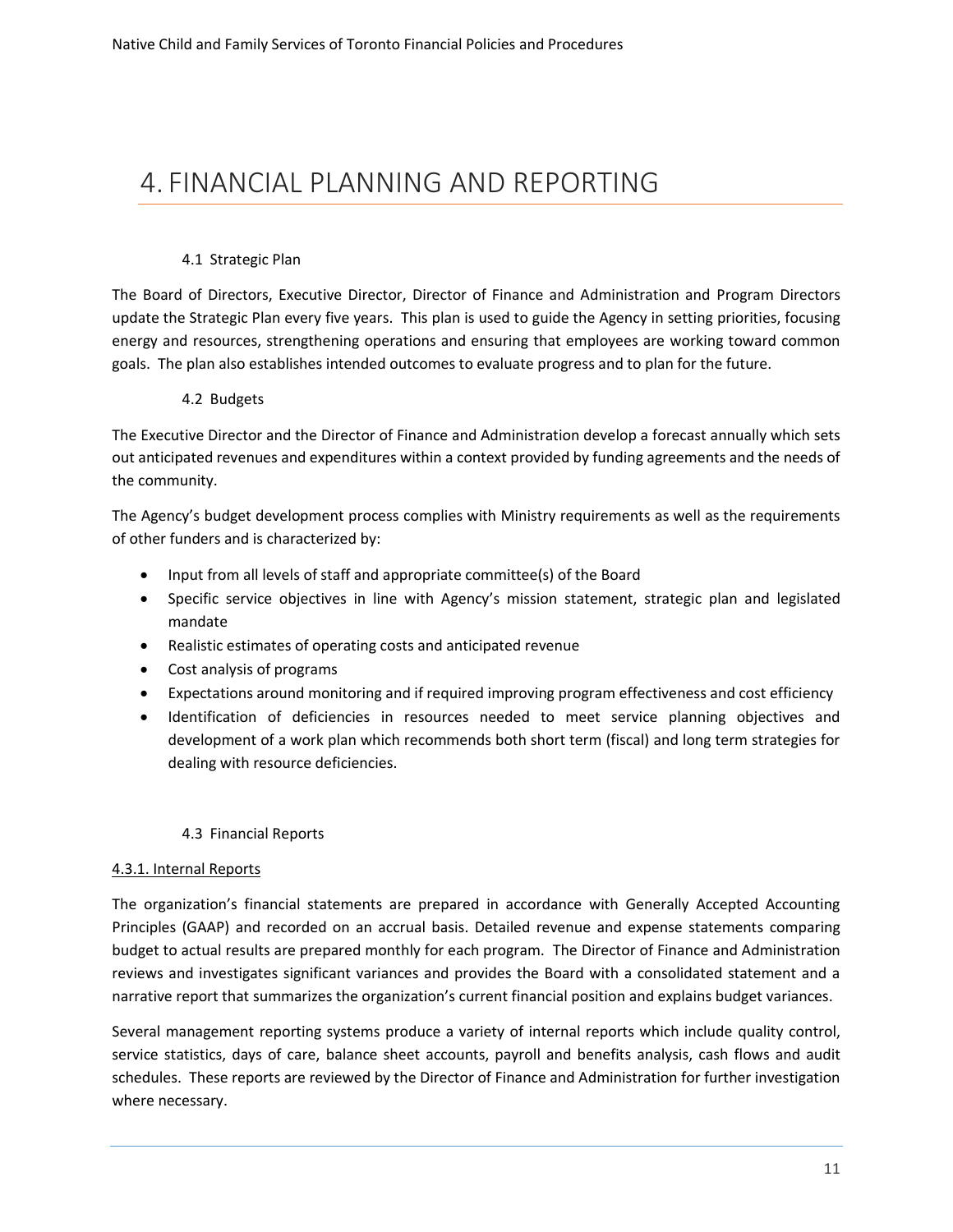#### 4.3.2. External Reports

The Director of Finance and Administration is responsible for the submission of accurate and timely financial reports to funders and other stakeholders on a monthly, quarterly or annual basis and is responsible for ensuring reports include adequate supporting documentation where required.

#### 4.4 Audit

4.4.1 NCFST is audited annually by independent external auditors approximately six weeks after the fiscal year-end of March 31. All expenses for the year must be submitted and recorded in time for the audit.

4.4.2 The Audited Financial Statements are presented to Board members for approval within six months of the fiscal year-end.

4.4.3 The auditors will complete the T3010 Registered Charity Information return which informs the Ministry of any changes to the Board and its officers.

4.4 4 NCFST will comply with Ministry and other funder audits as required.

#### 4.5 Legal and Regulatory Compliance

The Agency fulfills all statutory reporting requirements deemed necessary by Canada Revenue Agency, The Corporations Act and the Registered Charities Act so that it maintains its status as an Incorporated Registered Charity.

The Director of Finance ensures all regulatory reports are accurate and filed on time as follows:

- Annual Employer's Health Tax return
- Annual Workers' Compensation return
- Bi-annual HST rebate application
- Annual property tax rebate application
- Annual T4s and T4As
- Annual OMERS pension reconciliation report

The Executive Director and Director of Finance and Administration provide to the Board, through the Finance Committee, a quarterly attestation stating compliance with the above, substantiality in the form presented in Appendix A-4.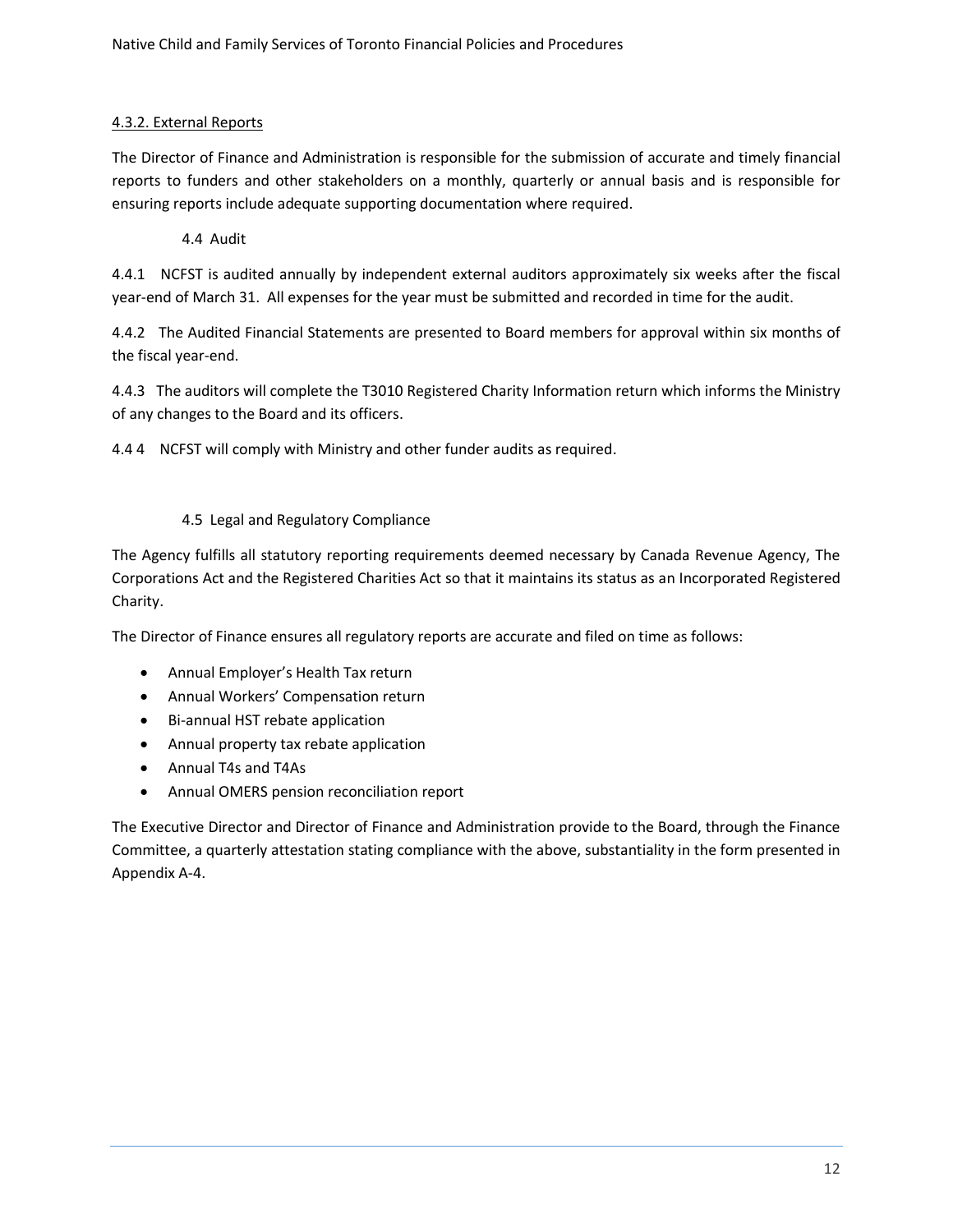# 5. REVENUE AND ACCOUNTS RECEIVABLE

All contributions are recorded in accordance with GAAP and credited to appropriate revenue lines as per the Agency's approved budget, and coded as designated in NCFST's chart of accounts.

#### 5.1 Cheque and Cash Receipts

Cheques and cash receipts are collected at various locations and are recorded and locked in a safe until delivered to the Finance Department at 30 College head office for safekeeping until deposited.

Reception - 30 College: cheques received in mail are recorded by reception in a log and delivered to the Finance Department. When cash donations are received by reception at 30 College the Finance Manager or designate is called to come and receive the cash and record the donor's information (i.e. address and donation allocation).

Daycare Centers: Cash and cheques are received at the daycare locations and are recorded in a ledger, and a receipt for payment is issued to the parent. Cash and cheques are kept in a safe until hand delivered to the Finance department. The Finance staff will count the cash and account for all cheques in the presence of the day care Supervisor or their designate. Finance issues letters to all parents by Feb 28 which state the name of the child, the daycare centre location and the amount paid (deposited) in the previous calendar year.

Transition Houses: Cash and cheques are recorded in a ledger and a receipt is issued to the resident. Cash and cheques are kept in a safe until hand delivered to the Finance department. The Finance staff will count the cash and account for all cheques in the presence of the transition house support worker. Finance issues letters to all residents by Feb 28 which state the address of the house they resided in and the amount paid (deposited) in the previous calendar year.

#### 5.2 Deposits

Deposit are made on a weekly basis. The Finance Assistant prepares a detailed deposit form and attaches copies of all cheques and supporting documents to the form. The cheques are stamped on the back with the Agency's bank stamp and an adding machine tape is made of the cheques. The Finance Assistant then completes the bank's deposit form, and along with the detailed deposit form, submitsto the Finance Supervisor for approval. Once approved the Finance Assistant takes the deposit to the bank and the returns the bank deposit book to the Finance Supervisor who keeps it locked.

#### 5.3 EFT Receipts

The Finance Supervisor reviews the monthly bank statement and identifies the EFT deposits, the majority of which are from funders, to enter into the appropriate General Ledger (GL) account.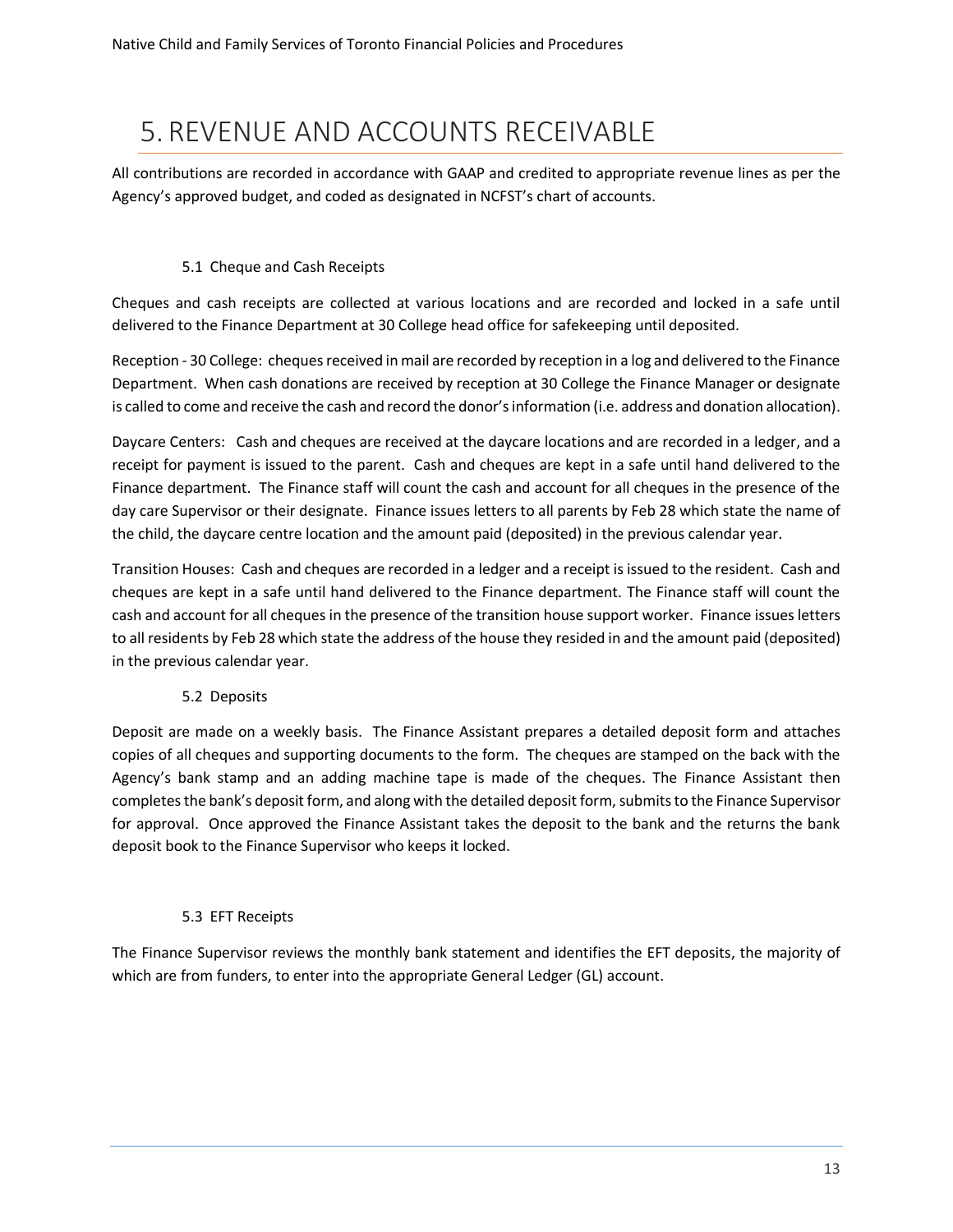#### 5.4 Accounts Receivable Invoices

Invoices are prepared when required by specific funders. The Accounting Supervisor prepares invoices by the 15<sup>th</sup> of the following month and submits, with supporting documentation, to the Finance Manager for approval.

Following approval the Accounting Supervisor makes two copies of the invoice. One copy is sent to the funder and one copy is kept on file in the Finance Department.

The Accounting Supervisor is responsible for collection follow-up by reviewing the Accounts Receivable Aging Report and alerts the Finance Manager of invoices more than 90 days overdue.

The Finance Manager reports invoices over 90 days to the Director of Finance and Administration who determines appropriate collection action.

#### 5.5 Charitable Donations

The Agency receives donations in the form of cash, cheques, in-kind and through online charity giving platforms.

The Agency must prepare official donation receipts that meet the requirements of the Income Tax Act and its Regulations. An official receipt must contain all the information specified in Section 3501 of the Income Tax Regulation. Official donation receipts must include the name and website address of the Canada Revenue Agency. The number and tax receipt information is recorded in a tax receipt log for each fiscal year, and is given to auditors for the T3010 report.

Tax receipts are issued for donations of \$25.00 or greater.

If a donor does not specify which program the funds are for the Director of Finance and Administration will determine where to allocate the contribution.

#### 5.5.1. Cash

Cash donations must include the donor's full name and address. The Finance Assistant prepares a three part tax receipt and thank you letter and submits to the Finance Manager for review. The Finance Manager submits to the Executive Director for signatures. Once signed the Finance Assistant keeps one tax receipt and mails two to the donor. A copy of the donor information, thank you letter and third tax receipt is filed in a binder which is kept in the Finance department.

#### 5.5.2. Cheques

Donation receipts should be issued no earlier than two weeks after the donation has been received so that Finance can confirm that the cheque has cleared the bank and no later than one month after the donation has been received. The Finance Assistant prepares a three part tax receipt and thank you letter and submits to the Finance Manager for review. The Finance Manager submits to the Executive Director for signatures. Once signed the Finance Assistant keeps one tax receipt and mails two to the donor. A copy of the cheque and any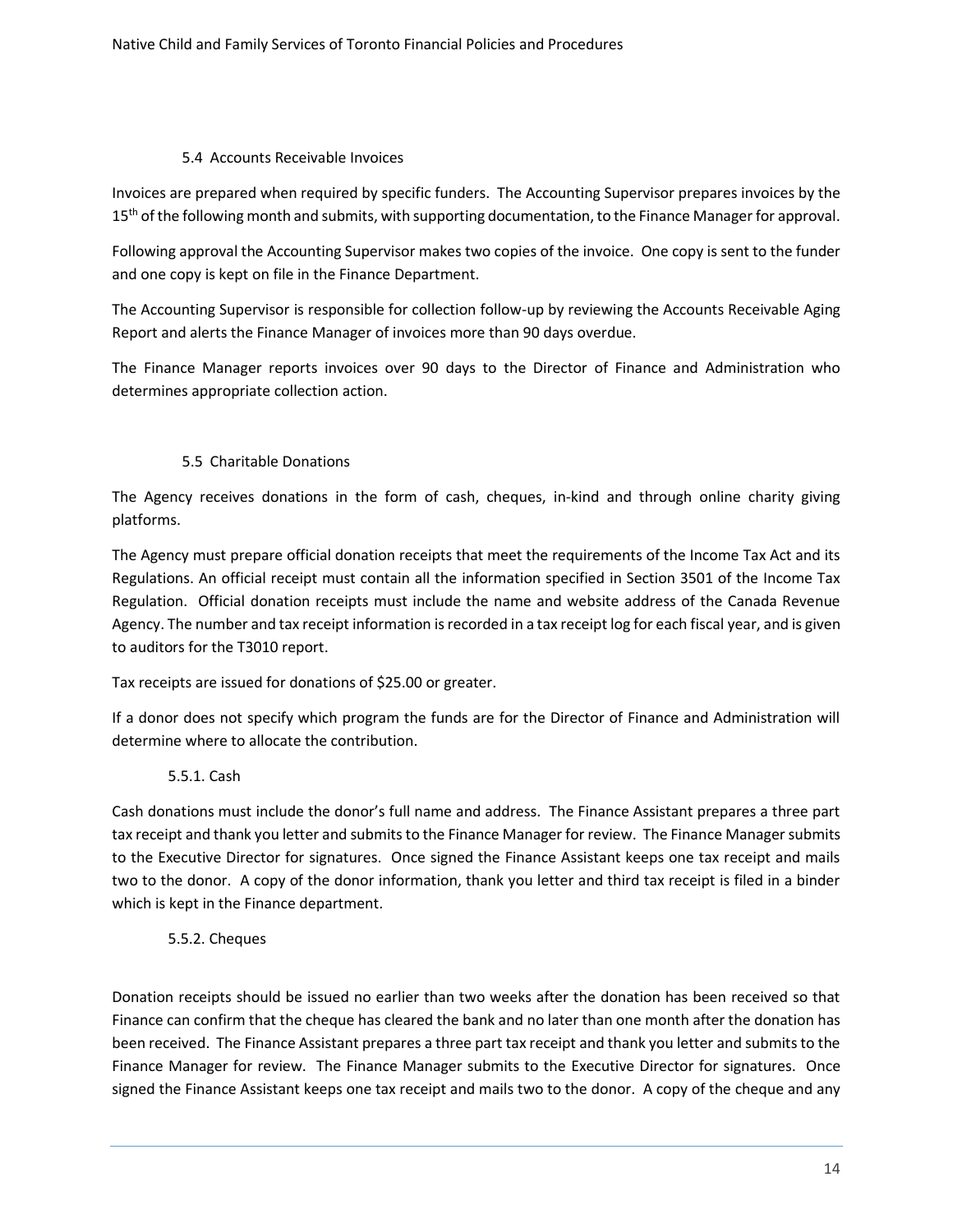other information, thank you letter and third tax receipt is filed in a binder which is kept in the Finance department.

#### 5.5.3: Online Donations

NCFST is listed as a Registered Charity on canadahelps.ca and benevity.org. The Director of Finance and Administration and the Finance Manager are the only two employees who can access donor reports or change any corporate information. When a donation is made the Finance Manager and Accounting Supervisor receives a notification email. Both of these online sites issue tax receipts directly to the donor.

#### 5.5.4: In-Kind Contributions

Contributions of non-cash items must be reviewed and approved by the Executive Director. A charity cannot issue a receipt for a gift of service. Registered charities cannot issue official donation receipts for gifts of services. However, they can issue receipts. If a charity pays a service provider for services rendered and the service provider then chooses to donate the money back, the charity can issue a receipt for the monetary donation (this is often referred to as a cheque exchange).

The tax receipt must reflect the fair market value of the gift. If the fair market value is expected to be more than \$1,000 it is strongly recommended by Canada Revenue Agency that the item(s) be professionally appraised by a third party. If the property is appraised, the name and address of the appraiser must be included on the official donation receipt.

#### 5.6 Children's Special Allowance (CSA)

The Children's Special Allowances (CSA) program provides payments to Children's Aid Societies for children that are "maintained by an agency" which means that the child is dependent on the agency for care, maintenance, education, training and advancement to a greater extent than any other agency. The monthly CSA payment is equal to the maximum Canada Child Benefit (CCB) payment plus the Child Disability Benefit (CDB). The Children's Services Supervisor will apply for those children who qualify for the CDB.

The last CSA payment is made for the month in which the child turns 18 year of age or ceases to be maintained by the Agency.

The Director of Finance and Administration approves who has access to the monthly CSA reports from CRA sent by email via secure digital certificates, and who can access the specific CRA website for adding or discharging a child. The Finance Manager and one Finance Assistant are the only two authorized employees.

Applications and cancellations are done by the Finance Assistant. The Finance Assistant will run a monthly report from Frontline, the client database for Child Welfare, one week after month-end for all admissions and discharges for the month. The Finance assistance will request approval from the child's worker and their Supervisor for each child admitted before applying for the CSA. Applications and cancellations will be done on a timely basis after the child starts or ceases to be maintained to prevent financial hardship to the Child Tax Benefit recipient (i.e. child's parent or other caregiver).

A portion of the CSA will be recorded in a RESP reserve account as per Ministry guidelines (see FPP Section 10.5 for detailed RESP Administration policy) and the remainder recorded as revenue.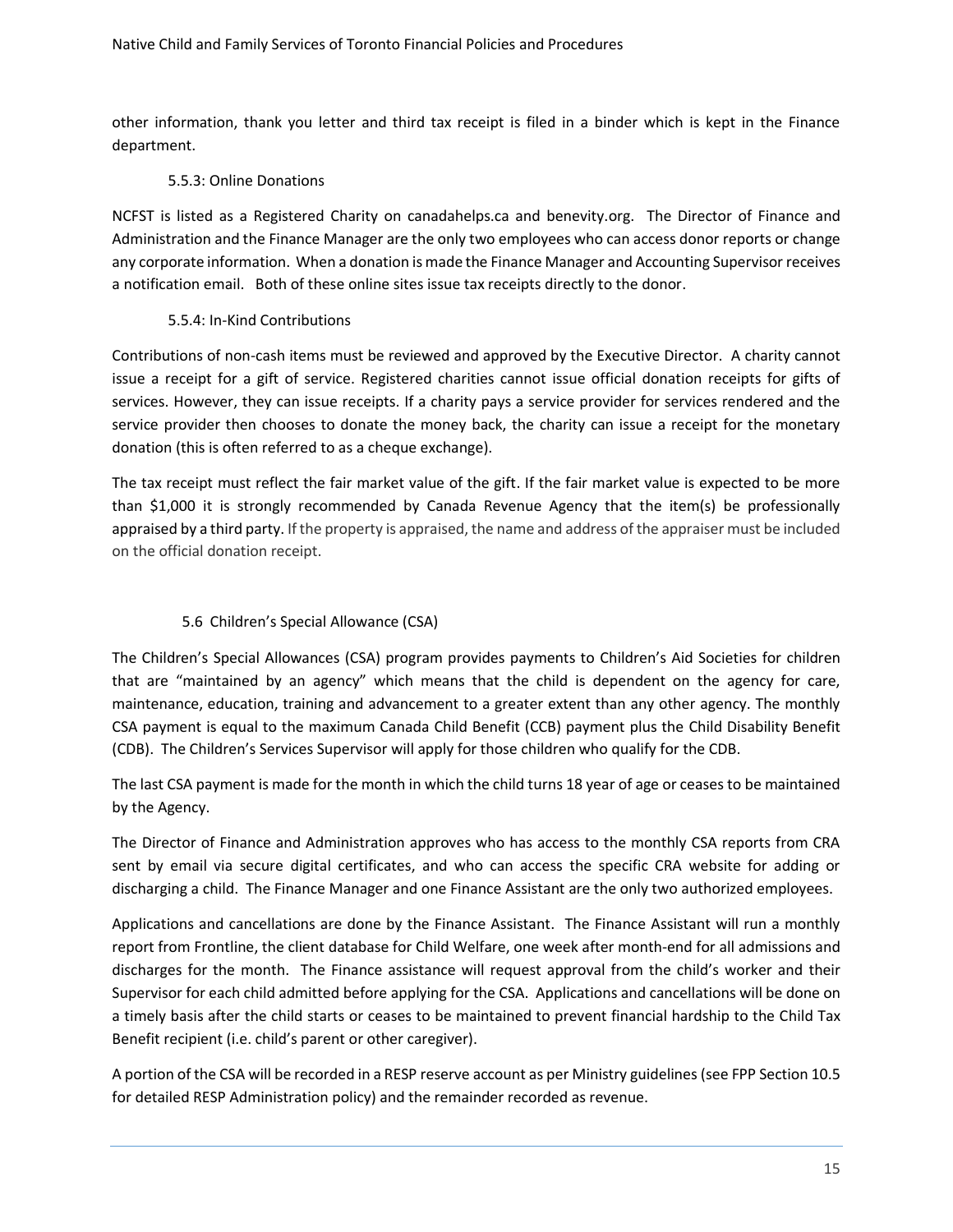#### 5.7 Ontario Child Benefit Equivalent (OCBE)

The provincial government provides monthly funding for all children and youth in care (ages  $0 - 17$ ), and youth in a VYSA, for whom NCFST is in receipt of the CSA, with access to recreational, educational, cultural and social opportunities that support positive outcomes. These funds are also used to establish savings accounts for youth ages  $15 - 17$  (see Section 10.3).

NCFST maintains a separate General Ledger account to hold and pool all OCBE payments and is used solely for expenditures articulated in the MCSS Directive (unspent monies are held in a Balance Sheet account for use in a future year):

The revenue and off-setting expenses are not included in the quarterly Ministry financial reporting.

# 6. BANK

6.1 Bank

The Board of Directors, by resolution, names the financial institution(s) with which the Agency does business. NCFST currently uses the Royal Bank of Canada for all operational requirements.

6.2 Line of Credit

The Board of Directors approves any lines of credit or other credit facilities. NCFST currently has a \$1.5 million line of credit for operations. The purpose of this line of credit is to gap the timing of cash flow in Child Welfare up to \$1 million, and to cover funder holdbacks at year-end in Support Services up to \$0.5 million.

6.3 Cash Management

The Director of Finance and Administration, the Finance Manager, and Accounting Supervisor have online access to bank accounts and transactions. Other Finance staff may be assigned partial and/or read only access to certain areas of the online banking program RBC Express.

6.4 Cash Flow

NCFST maintains two operating bank accounts in order to prepare a separate cash flow report for Child Welfare and one for the Agency as a whole. Cash flow reports are prepared monthly by the Finance Manager and reviewed by the Director of Finance and Administration. The Director of Finance will advise the Executive Director, Board and Ministry if any remedial action needs to be taken.

#### 6.5 Bank Reconciliations

All bank accounts are reconciled monthly within 30 days of the close of the month by the Accounting Supervisor and reviewed and approved by the Finance Manager.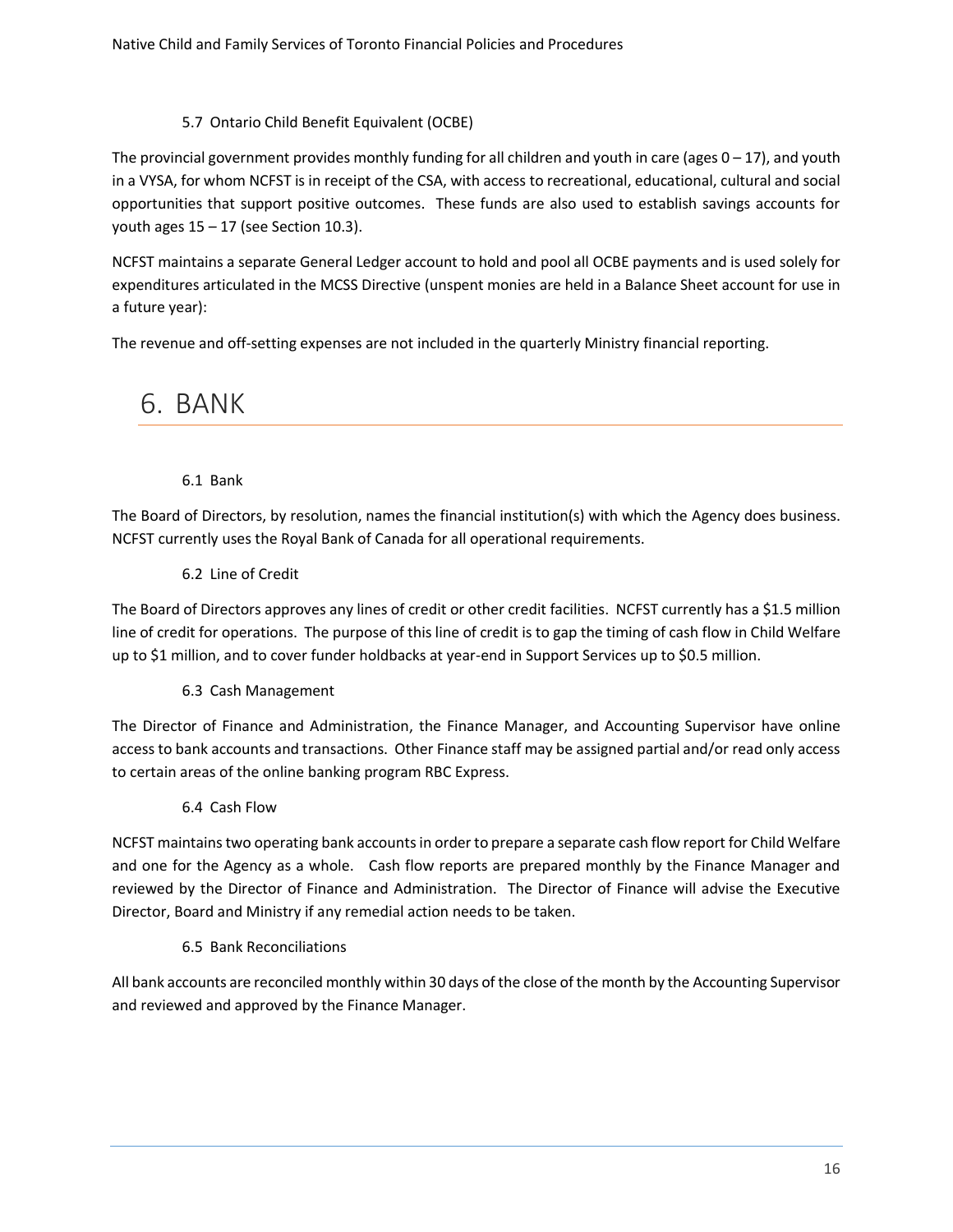#### 6.6 Direct Deposits

Direct deposits are set up for the majority of funders and government agencies where possible. Direct deposit authorization forms are specific to and provided by each funder, and must be approved and signed by the Director of Finance and Administration and the Executive Director. Notification of deposits are sent to the Director of Finance and Administration and/or to the Finance Manager.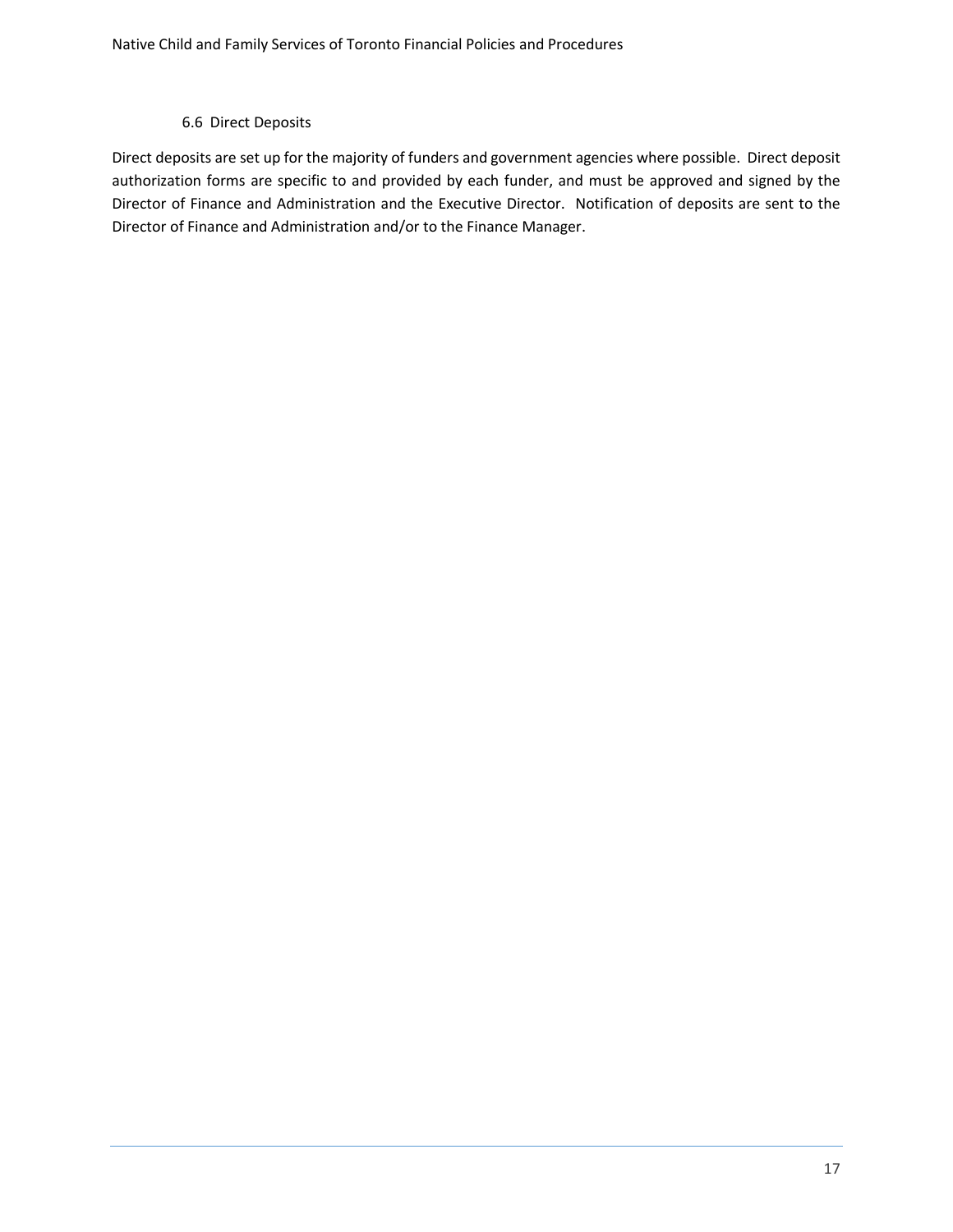# 7. ASSET MANAGEMENT

NCFST keeps all physical assets secure, maintained and properly insured in order to mitigate any potential risk. The Executive Director is responsible for the safekeeping of key legal and contractual documents, the protection of intellectual property, and the avoidance of any actions that would expose the organization, its Board, or its staff to claims of liability.

#### 7.1 Inventory – TTC Tokens and Gift Cards

This policy outlines guidelines and accounting policies to ensure that TTC tokens, Loblaw and all other gift cards are properly controlled and costed, and losses or shortages are prevented.

Inventory is ordered in bulk to maximize the allowable discounts.

The Finance Manager is the custodian of inventory items which are locked in a safe until distributed.

Requests for inventory must be signed by a Supervisor and must include the client's name and purpose. Where a roll(s) of tokens or package(s) of food card is requested the worker must maintain a detailed log of distribution and submit to Finance upon depletion of inventory.

Finance staff and Team Assistants delegated to distribute inventory will maintain detailed logs by program and reconcile their inventory at month-end.

All monthly reconciliations will be submitted to the Accounting Assistant for consolidation and recording in the General Ledger.

#### 7.2 Capital Property and Equipment

Threshold: Tangible fixed assets > \$2,500 **and** that have a useful life over one year are recorded on the balance sheet as capital assets.

- Assets are amortized according to GAAP over each year of their estimated useful life as follows:
- Buildings and Property: declining balance; over 20 years
- Equipment, Furniture and Fixtures: declining balance; over 5 years
- Leasehold Improvements: declining balance; over 5 years
- Computers and IT equipment: declining balance, 3 years.

Depreciation is calculated at month-end and posted to the General Ledger.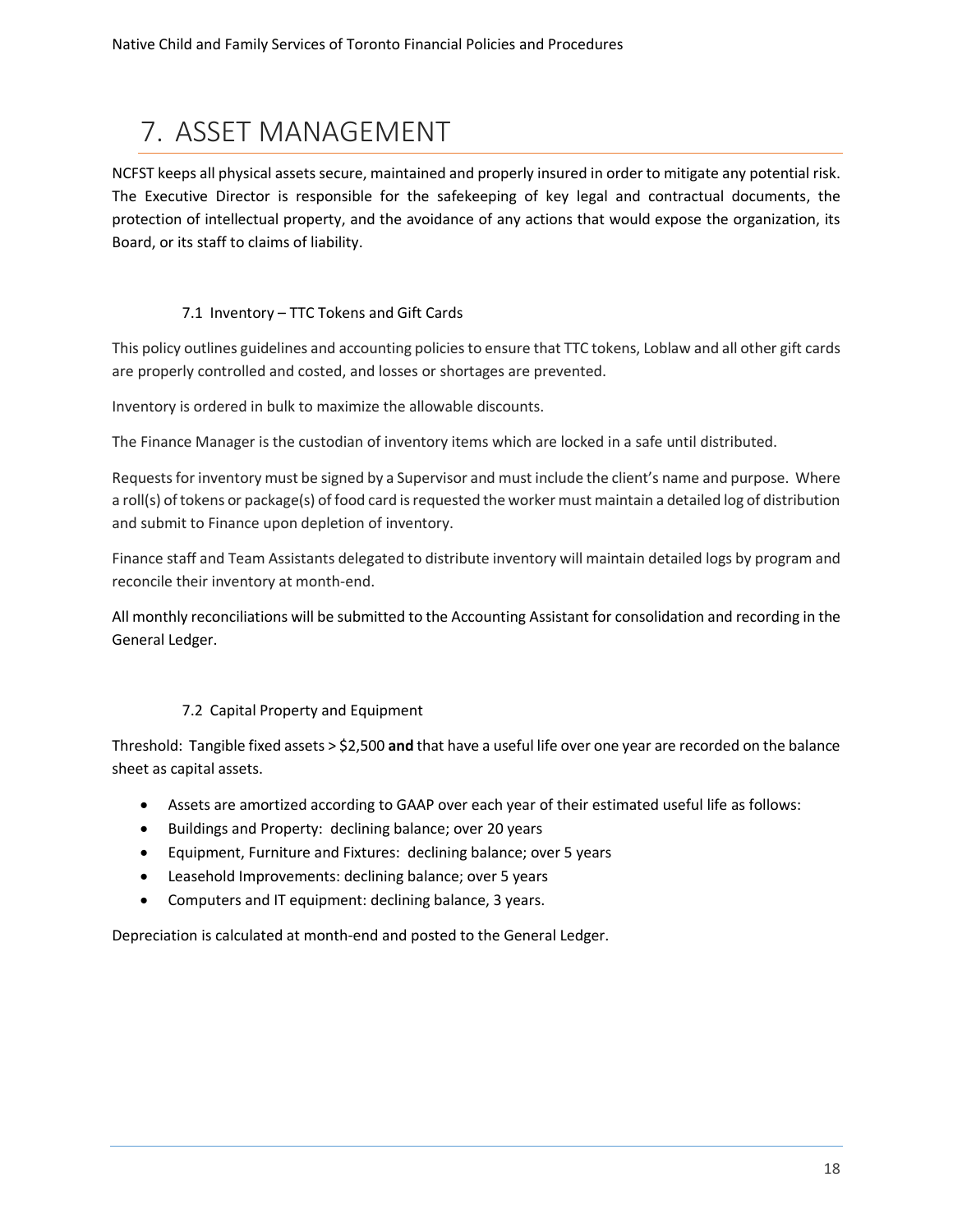#### 7.3 Fleet Management

NCFST adheres to the Ministry Policy Directive AO-220-07 (Appendix B-1) and applies the Ontario Public Service (OPS) standards in the area of fleet management. The OPS standards reflect the following principles:

- Fleet vehicles are provided only when required to conduct society business;
- Fleet vehicles are managed in accordance with the life cycle approach to fleet management and with the principles of economy, prudence, and minimizing negative environmental impact;
- Fleet vehicles are safe for employees' use; and
- A combination of fleet vehicles, car rentals, the use of personal staff vehicles and the use of other road transportation should be utilized to meet the business needs of the society in a cost effective and operationally efficient manner.

The Facilities Manager or designate is responsible for maintaining the vehicle log book, ensuring that Agency vehicles are regularly serviced, and that vehicle issues/damages are immediately repaired.

Vehicle drivers are responsible for cleaning inside by removing personal items and garbage after each use and outside of vehicles as needed. Employees are not required to purchase insurance while driving rented vehicles as insurance is provided through the Agency's existing insurance policy.

Car rentals are booked through a specific email and process to ensure all rentals are approved and obtained from the Agency's authorized vendor, currently Enterprise Rent-A-Car.

Drivers are required to immediately report all vehicle issues or accidents to the Facilities Manager. Drivers will call local police or if possible go to the nearest collision office center to file an official report. If another vehicle is involved in an accident the driver must obtain the name, address and phone number and insurance carrier of the person operating the other vehicle, if possible.

The Director of Finance and Administration must approve all repairs over \$1,000.

NCFST maintains insurance coverage for Agency vehicles at no cost to the employee. Proof of the insurance coverage will be kept in the vehicle's glove compartment at all times.

Drivers must obtain their own personal liability insurance in the amount of \$2 million dollars.

7.4 Insurance

NCFST carries liability coverage for employees, Board members, officers, foster parents and volunteers.

The Agency also carries adequate insurance for all company vehicles and for all leased and owned properties.

The Director of Finance and Administration liaises with the appointed insurance agent on a yearly basis to review the policies in force. Any recommended amendments will be reported to the Executive Director and Finance Committee prior to the renewal of insurance coverage for the Agency.

Commercial General Liability: NCFST will carry not less than \$5 million per occurrence.

Automobile Insurance: NCFST will carry not less than \$5 million per occurrence.

Directors' and Officers' Liability: NCFST will carry not less than \$5 million per occurrence with a zero deductible.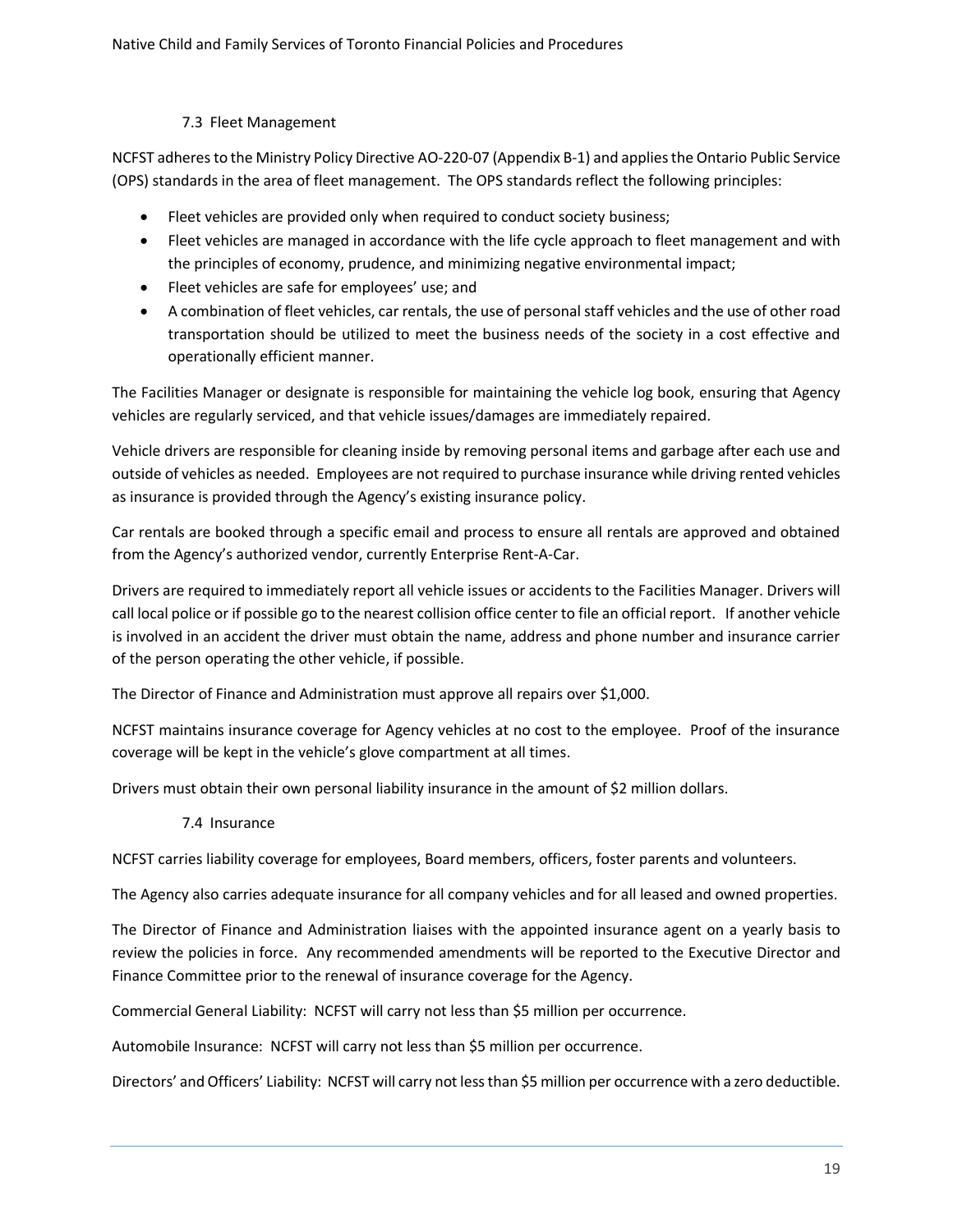Blanket Insurance: NCFST will carry not less than \$5 million per occurrence. This insurance is in addition to Commercial General Liability and Automobile Insurance.

Cyber Insurance: NCFST will carry not less than \$5 million per occurrence. This insurance is in addition to Commercial General Liability and Automobile Insurance.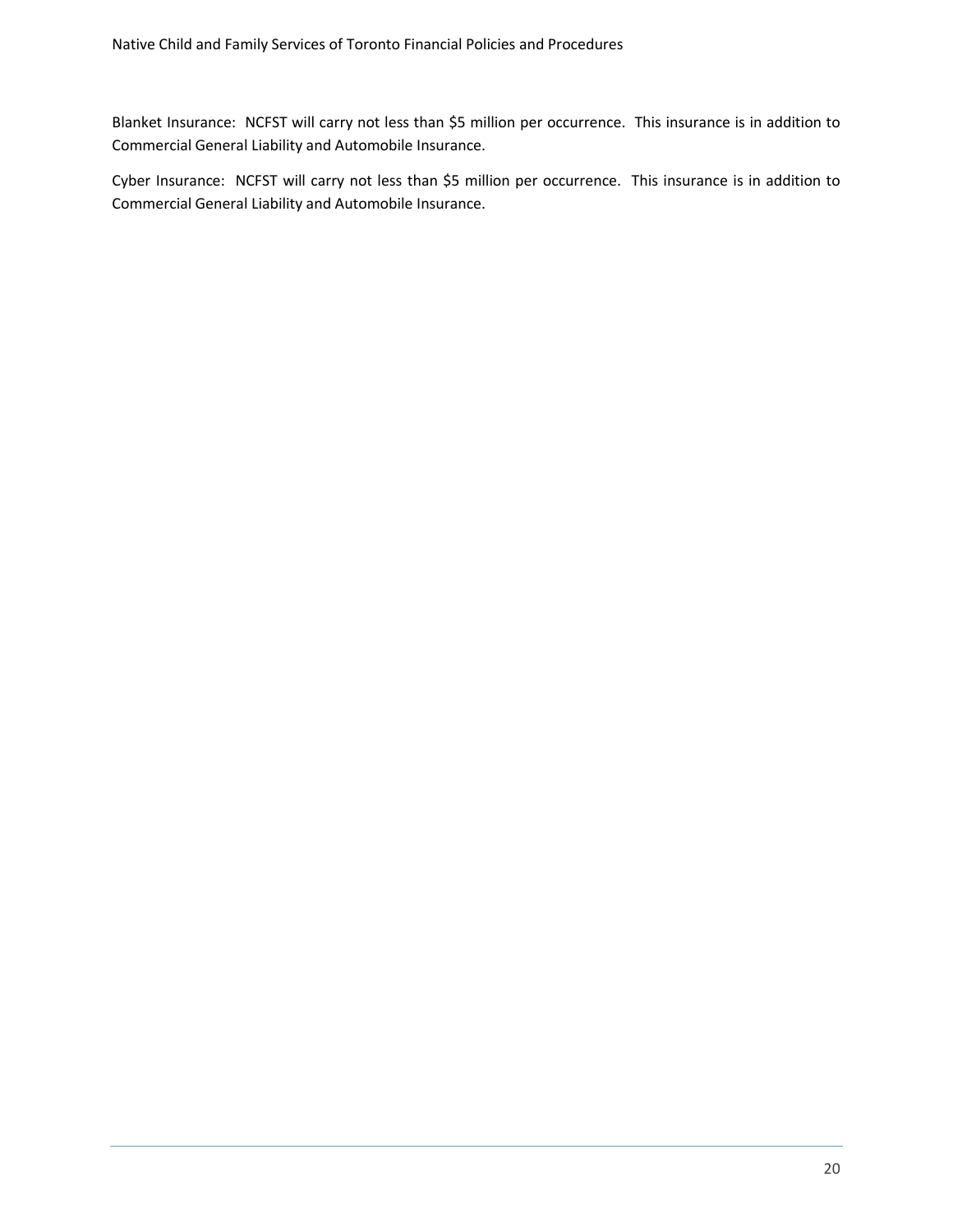# 8. EXPENSES AND ACCOUNTS PAYABLE

#### 8.1 Procurement and Purchases

NCFST 's purchasing policy complies with the Ministry of Community and Social Services (MCSS) directive AO-003-07 (Appendix B-2), and ensures that all goods and services achieve value for money and are procured in an open, fair and transparent manner.

This policy is based on the Agency's accountability for procurement decisions, transparency to all stakeholders, maximizing value it receives and enabling front-line services to receive the right product in a timely manner.

This policy applies to Board members and all employees and all goods, construction and services including but not limited to IT and consulting services acquired by NCFST.

An open, competitive and transparent process is required for the procurement of goods, including information technology goods, over \$25,000 and the procurement of services and consulting services over \$100,000 to meet specific needs and to achieve, at the best price/cost, value for money.

Services: are services provided for a fee, on the basis of a defined agreement.

Consulting Services: are consulting services provided for a fee, on the basis of a defined assignment and relate to:

- Management consulting (i.e. planning, organizing, directing and controlling activities to assist managers in analyzing management problems and recommending solutions)
- Information technology consulting (i.e. activities related to electronic data processing, telecommunications or office automation)
- Technical consulting (i.e. activities related to employment/placement, interior design, social sciences, and training/education instructors)
- Research and development (i.e. investigative study for the purpose of increasing the available store of knowledge and/or information on a particular subject.

Open and Transparent Competitive Process: a separate, competitive acquisition process and does not involve calling for quotes from a pre-determined list. It involves an "open call" for competitive bids from vendors, inviting them to submit a tender or a proposal for the purpose of obtaining a procurement contract.

Code of Ethics: The Ontario Broader Public Sector Supply Chain Code of Ethics must be formally adopted in accordance with the Board of Directors governance processes. The Agency will ensure that the Code is available and visible to all members of the organization and to suppliers and stakeholders involve with the supply Chain process.

Segregation of Duties: At least three of the five functional procurement roles – Requisition, Budgeting, Commitment, Receipt and Payment - will be performed by at least three different individuals.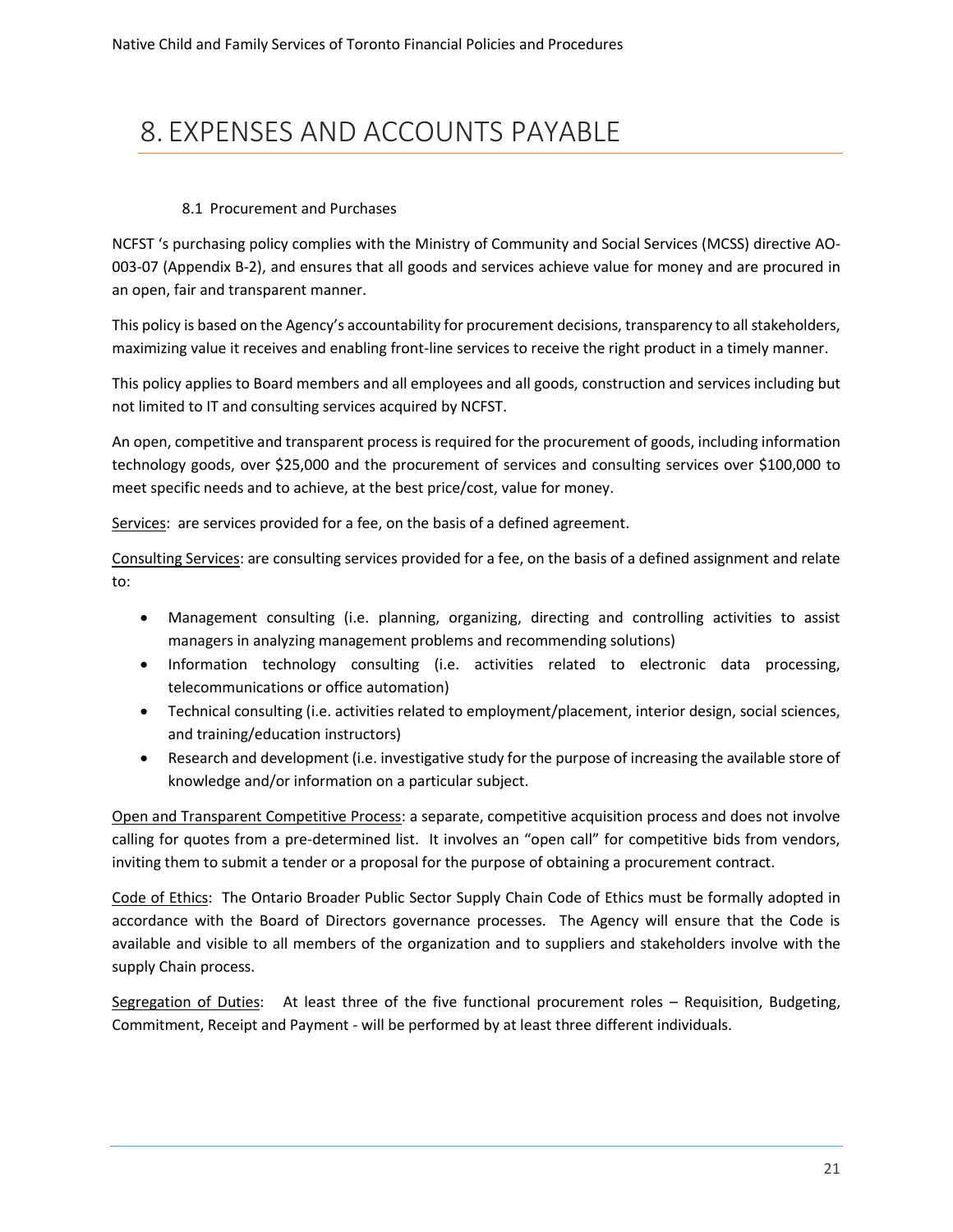#### Approval Authority:

#### **Competitive Procurement Thresholds**

| <b>Goods, Non-Consulting Services and Construction</b> |                                           |                             |                        |
|--------------------------------------------------------|-------------------------------------------|-----------------------------|------------------------|
| Total                                                  | <b>Procurement   Means of Procurement</b> | <b>Required/Recommended</b> | <b>Alternate Means</b> |
| Value                                                  |                                           |                             |                        |
| $$0 - $50.00$                                          | Petty Cash or P-card                      | Recommended                 | Invitational, Open     |
| \$50.01 - \$2,999.99                                   | Payment<br>P-card<br>or                   | Recommended                 | Invitational, Open     |
|                                                        | requisition                               |                             |                        |
| \$3,000.00 - \$9,999.99                                | Purchase Order                            | Recommended                 | Invitational, Open     |
| \$10,000 - \$99,999.99                                 | Invitational competitive                  | Invitational, Open          | Open Competitive       |
|                                                        | (minimum 3 suppliers                      |                             |                        |
|                                                        | invited to bid)                           |                             |                        |
| $$100,000 +$                                           | competitive<br>Open                       | Required                    | None                   |
|                                                        | process                                   |                             |                        |

| <b>Consulting Services</b>  |                                                |                             |                 |
|-----------------------------|------------------------------------------------|-----------------------------|-----------------|
| <b>Total</b><br>Procurement | <b>Means of Procurement</b>                    | <b>Required/Recommended</b> | Alternate Means |
| Value                       |                                                |                             |                 |
| \$0 - \$99,999.99           | Invitational OR<br>open<br>competitive process | Reguired                    | N/A             |
| $$100,000+$                 | Open competitive                               | Required                    | N/A             |

The total value of procurement includes cost of freight, installation but not taxes. For multi-year procurements calculate the total projected value for the entire period of the anticipated agreement including optional renewals. Multiple purchases may not be used to circumvent competitive procurements.

**Non-Competitive Procurement:** requires approval one level higher than a competitive procurement of the same value. Supporting documentation must be completed and approved prior to commencement of noncompetitive procurement. The Agency must demonstrate the rational for selection of the particular supplier over available suppliers and how fees charged are commensurate with services being procured.

#### Other Requirements:

The following mandatory requirements are explained in the MCSS directive AO-003-07 (Appendix B-2);

- Information Gathering
- Supplier Pre-qualification
- Competitive Bid Documents
- Evaluation of Bids
- Establishing and Awarding Contracts
- Contract Management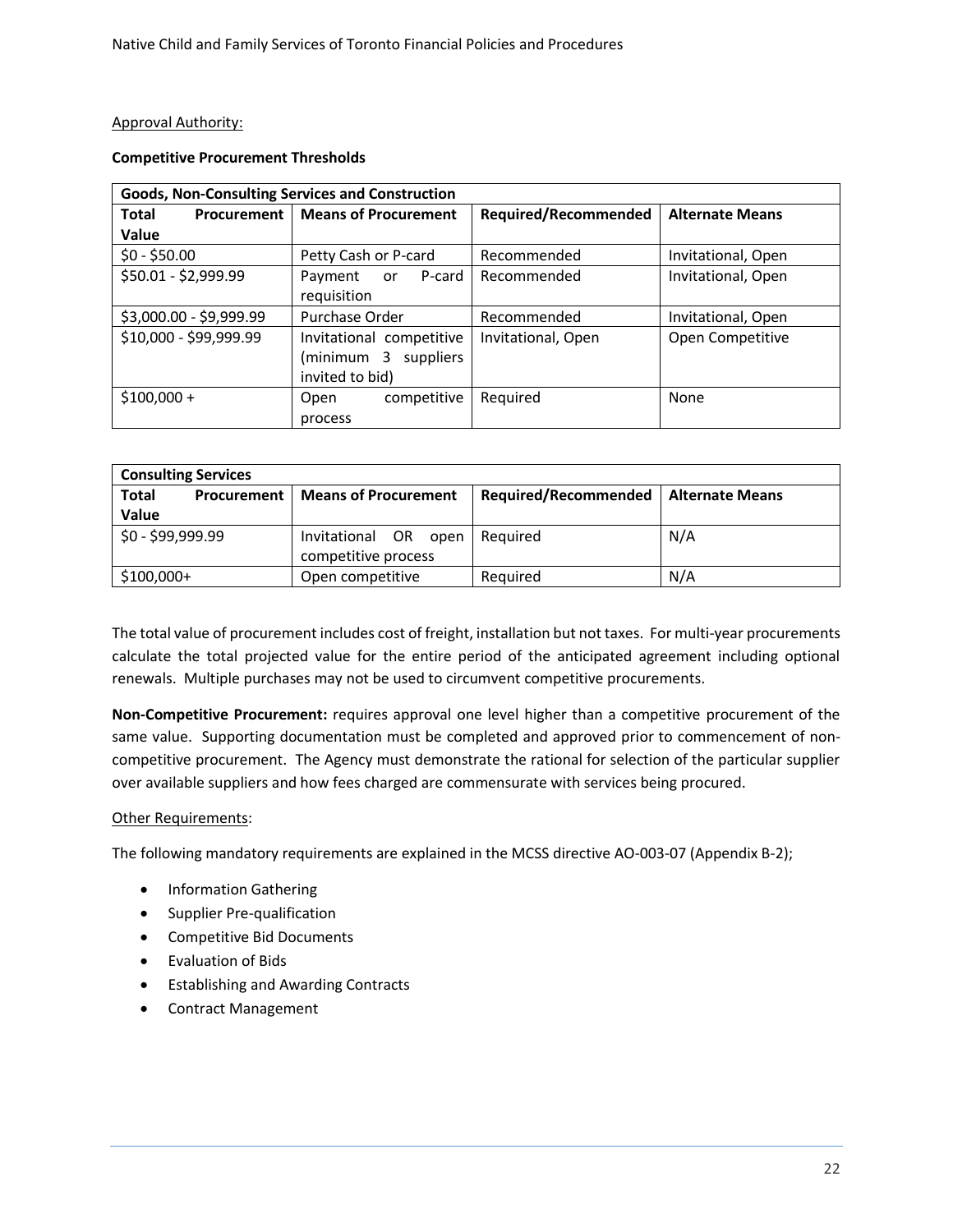Conflict of Interest: NCFST will monitor any real or perceived conflict of interest that may arise as a result of any employee or other organization member, advisor, supplier of other stakeholder's involvement with supply chain activities. Individuals involved with supply chain activities must declare actual or potential conflicts of interest. Where a conflict arises, it must be evaluated and appropriate mitigating action must be taken.

#### 8.2 Vendor Selection Process

The Purchasing Coordinator consults with staff who have a vested interest in this particular vendor selection process to identify the needs of the client(s) and organization. Essential requisites such as product and/or services, delivery location, method and schedule must be defined.

Where Invitational Competitive Procurement is required a minimum of three qualified suppliers, if available or practical, must submit a written proposal in response to the defined requirements outlined by the agency.

Procurements over \$100,000: a formal Request for Proposal/tender from a minimum of 3 vendors, subject to Ministry Directive A0-003-97 (Appendix B-2), must be made through an electronic tendering system.

When a vendor has been selected the Purchasing Coordinator obtains and completes the vendor's credit application form which must be signed by the Director of Finance.

When both parties agree to all terms and conditions a copy of the completed credit application is sent to the Finance Department who enters the Vendor information into the accounting system.

The Purchasing Coordinator informs all relevant staff of the newly approved vendor.

#### 8.3 Invoice Approval and Processing

All invoices must be approved by the Supervisor of the department for which the expense was incurred and in accordance with approval limits outlined in Appendix A-3. It is the authorizing supervisor's responsibility to ensure the following:

- An appropriate invoice or NCFST form (Cheque Request, Travel Expense Claim, Program Expense Report Appendix C) is completed and contains adequate details to assess the appropriateness of the expense
- Original receipts are included
- Clear indication of the account number or budget line against which a payment is to be charged

Approved invoices will be paid within 30 days.

Invoices are opened by the Accounts Payable staff and routed to the appropriate department team assistant for authorization prior to payment being issued.

Copies of all invoices paid will be filed in the finance department. After two years these documents will be archived at Iron Mountain and destroyed according to the Agency's Records Retention policy (Section 12).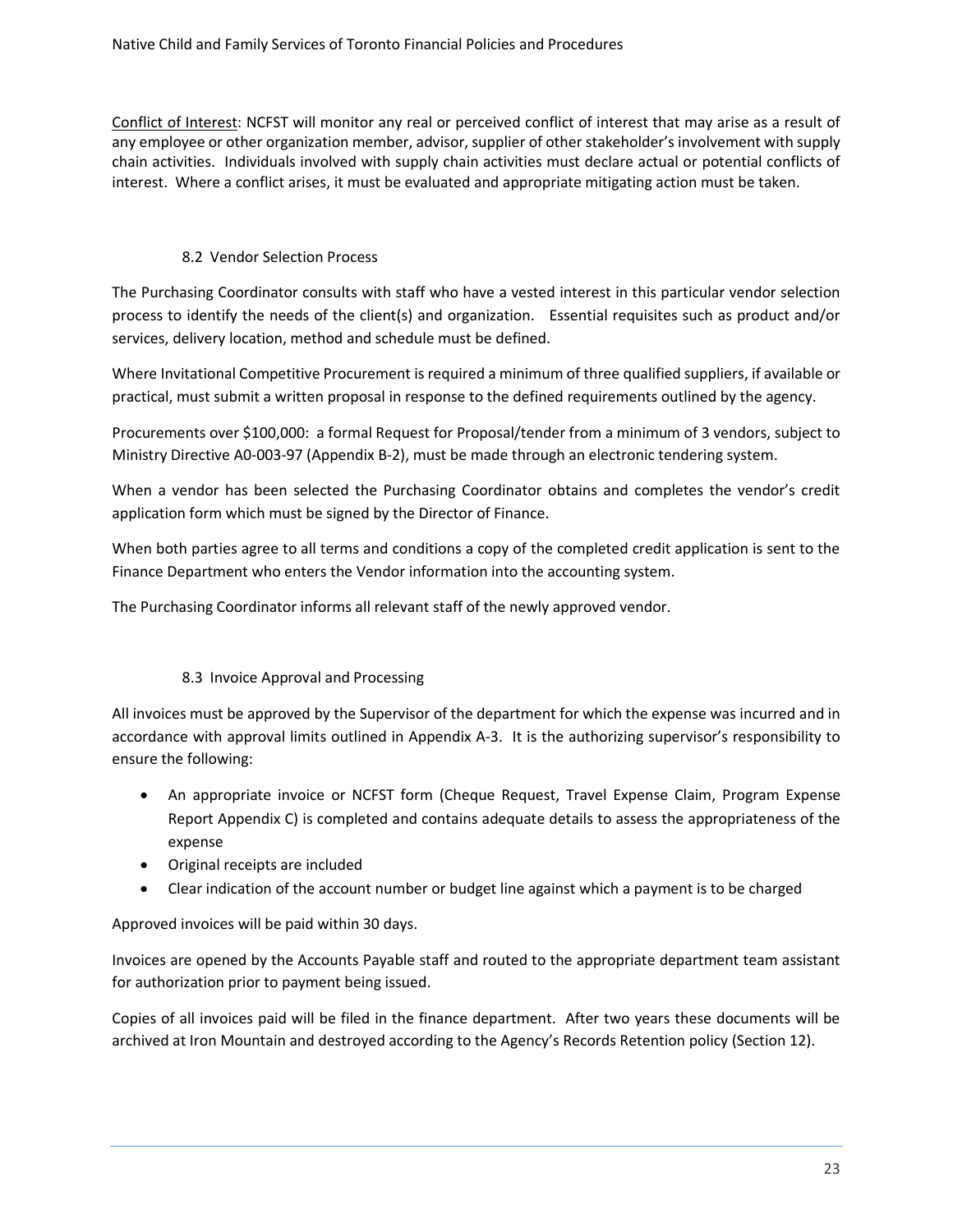#### 8.4 Cheque Disbursements

Cheque stock is stored securely in the Finance Manager's office. Cheques are numbered sequentially by the accounting system, SAGE 300. The Accounting Supervisor authorizes the weekly cheque run after ensuring invoices are reasonable, appropriate and properly approved. Cheque requests must have adequate explanation and/or supporting documentation.

Cheques and supporting documents are given to the Director of Finance and Administration.

All cheques require two signatures. The Agency uses Print Boss to produce automated signatures as follows:

| Cheques less than \$2,500  | Two signatures | <b>Executive Director and Director of</b> |
|----------------------------|----------------|-------------------------------------------|
|                            |                | Finance and Administration                |
| Cheques \$2,500 to \$4,999 | One signature  | <b>Executive Director</b>                 |
| Cheques \$5,000 and over   | No signature   |                                           |

The signature disc is kept secured in the Finance Manager's office, and only the Finance Manager, Director of Finance and Administration and IT have the password to change the signatures.

The Finance Assistant maintains a cheque log and records how and to whom cheques are distributed.

#### 8.5 Direct Payments (EFT Disbursements)

The Finance Manager reviews and approves the EFT payment batch after ensuring invoices are reasonable, appropriate and properly approved. Cheque requests, travel claims and employees' expense reports must have adequate explanation and/or supporting documentation.

The EFT batch is accessed and approved electronically by the Director of Finance and the Executive Director where required.

#### 8.6 Stop Payments

The Finance Manager approves all stop payments, which are processed through RBC Express, once it has been determined that the payment has not cleared the bank. The name of the requestor and reason for the stop payment must be explained and recorded.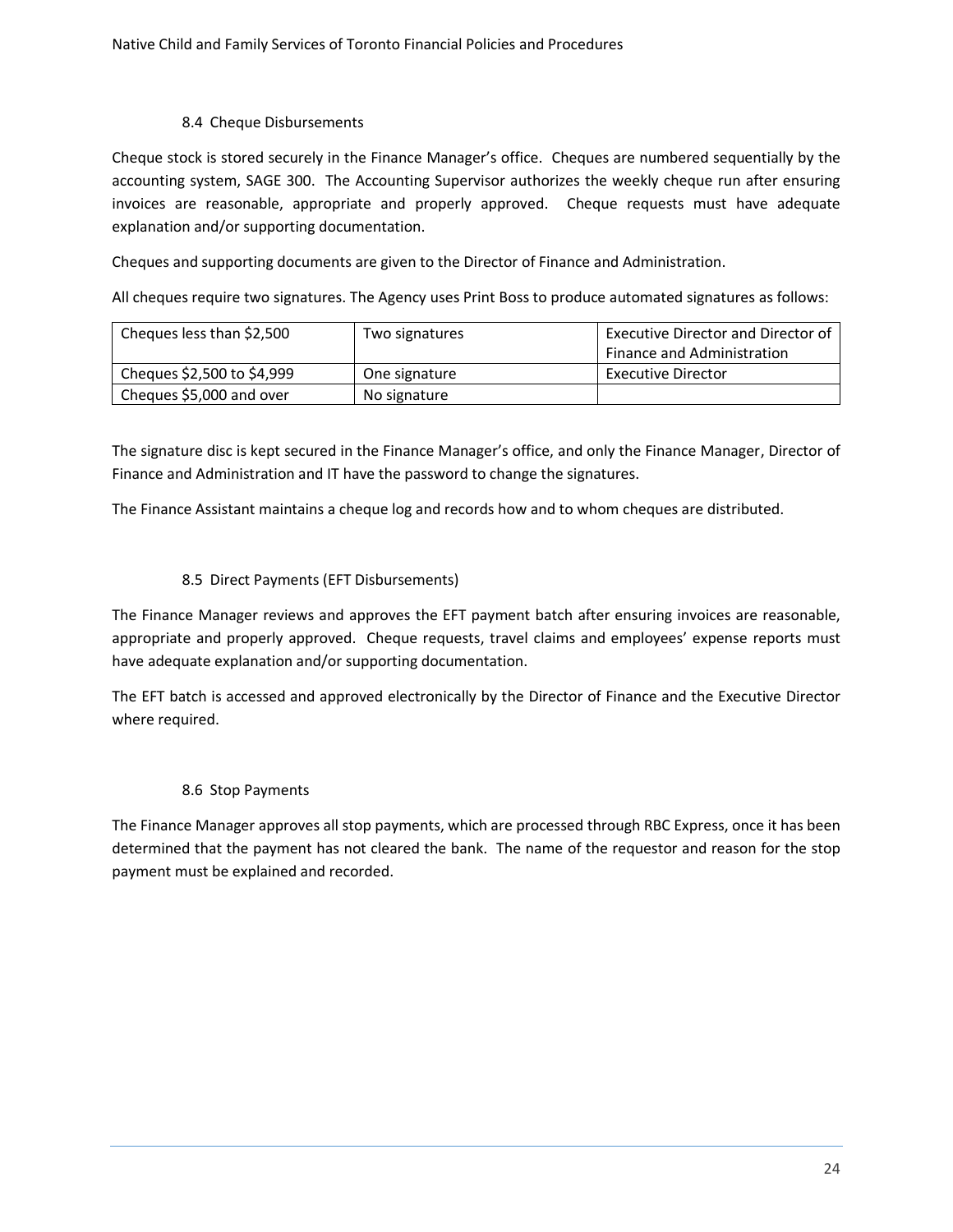#### 8.7 Credit Cards

Agency credit cards are assigned to staff as approved by the Executive Director and must be used for NCFST business only. Each card holder is responsible for obtaining approval and supporting documentation.

Petro Canada: The Facilities Manager is responsible for ensuring that each Agency vehicle has a gas card. The driver using the card will submit all receipts to the Finance Department who will attach them to the appropriate invoice.

Home Depot: The Purchasing Coordinator, supervised by the Facilities Manager, is the sole user of the Home Depot card. Purchases in excess of \$500 must be pre-approved by the Facilities Manager. All receipts must be kept and attached to monthly statement prior to payment. The credit limit on the Home Depot card is \$3,000.

Corporate Purchasing Cards (P-cards): NCFST uses the P-card program offered by U.S. Bank Canada and is administered by the Finance Manager. Any additions, deletions or credit limit increases must be approved by the Director of Finance and Administration and the Executive Director.

Payment for all P-cards is withdrawn automatically each month from the Agency's main bank account. Each card holder must attach properly approved documentation to their monthly statement and submit to their Supervisor for approval. Approved statements are filed in the Finance Department.

Loblaw: Cards are assigned to staff who purchase food for programs when bulk purchases through the Agency's approved vendor is not feasible. Card requests must be approved by the individual's Supervisor and the Director of Finance and Administration. The cards are not transferrable and must only be used by the employee whose name and signature is on the card. The staff member must submit all receipts to the Finance Department within two days. Failure to remit receipts in a timely manner will result in cancellation of the card. The Agency limit for all Loblaw cards combined is \$1,500.

#### 8.8 Taxis

Taxis are only to be used for emergency situations or exceptional circumstances. NCFST's approved taxi account is currently with Royal Taxi. Workers will submit a Taxi Chit Requisition form (Appendix C-6) to Finance which includes the program name and/or budget line item, client name if applicable, purpose of trip and Supervisors' approval.

# 9. EMPLOYEE EXPENSE REIMBURSEMENT

#### 9.1 Travel Expenses

NCFST reimburses employees for all work related travel and expenses. Staff must endeavor to use the safest, most practical and economical way to travel. For NCFST's comprehensive travel policy see Appendix A-1.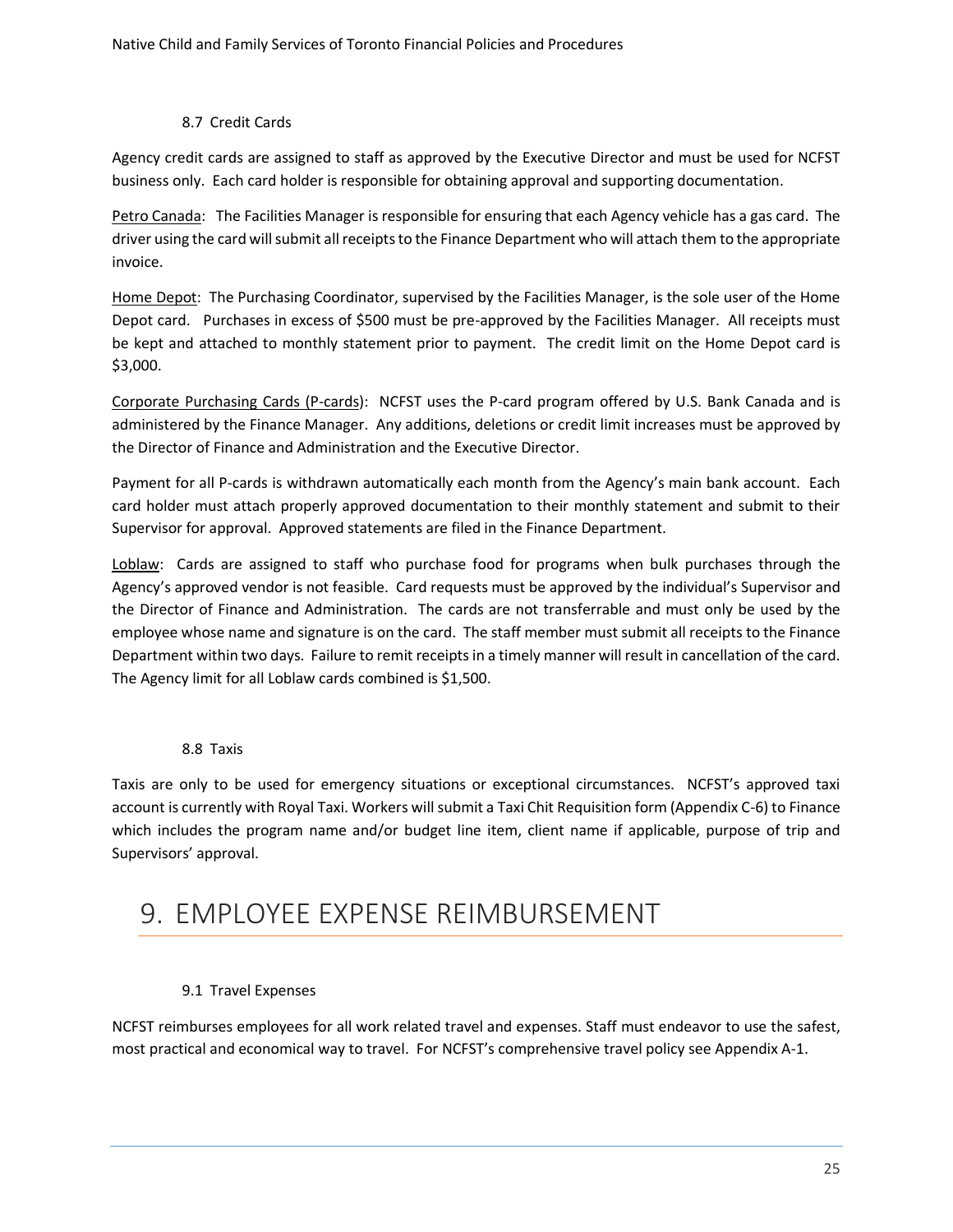Travel within GTA and bordering jurisdictions e.g. regions of Halton, Peel, York Durham and Simcoe:

- Does not require prior approval
- Employees, foster parents, volunteer and students using their personal vehicle will submit a completed Travel Expense Claim form which must include date of travel, case name/number, purpose of travel, start and end address, and kilometers traveled
- Reimbursement will be paid for all distances between the locations of first and last work appointments (distance from home to location of regular office must be deducted for first appointment from home or from last appointment to home)
- NCFST will reimburse mileage at \$0.50 per km or as set by the Collective Agreement
- Original receipts for additional expenses must be included with the Travel Expense Claim form (Appendix C-3).
- Both claimants and approvers must ensure the kilometers claimed are reasonable and can be substantiated by internet mapping programs or the Agency's list of standard distances between some common locations.
- Use of the 407 ETR route and traffic/parking violations will not be reimbursed except under special circumstances and with the Supervisor's approval.
- Employees must use an Agency vehicle or, if none available, a rental car from the approved vendor, currently Enterprise Rent-A-Car, for single day trips exceeding 200 km. Any exceptions must be approved by the supervisor in writing and attached to the Travel Expense Claim form
- Travel expense claims must be submitted monthly and approved by the employee's Supervisor.

#### Travel outside the GTA and bordering jurisdictions:

- Within Ontario requires prior approval from Supervisor
- Within Canada requires approval from appropriate Director or Executive Director and written request outlining rationale, purpose and detailed travel arrangements and costs
- Outside Canada requires approval from Executive Director and written request outlining rationale, purpose and detailed travel arrangements and costs
- In case of travel for escort of children procedures as governed by General Service Standards 113.01 should be followed

#### Meals and Other Travel Expenses:

Meals: Reimbursement for meals is subject to a maximum of:

| <b>Breakfast</b> | \$12.00 |  |
|------------------|---------|--|
| Lunch            | \$15.00 |  |
| Dinner           | \$24.00 |  |

These rates are reviewed and set annually in the Collective Agreement.

Receipts for meals must be submitted with the expense claim.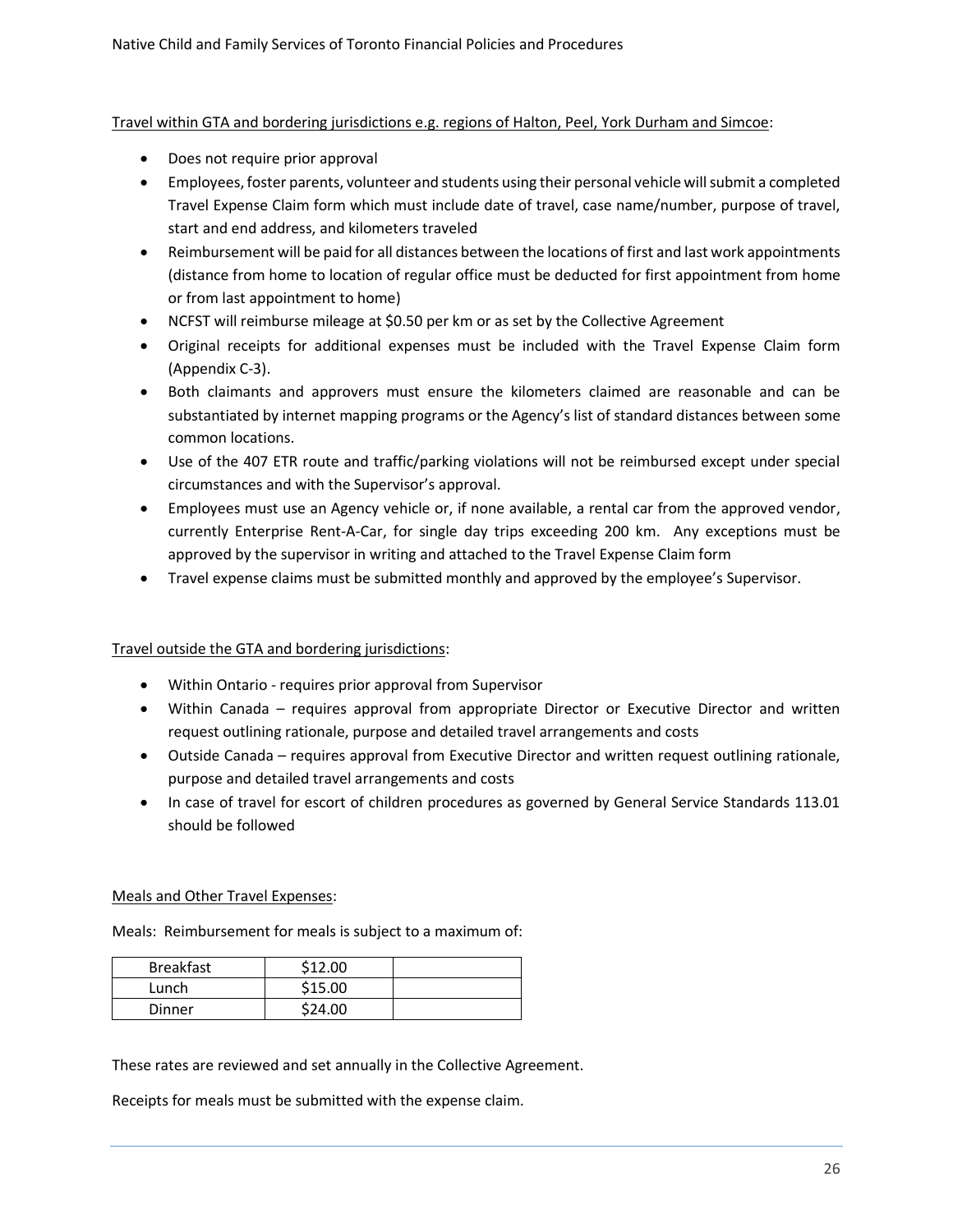Meals costs will be reimbursed when an employee is required to:

- Accompany a child-in-care and must eat with the child
- Must work in the evening on an unplanned emergency
- Attends a full day of training, conference or meeting outside of the office
- Attends a half day of training, conference or meeting outside the Greater Toronto Area

Meals costs will not be reimbursed when an employee is required to:

- Attend a full day of training, conference or meeting within agency offices
- Attend a half day of training, conference or meeting within the Greater Toronto Area

#### Other Travel Expenses:

Accommodation: reimbursement will be made for a standard room only

Other: reasonable miscellaneous expenses such as baggage charges, travel to/from airport, and parking will be reimbursed. If an employee is unsure if an expense is allowable they must consult with their direct Supervisor.

#### Directors' Travel Expense

The Board President or Treasurer as authorized by the President will approve the reimbursement of expenses for the Executive Director.

NCFST will comply with the Ministry Directive CW 001-17 Appendix B-3 and post year-end audited actual travel expenses incurred by executive-level staff (Executive Director, Director of Finance and Administration, and Child Welfare Director) and Board members on the NCFST website by July 31 on an annual basis. Attestation of compliance with this requirement must be included with the annual Child Welfare Transfer Payment Annual Reconciliation (TPAR) Report.

#### 9.2 Program Expenses

In order to be reimbursed for expenses paid out of pocket employees must complete a Program Expense Report form (Appendix C-4) which itemizes all receipts and includes a description of items purchased, the receipt total and budget line item (e.g. program/funder) to be charged. Original receipts must be included and the form must be signed by the employee and their Supervisor.

#### 9.3 Petty Cash

Employees may be reimbursed by petty cash for receipts totaling less than \$50.00 by completing a petty cash voucher (Appendix C–5) which must include a description of the items, purpose and program, client name and number where applicable, and Supervisor's signature. Original receipts must be attached.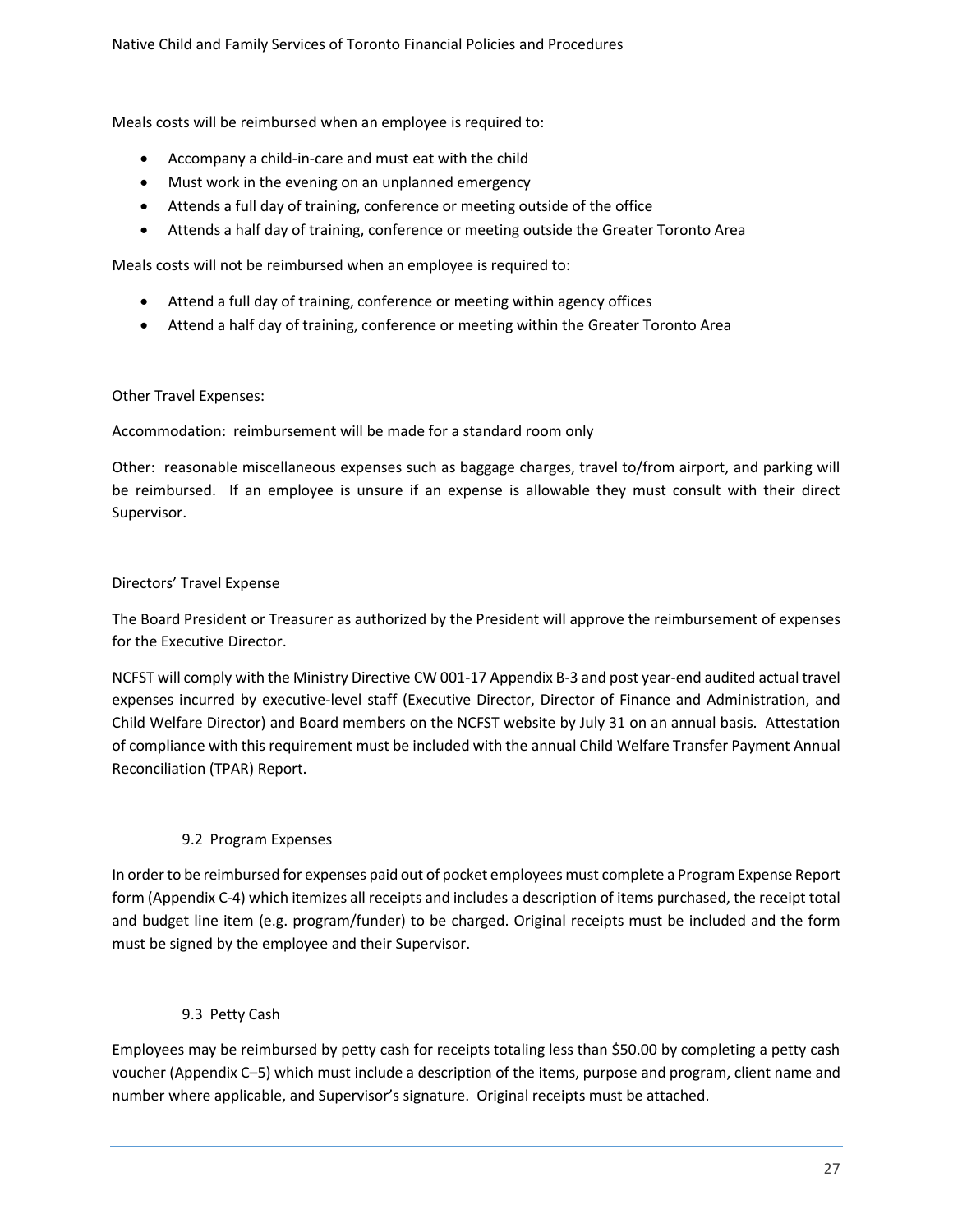#### 9.4 Advances

Travel Advance: Travel advances are not normally extended however in exceptional circumstances the Director of Finance and Administration may approve such an advance.

Program expense advance: A program expense advance may be granted where it is not possible to use an approved vendor or the corporate P-card. A program expense advance must be submitted on a Cheque Requisition form (Appendix C-1) which must include a description of the items, purpose and program, client name and number where applicable, and Supervisor's signature. A Program Expense Report form (Appendix C-4), and left-over cash if applicable, must be submitted as per instructions in Section 9.2 above within 21 days of purchase.

Program advances in excess of \$1,000 require the approval of the Director of Finance and/or the Executive Director.

If an employee has not cleared the advance prior to terminating employment the advance will be deducted from the employee's final pay.

Petty cash advance: Employees may request a petty cash advance for program expenses up to \$50 and must complete a petty cash voucher (Appendix C-5) as per instructions in Section 9.3 above. Original receipts and any left-over cash must be submitted within 2 business days.

# 10. CHILD WELFARE EXPENSES

#### 10.1 Caregiver Payments

The Ministry requires NCFST to provide the full range of child protection services to eligible youth, where appropriate, until their 18<sup>th</sup> birthday.

Outside Paid Institutions (OPIs): The Resource Department enters into an agreement with the OPI and sends a copy to the Finance Department. Per diem rates are set by the Ministry and nature of the home. OPI's submit monthly invoices for per diems, mileage and expenses with appropriate receipts. The Finance Assistant will compare the per diem charge to the information in the Frontline database to ensure the child(ren) were in care for the days stipulated on the invoice, and will investigate any discrepancies with the child's worker and/or the OPI. The Finance Assistant records the per diem rate and number of days in care on a Payment Summary Form (PSF) and adds any mileage claims and/or additional expenses submitted by the OPI. The PSF, monthly invoices and all expenses are approved by the Children's Services Supervisor. Allowable expenses are outlined in the Agency's Resources Manual.

Dental: NCFST deducts \$5.00 per child per month from the monthly payment to the OPI to cover dental costs paid by the Agency.

Prescription Drugs: The majority of prescription drugs are now automatically covered under the Ontario Insurance Health Plan (OHIP) for children and youth under the age of 24 who have a health card number.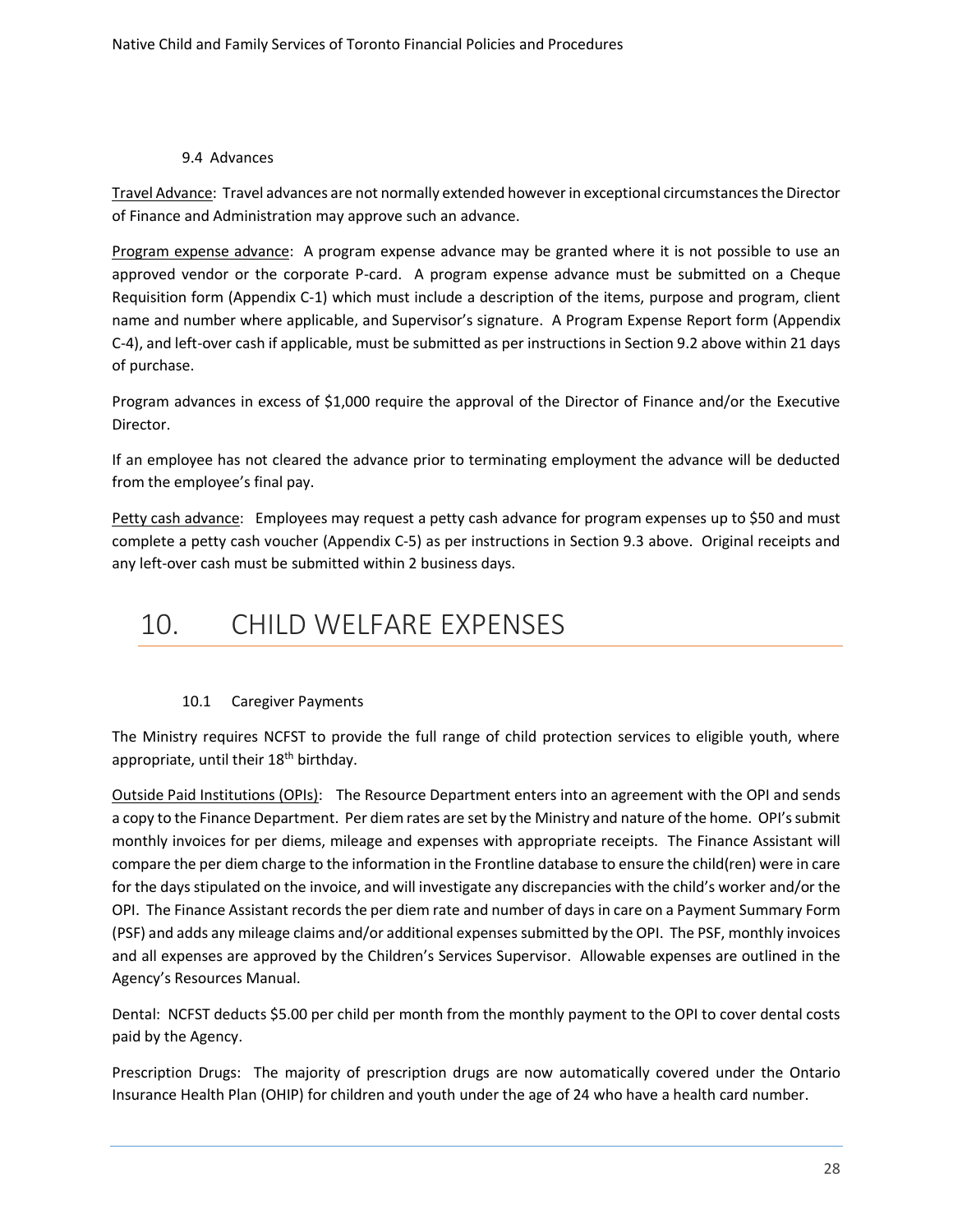NCFST Foster Homes: The Resource Department enters into an agreement with the NCFST Foster Home and sends a copy to the Finance Department. NCFST Foster Homes' per diems are paid according to the days in care recorded in Frontline for the month for each child in the home. The Finance Assistant records the per diem rate and number of days in care on a Payment Summary form (PSF) and adds any mileage claims. The Children's Services Supervisor approves the PSF and mileage claims. NCFST per diem rates are paid based on the type of home i.e. Regular, Specialized or Treatment. Additional expenses are provided for in the per diem rates as per NCFST Foster Home Per Diem Rate Schedule (Appendix A–5).

Kinship Homes: A kinship care family (i.e. relatives of family members or others described as family by a child's immediate family members) approved as a kinship foster home will be eligible for NCFST Foster Home per diem rates as set out in Appendix A–5.

Kinship Care Place of Safety: A kinship family providing a place of safety is exempt from foster care licensing standards for 60 days, and therefore the rate of support may be less than the regular foster rate during this period. A Kinship Care Place of Safety is eligible to receive financial assistance (see Kinship Service Section 10.6.2)

Customary Care Homes: A family- based care model reflective of the culture, value and traditions of the child's parents and community. The home must meet foster care licensing regulations and standards and will be paid at regular NCFST Foster Home rates as set out in Appendix A-5.

In addition a customary caregiver is entitled to a one-time financial assistance, within the 60 day exemption period, of up to \$5,000 per child if the provision of this assistance will enable them to meet foster care licensing regulations and standards and accommodate the child(ren) in their home. Where practical NCFST will make direct payments to suppliers (e.g. contractors for home modifications), and pay for initial costs associated with accommodating a child in a home (e.g. furniture, mattress).

#### General

OPI's are paid by EFT on the 15<sup>th</sup> of the month for previous month's expenses.

NCFST Foster Homes and all other caregivers are paid by EFT on the 4rth business day for previous month's expenses.

At year-end Finance sends letters to all caregivers requesting all invoices to March 31 to ensure expenses are properly allocated to the correct fiscal year.

Finance keeps a copy of the current caregiver agreement on file.

Accountability: Finance maintains separate GL account codes for all caregiver payments and reports expenditures accordingly on the quarterly Ministry template.

#### 10.2 Ontario Child Benefit Equivalent (OCBE)

NCFST complies with MCSS Policy Directive CW 002-18 OCBE (Appendix B–4).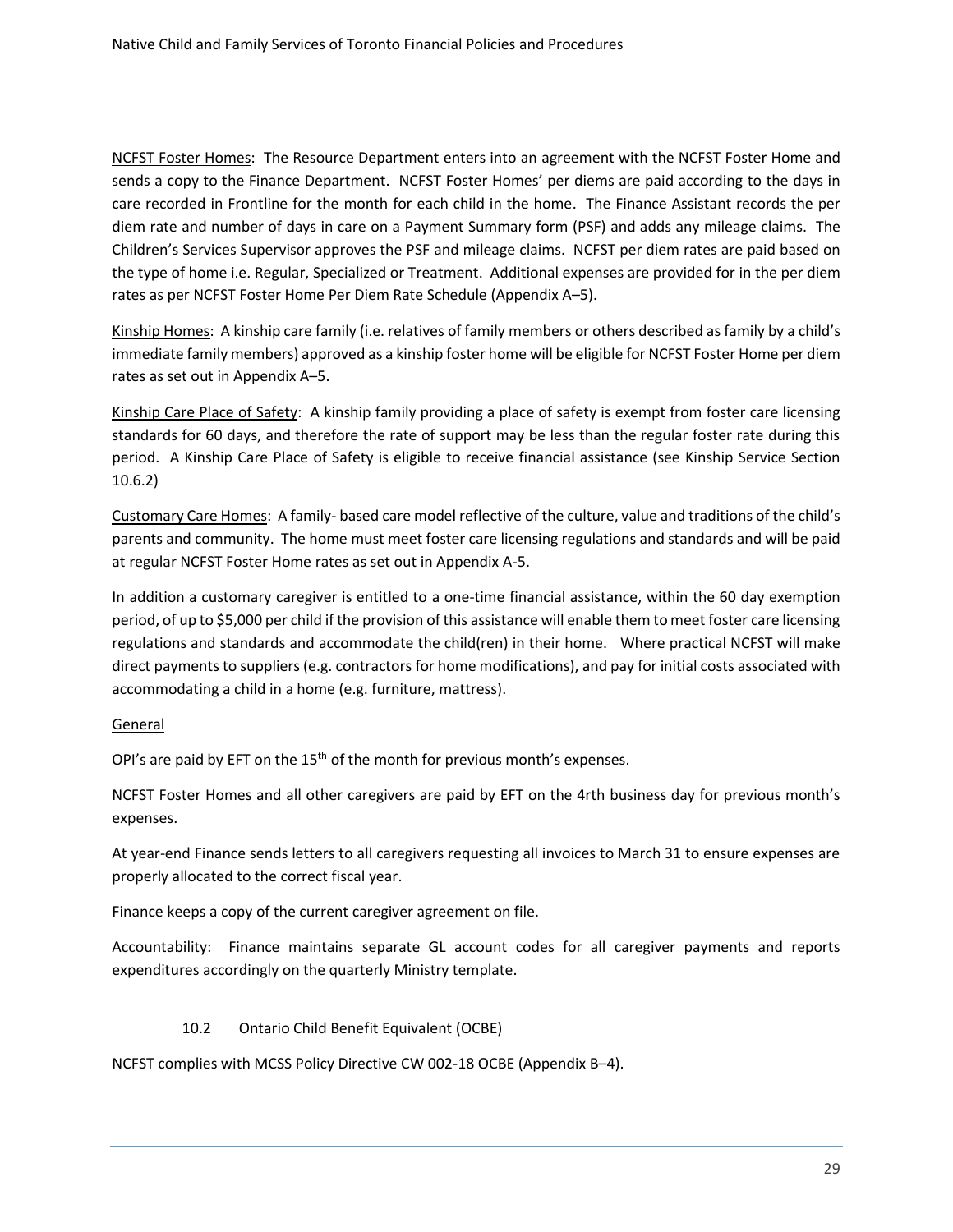OCBE Activities Program: The monthly OCBE payment from the provincial government (Appendix A-6) provides all children and youth in care and customary care (ages 0 -17), and youth in a VYSA (see Section 10.3), for whom NCFST receives the CSA to access recreational, educational, cultural and social opportunities that support positive outcomes including higher education outcomes, higher degrees of resiliency, social skills and relationship development, and a smoother transition to adulthood.

Requests for payment of such activities must be identified by the CW Worker as an OCBE payment with a specific outcome as outlined above. The outcome categories by age group are tracked in the GL by separate account codes in order to facilitate the annual reporting of OCBE spending to the Ministry.

OCBE Savings Program: In addition the monthly OCBE payment is used to establish a savings account to assist youth ages 15 – 17 who have been in care or customary care for twelve months, or youth in a VYSA, in recognition of the need to support them as they transition to adulthood. Youth must complete a financial literacy program and demonstrate financial competency relevant for independent living. Youth participating in the Savings Program will continue to be eligible to access the Activities Program.

The Executive Administrative Assistant maintains a schedule of all youth in care who meet the criteria listed above along with the amounts accrued in their savings program. The current monthly OCBE payment (Appendix A-6) is allocated to the youth's savings program starting at the earliest with the month the youth turned 15 or VYSA effective date, and ending at the latest when the youth turns 18 years old or termination of VYSA agreement.

The Executive Administrative Assistant sends a Savings program statement semi-annually to the youth's worker. The worker determines when/if the youth has met the program requirements and submits request for payment by a Cheque Requisition form (Appendix C-1) approved by their Supervisor and a copy of the most recent Savings program statement.

Notwithstanding exceptional circumstances savings funds will be disbursed to the youth or third party within twelve months of the end of care, customary care or VYSA agreement or until such time as the youth has fulfilled the program requirements.

If funds cannot be distributed within the one year period, e.g. youth cannot be located, funds will be allocated to OCBE Activities Programs.

#### 10.3 Voluntary Youth Services Agreement (VYSA)

NCFST complies with MCSS Policy Directive CW 003-18 (Appendix B-5) "Protection Services for 16-17 year olds". VYSA is a voluntary agreement between a youth who is 16 or 17 and NCFST for supports and services, including a living arrangement. The youth is not in care however NCFST is responsible for the maintenance of youth in a VYSA and therefore eligible to receive the monthly CSA for this youth.

VYSA are eligible to participate in the RESP or personal savings program as well as the OCBE Savings program.

Term: Term of the Agreement not to exceed 12 months, and may be renewed providing that the total term does not exceed 24 months or continue after the youth's 18<sup>th</sup> birthday.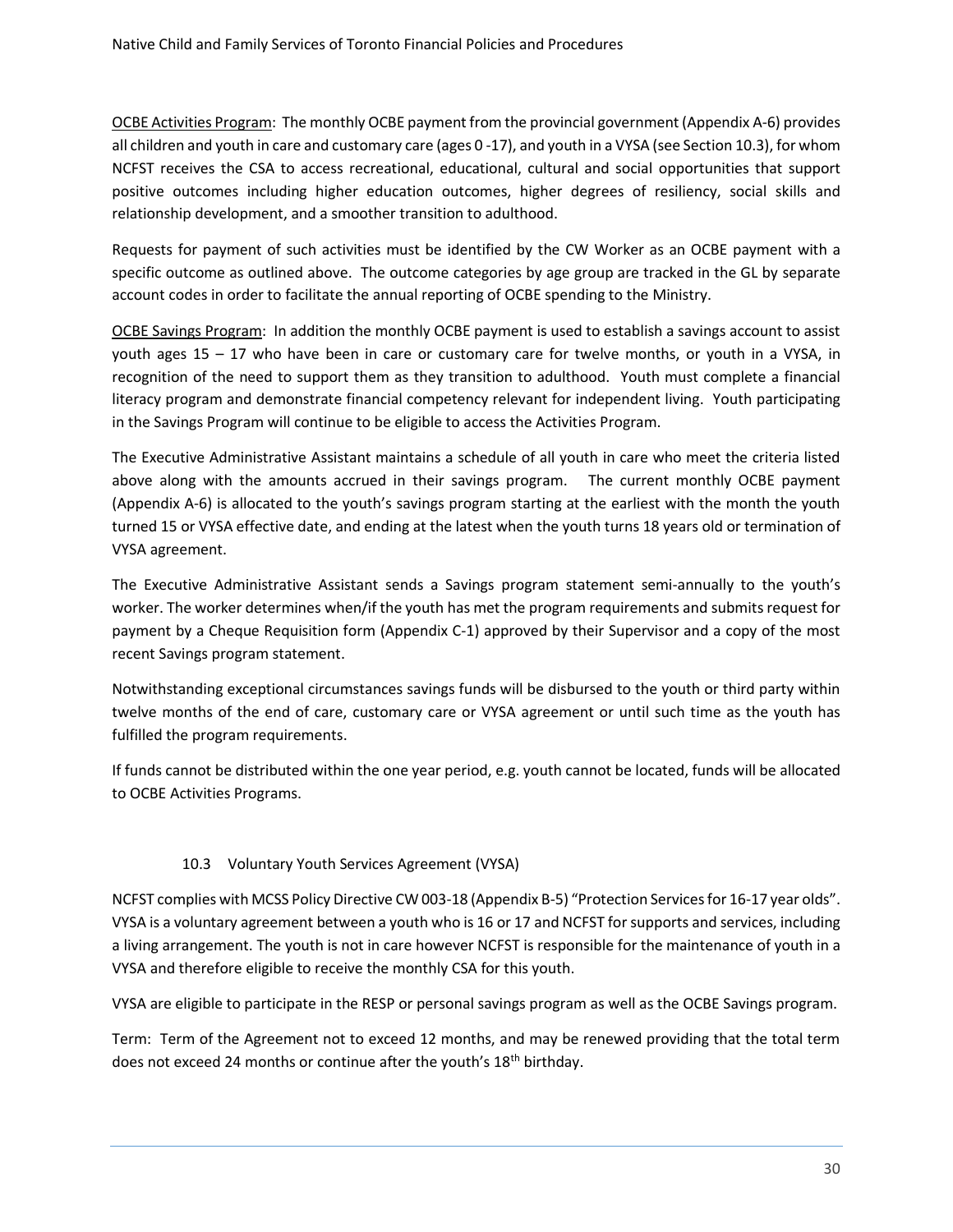Financial Assistance: The CW Worker submits a Cheque Requisition form (Appendix C-1) for the first eligible payment and a copy of the VYSA Agreement. Finance adds the name and amount to the monthly CCSY/VYSA package for circulation at month-end to the relevant CW Workers for approval. The approved package is returned to Finance by the 15<sup>th</sup> of the month for payment by the end of the third week of the month. Cheques are given to the workers to give to the youth by the first of the month. Current monthly rates are listed in Appendix A-6).

Accountability: The Finance Department tracks all VYSA payments in a separate GL account, and reports the amount to the Ministry on the quarterly reporting template.

#### 10.4 Continued Care and Support for Youth (CCSY)

NCFST complies with MCSS Policy Directive CW 001-18 CCSY (Appendix B-6) with the objective of providing financial support and guidance to youth ages 18 to 20 after they have left care.

Financial Assistance: The CW Worker submits a Cheque Requisition form (Appendix C-1) for the first eligible payment and a copy of the CCSY Agreement. Finance adds the name and amount to the monthly CCSY/VYSA package for circulation at month-end to the relevant CW Workers for approval. The approved package is returned to Finance by the 15<sup>th</sup> of the month for payment by the end of the third week of the month. Cheques are given to the workers to give to the youth by the first of the month. Current monthly rates are listed in Appendix A-6).

Accountability: The Finance Department tracks all CCSY payments in a separate GL account, and reports the amount to the Ministry on the quarterly reporting template.

#### 10.5 Registered Education Savings Program (RESP)

NCFST complies with MCSS Policy directive CW 004-18 (Appendix B–7), the objective of which is to promote increased educational attainment for eligible children and youth.

NCFST will establish RESPs for children and youth under the age of 18 for whom it is receiving or has received the Children's Special Allowance (CSA). Funds equivalent to the current Child Tax Benefit (CTB), included in the monthly CSA payment, will be tracked separately by child and allocated to a separate Reserve Account in the General Ledger.

The last increase to the CTB amounts was June 2016 and amounts are as follows:

- \$160 per month for eligible children in care who are under the age of six; and
- \$60 per month for eligible children and youth in care aged six through 17.

#### Eligibility:

- Crown wards
- Society wards who have been in care for at least twelve consecutive months
- Children subject to customary care agreements who have been in customary care for at least twelve consecutive months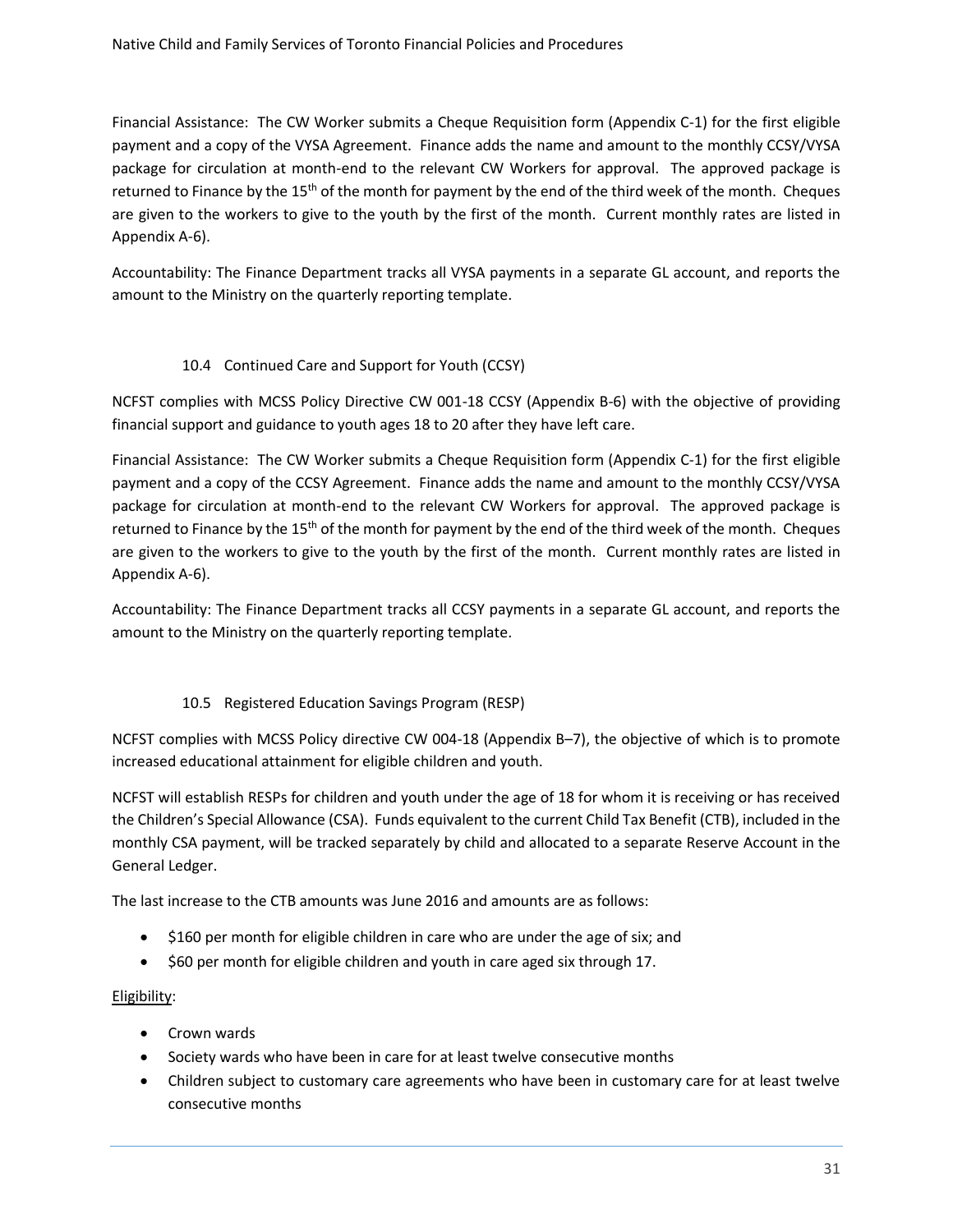• Youth in VYSA for whom NCFST is receiving the CSA (youth may choose to allocate the funds to either an RESP or a personal savings account).

#### Establishment and Maintenance:

RESP establishment and maintenance is a collaborate process between Finance and the CW Team Assistant (TA) and CW Worker.

The child or youth must have a Social Insurance Number (SIN). The CW Team Assistant will endeavor to obtain the SIN prior to child or youth becoming eligible, and workers will support youth in a VYSA to apply for the SIN. The TA will advise the RESP Administrator once the SIN number is obtained.

The Finance Assistant responsible for applying and discharging children from the CSA maintains a schedule of monthly and cumulative CTB amounts received per child for potential RESPs as well as their legal status (e.g. crown, society ward, customary care or VYSA) and age/birth date.

Finance does a monthly journal entry for the total RESP monthly amount debiting the CSA revenue account and crediting the RESP reserve liability account.

The RESP Administrator will contact the RESP representative at RBC and supply a list of names of children who are eligible to open an RESP and the amounts collected to date for each child. Once the RESP's are opened RBC will do a direct debit to NCFST's bank account. The RESP Administrator will also advise RBC of any top-up amounts for existing RESP's at regular intervals, ideally prior to December 31 each year, in order to maximize the child's eligibility for additional funds from the government i.e. the Canada Education Savings Grant (CESC) and/or the Canada Learning Bond (CLB).

The RESP Administrator advises the TA and the child's worker when a RESP has been opened, and the TA enters that information into the child's file.

Funds received for a child or youth who is not eligible for establishment of an RESP or for whom a SIN number cannot be obtained must be distributed equally across all other RESP's where the beneficiary is under 18, in care, subject to a customary care agreement, or in a VYSA.

Communication with Children and Youth:

The child's worker must discuss with the child/youth that they are the beneficiary of an RESP held by NCFST.

Discussions should provide the child/youth with information regarding the circumstances under which the RESP may be redeemed and should be age appropriate.

Youth in a VYSA will have the option to choose the RESP or an alternative saving program and will be informed that the funds will be available upon expiry of the VYSA if the youth has acquired financial skills and demonstrated financial competency, has a bank account and an appropriate plan for use of the savings.

RESP statements and copies of all written correspondence pertaining to RESP's will be included in the child's/youth file. Statements from RBC issued in March and December of each year will be kept by Finance and provided to the external auditors during the year-end audit.

NCFST will hold the RESP until the child/youth: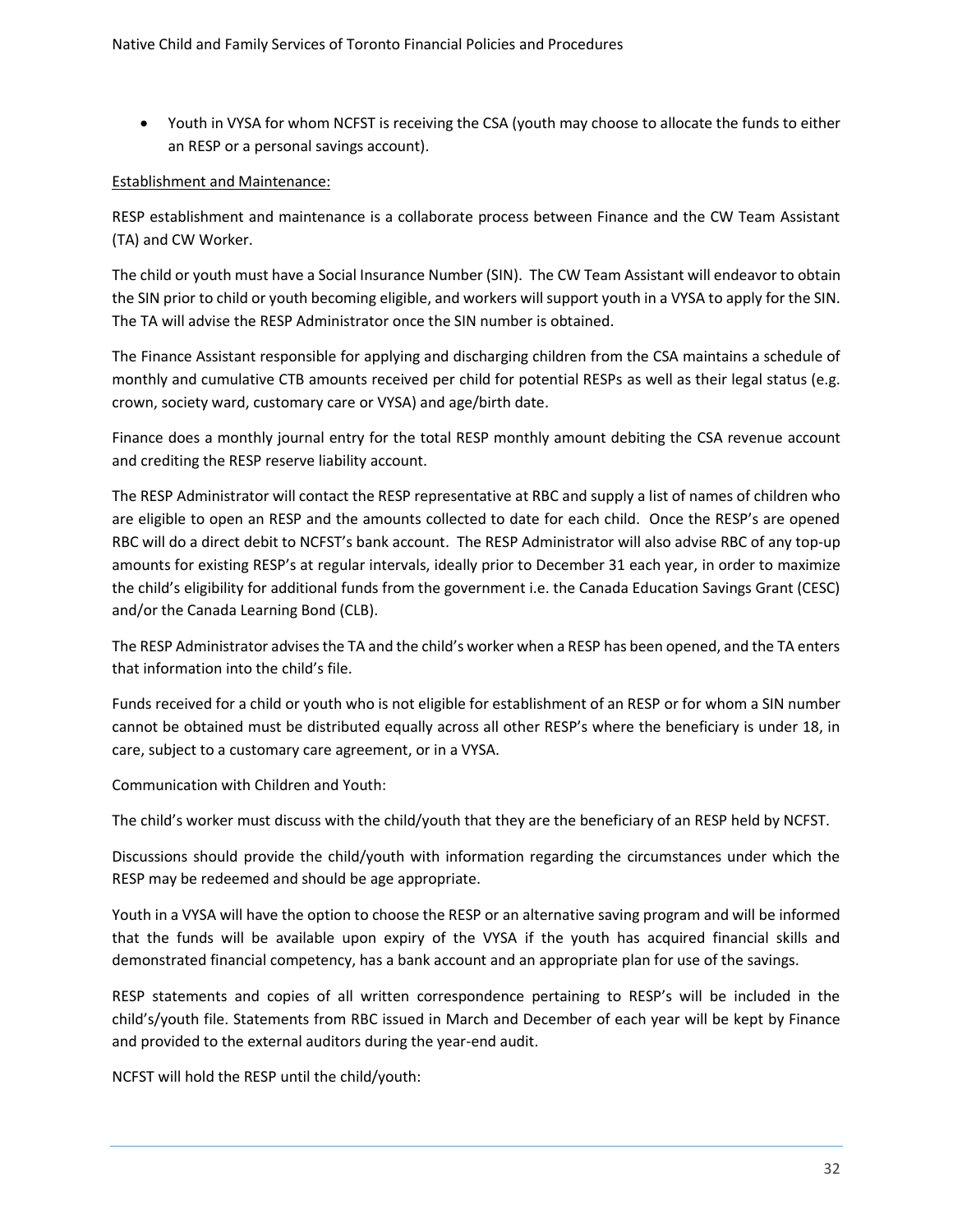- Is enrolled in qualifying post-secondary education or training (if the beneficiary has reached the age of 21 and NCFST is not aware that the child/youth has enrolled in a qualifying program the TA or RESP Administrator will attempt to locate the youth and advise in writing that they are the beneficiary of an RESP held by NCFST).
- When the beneficiary has turned 24 and NCFST is not aware that the child/youth has enrolled in a qualifying program the TA or RESP Administrator will attempt to locate the youth and will advise in writing that they are the beneficiary of an RESP held by NCFST. If the youth is not able to be located by age 25 NCFST will collapse the RESP (see Redemption or Collapse below).

#### RESP Transfer

Transfer to caregiver: If the child/youth leaves care or customary care NCFST will transfer all funds in the RESP to an RESP that has been opened by the caregiver where the child/youth is the beneficiary if the child/youth has been placed with the caregiver for at least 12 consecutive months and:

- the file has been closed for at least 12 months with no re-openings; or
- a custody order has been made; or
- an adoption order has been made

The RESP Administrator and TA will meet regularly to update status of children/youth who have left care. Where these criteria are not met NCFST must continue to hold the RESP.

Transfer where child/youth is subject of formal customary care agreement: NCFST will transfer all funds in the RESP to an RESP that has been opened by the customary caregiver where the child/youth is the beneficiary if the child/youth has been placed with the caregiver for at least 12 consecutive months following the 12 consecutive months in customary care required for the establishment of an RESP under this Ministry directive and:

- NCFST determines that the placement is the permanency plan for the child or youth such that they will remain in the placement until they return to their parents or reach the age of 18; and
- Caregiver agrees to open an RESP for which the child is the beneficiary

In order to facilitate the RESP transfer the RESP Administrator informs the caregiver in writing that NCFST holds an RESP to which the child or youth is the beneficiary, and advises the caregiver of the requirements to transfer and/or open an RESP which names the child or youth as beneficiary.

Upon written confirmation from a caregiver that an RESP has been opened the RESP Administrator sends a letter of direction to RBC to collapse the RESP, provides the name of the new RESP subscriber (i.e. caregiver), the NCFST held plan number and details of RESP into which funds are to be transferred. Where a change in name or SIN has occurred the RESP Administrator will advise RBC.

If the caregiver indicates that they will not open an RESP which names the child or youth as the beneficiary NCFST must retain the RESP and advise the child or youth and/or caregiver and identify circumstances under which the RESP may be redeemed or collapsed (see below) and request that the caregiver sign and return the appropriate federal form SDE-0071 found on the CRA website that is required to maintain the RESP's eligibility to attract the CLB and/or CESG.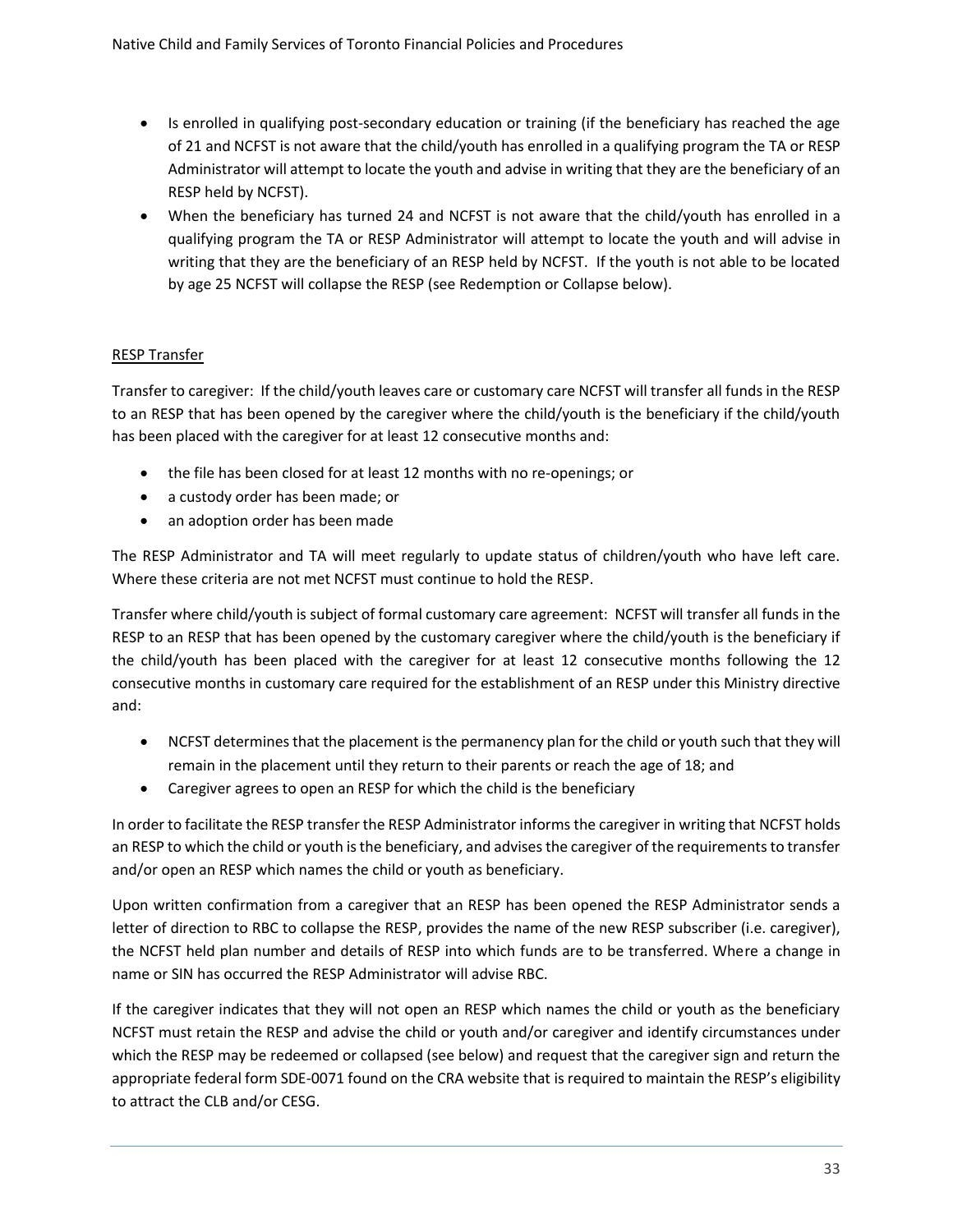#### RESP Redemption or Collapse

RESP's held by NCFST will be redeemed when the beneficiary is enrolled full or part-time in a qualifying program at a designated institution as determined by CRA. The CW worker and youth will determine the best way to allocate these funds (i.e. tuition, books, ancillary fees, costs related to living independently, and other) based on the youth's needs and other sources of funding. If an agreement cannot be reach "complaint process".

Where the beneficiary has turned 25 NCFST will collapse the RESP if the youth has been located and has not enrolled in a qualifying program or reasonable efforts have been made and NCFST is not able to locate the youth. The RESP Administrator will advise RBC, and once the funds are deposited in NCFST's bank account Finance will return the CLB and CESG monies to the federal government. The funds must be then distributed equally across other RESPs held by NCFST where the beneficiaries are under 18, and are in care or customary care, or VYSA who have opted for an RESP.

Savings Account: Funds will be distributed to the youth or identified third party within six months of VYSA expiry. If youth cannot be located NCFST will hold the funds for one year from expiry date, or agreed upon date of disbursement, after which the funds will be distributed equally across other RESPs held by NCFST where the beneficiaries are under 18, and are in care or customary care, or VYSA who have opted for an RESP.

#### Transition Provision

Where funds have been held for an eligible child or youth and an RESP has not been opened and the child has left care NCFST will transfer all funds into an RESP that has been opened by the child's caregiver which names the child as beneficiary within 12 months of the child leaving care.

If the funds are not transferred into the RESP opened by the caregiver a year after the child has left care the funds held will be distributed equally across all other RESP's held by NCFST where the beneficiary is under the age of 18 and in care, customary care, or in a VYSA where the youth has opted for the RESP.

Accountability: The Finance staff in conjunction with Service staff are responsible for the redemption, disbursement and collapse of RESPs to ensure that management takes place as required by the Ministry Directive. The RESP Administrator ensure that proper documentation is maintained for audit purposes including all correspondence to RBC and caregivers, redemption expenditures, and statements from RBC.

The RESP Administrator completes the annual Ministry RESP report for the fiscal year and the Agency will report this information to the Board of Directors.

#### 10.6 Permanency Options Financial Support

NCFST continually works with the child's family and extended family or community towards establishing a stable, safe and permanent home for the child. It is anticipated that members of a child's family, extended family or community may require financial assistance in order to support this goal. Financial assistance should be based on the unique needs of the child, and the family's or caregiver's ability to meet those needs.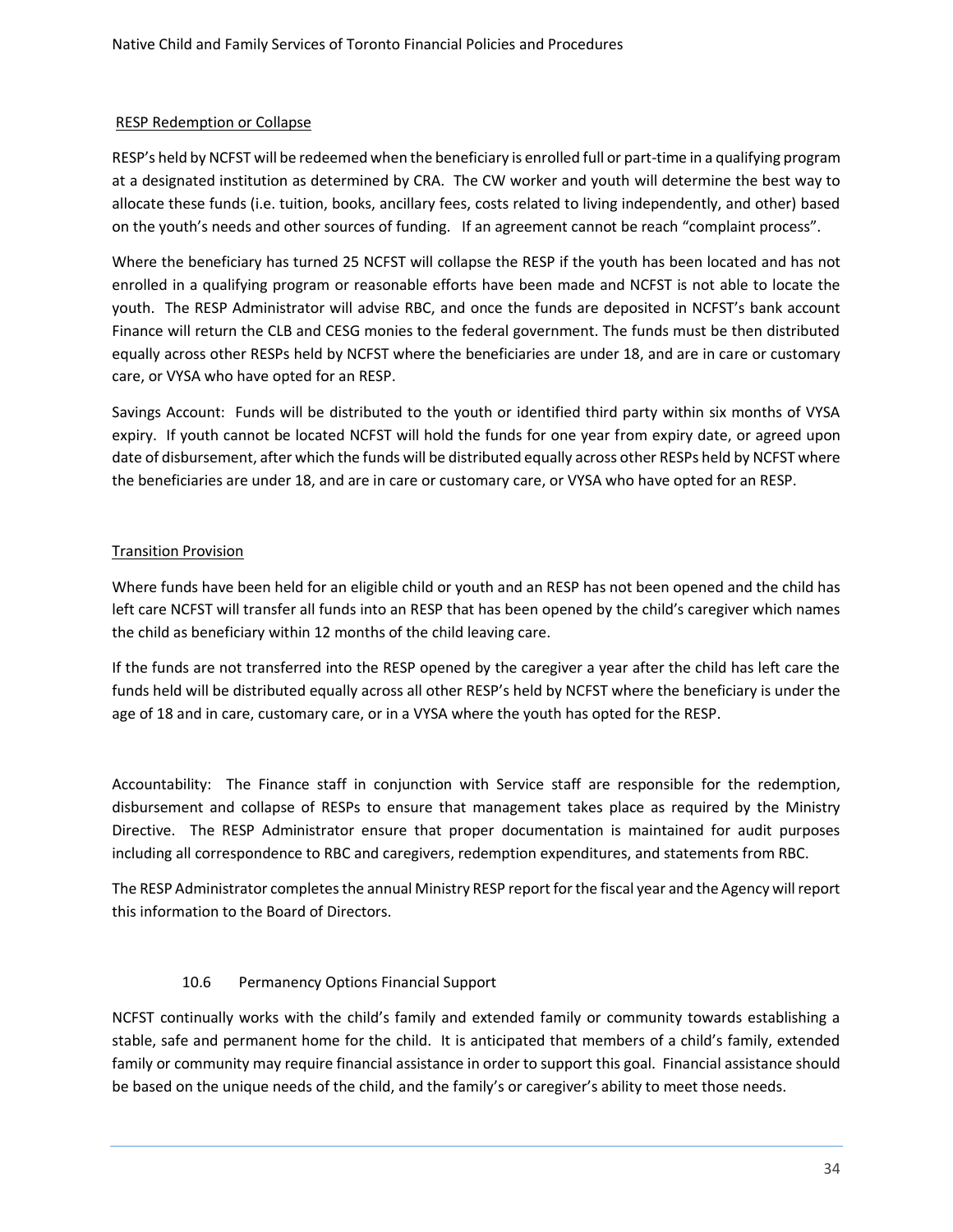#### 10.6.1 Admission Prevention:

Eligibility:

- A child residing with their family in the community is determined to be in need of protection and is at risk of being admitted to care. The child is not in care.
- Financial Assistance could reduce the risk to the immediate health and safety of the child and could prevent admission to care.
- Family is receiving protection services either on a voluntary basis or through a Supervision Order.

Financial Assistance: Episodic/emergency support may be provided to cover items not immediately available from social assistance or other government/community programs such as urgent unforeseen overnight accommodation, payment to address urgent child safety home repairs, new cribs, car seats, transportation to child support services and other short term needs.

Accountability: NCFST will make direct payments to services providers whenever possible. Receipts from families receiving direct financial assistance are required. If receipts are not provided, explanatory notes must be included in the payment request.

The Finance Department tracks all Admission Prevention spending in a separate GL account, and reports the total amount and number of families receiving Admission Prevention to the Ministry on the quarterly reporting template.

#### 10.6.2 Kinship Service:

Eligibility:

- A child is placed with a kin or community caregiver resulting in the child's safety being protected and an admission to care prevented. The child is not in care.
- The caregiver requires financial Assistance to integrate the child into their family until the child can return to their parent(s) or protection concerns have been addressed and a permanency plan established.
- The child has been placed with kin or a community member either on a supervision order (no longer that 12 months), on the consent of the child's family, or during the application process for legal custody (see Legal Custody section below).

Financial Assistance: Episodic/emergency support may be provided to cover items not immediately available from social assistance or other government/community programs such as start-up costs (e.g. furniture/mattress), payments for accommodations to the home (e.g. window/door safety locks), transportation to child support services, caretaker relief, and other short term needs.

Accountability: NCFST will make direct payments to services providers whenever possible. Receipts from kin caregivers receiving direct financial assistance are required. If receipts are not provided, explanatory notes must be included in the payment request.

The Finance Department tracks all Kinship Services expenditures in a separate GL account, and reports the amount to the Ministry on the quarterly reporting template.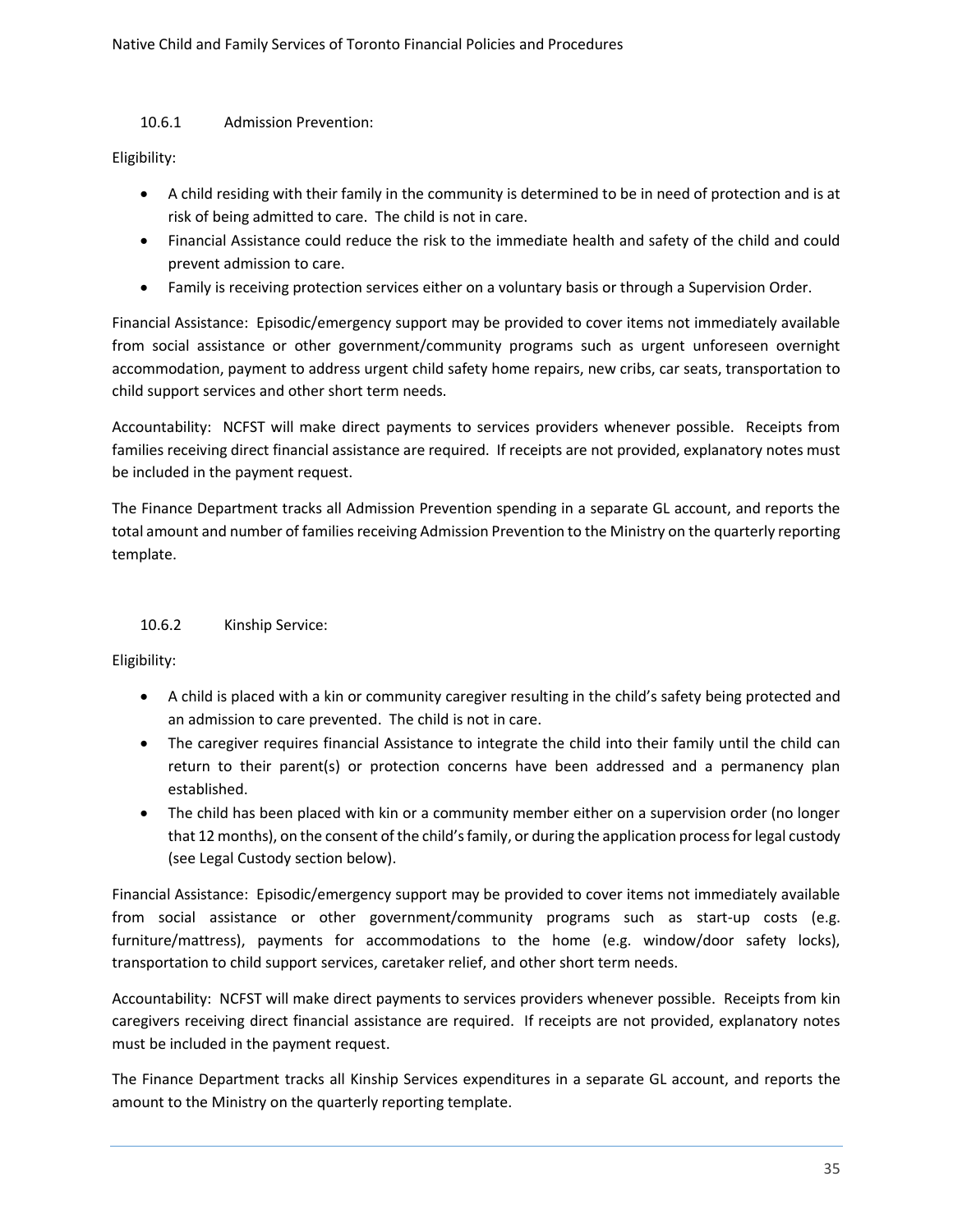#### 10.6.3 Legal Custody:

Eligibility: Family has obtained legal custody of a child under the CYFSA section 65.2.

Financial Assistance: Episodic and/or ongoing support may be provided where the placement of the child is based on continuity of care or to assist with costs for a child's special services e.g. medical, dental, home renovations to accommodate a child's disability, equipment, therapy, remedial education, day care and transportation programs.

Subsidy payments will be made to a maximum of NCFST Foster home per diem rates (Appendix A-5) and in accordance with the child's needs and family's ability to meet those needs.

Accountability: NCFST will pay an agreed upon payment to the family upon receipt of a Cheque Requisition form (Appendix C-1) from the CW Worker and/or supplier/service directly, and the Finance Department will keep a copy of the Legal Custody Agreement on file.

The Finance Department tracks all Legal Custody expenditures in a separate GL account, and reports the amount to the Ministry on the quarterly reporting template.

#### 10.6.4 Adoption:

Eligibility: Child is in care and on adoption probation until adoption is finalized, or out of care as the adoption has been finalized.

Financial Assistance: Episodic and/or ongoing support may be provided where the placement of the child is based on continuity of care or to assist with costs for a child's special services e.g. medical, dental, home renovations to accommodate a child's disability, equipment, therapy, remedial education, day care and transportation programs.

Subsidy payments will be made to a maximum of NCFST Foster home per diem rates (Appendix A-5) and in accordance with the child's needs and family's ability to meet those needs.

Accountability: NCFST will pay an agreed upon payment to the adoptive family upon receipt of a Cheque Requisition form (Appendix C-1) from the CW Worker, and/or pay a supplier/service directly, and the Finance Department will keep a copy of the Adoption Subsidy Agreement on file.

The Finance Department tracks all Adoption expenditures in a separate GL account, and reports the amount to the Ministry on the quarterly reporting template.

#### 10.6.5 Targeted Subsidies for Adoption and Legal Custody:

Eligibility: The following three conditions must be met:

• Type of Permanency Placement - family has obtained legal custody or child is a crown ward placed with adoptive family on or after June 15 2012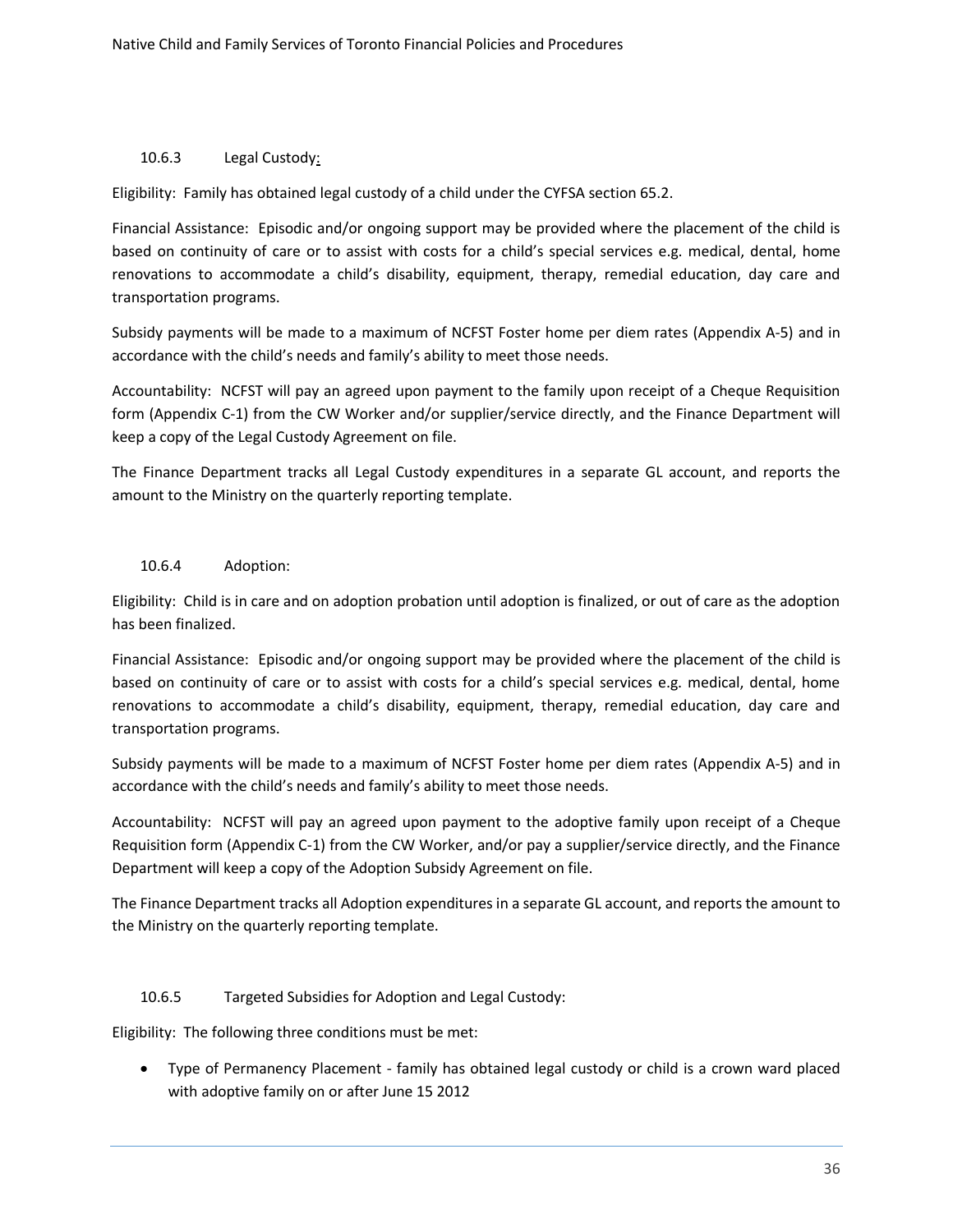- Eligible Crown Ward child(ren) being adopted or subject of a legal custody order placed between June 15, 2012 and June 14 2016 who are 10 years old or older, or are 8 years old if placed on or after June 15 2016 AND/OR on or after June 15, 2012 are members of a sibling group.
- Family income combined family income as calculated from line 260 of Canada Revenue Agency line 236 (Appendix A-6)

Financial Assistance: All eligible families will received Targeted Subsidies, subject to annual reviews, until the youth's 21<sup>st</sup> birthday. Current monthly subsidy rates are listed in Appendix A-6. The CW worker will submit 12 completed Cheque Requisition forms (Appendix C-1) which Finance will pay by the first of each month for the term of the Agreement.

Families may also receive episodic and/or ongoing financial assistance on a case by case basis.

Accountability: NCFST will pay the current subsidy amount to the family and pay a supplier/service directly if required, and the Finance Department will keep a copy of the Targeted Subsidy Agreement on file.

The Finance Department tracks all Targeted and Targeted Legal expenditures in separate GL accounts, and reports the amounts to the Ministry on the quarterly reporting template.

#### 10.6.6 Stay Home for School:

Objective: To enable youth 18 to 21 year old to stay with their caregivers where additional time is needed to complete high school.

Eligibility: The following three conditions must be met:

- Caregiver was receiving funding for in care services or Renewed Youth Supports immediately prior to the youth's 18<sup>th</sup> birthday.
- Youth turned 18 on or after June 16 2016 and is eligible for and participating in the CCSY program, enrolled and participating in high school and enrolled in a minimum of 2 credit courses per semester (refer to Ministry guidelines for exceptions and extensions to the educational requirement).
- Eligible caregivers and youth voluntarily enter into this type of Agreement.

Financial Assistance: NCFST will pay the caregiver the same per diem and supports amount that the caregiver was receiving prior to the youth's 18<sup>th</sup> birthday until the youth has completed high school or turns 21, whichever comes first or the caregiver and youth have opted to end the Agreement. Payment will continue during short-term exceptions to the educational requirements.

The youth will continue to participate in but not receive financial support from the CCSY program.

Accountability: NCFST will pay the caregiver per diems and support for the term of the Agreement, and the Finance Department will keep a copy of the Stay Home for School Agreement on file.

The Finance Department tracks all Stay Home for School expenditures in separate GL accounts, and reports the amounts to the Ministry on the quarterly reporting template.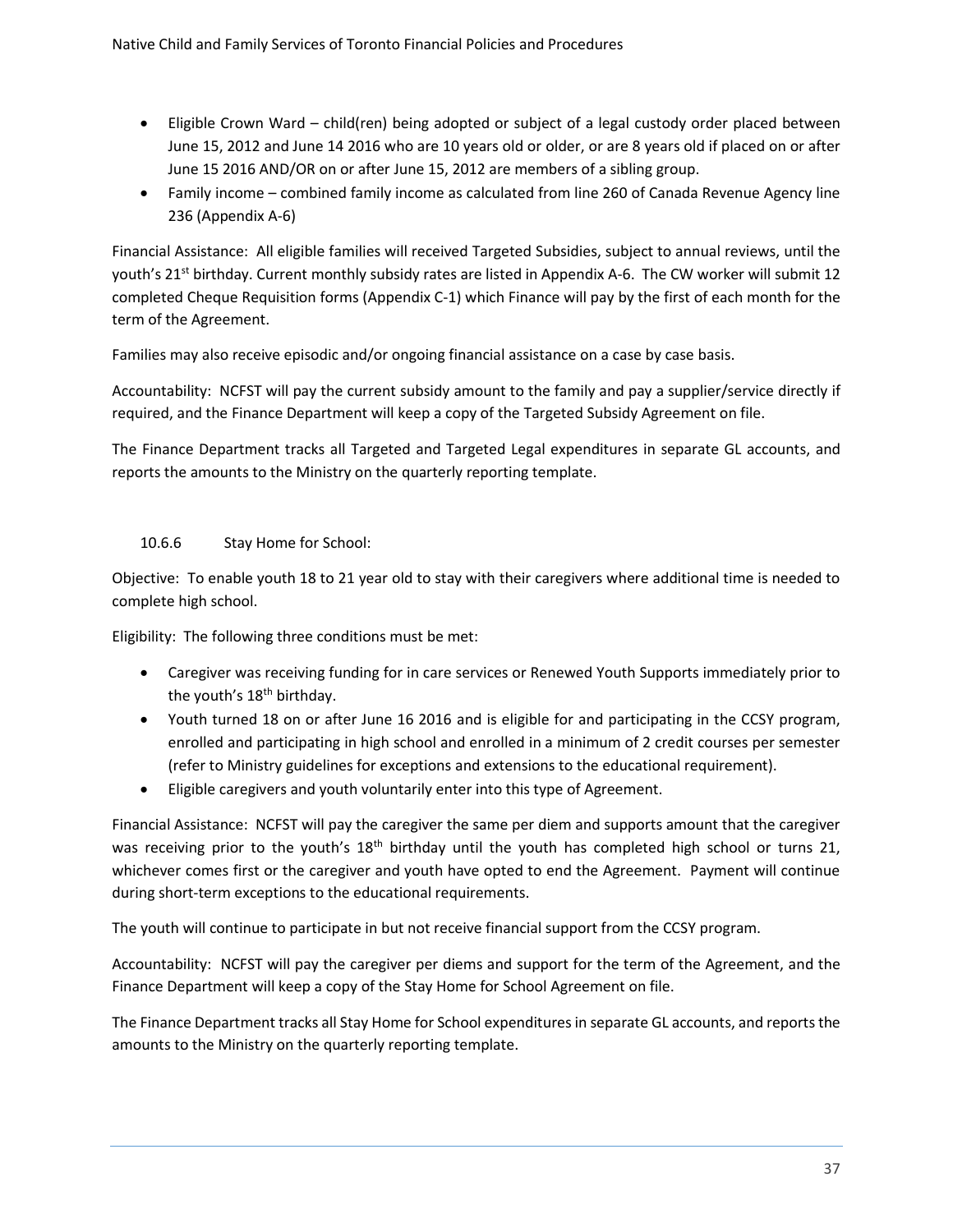#### 10.7 Inter-Agency Agreements

Where NCFST has entered into an agreement with another Children's Aid Society (CAS) regarding the supervision or care and maintenance of a child, the Children's Services Department will provide Finance with a copy of the Agreement.

In cases where NCFST is supervising or caring for a child from another Children's Aid Society Finance will issue monthly invoices to the other CAS as per terms of the Agreement.

#### 10.8 Pre-Approvals

Finance still requires a payment requisition form or invoice when there is a pre-approval in place.

Finance will keep Pre-Approvals on file in a separate binder as per Ministry requirements.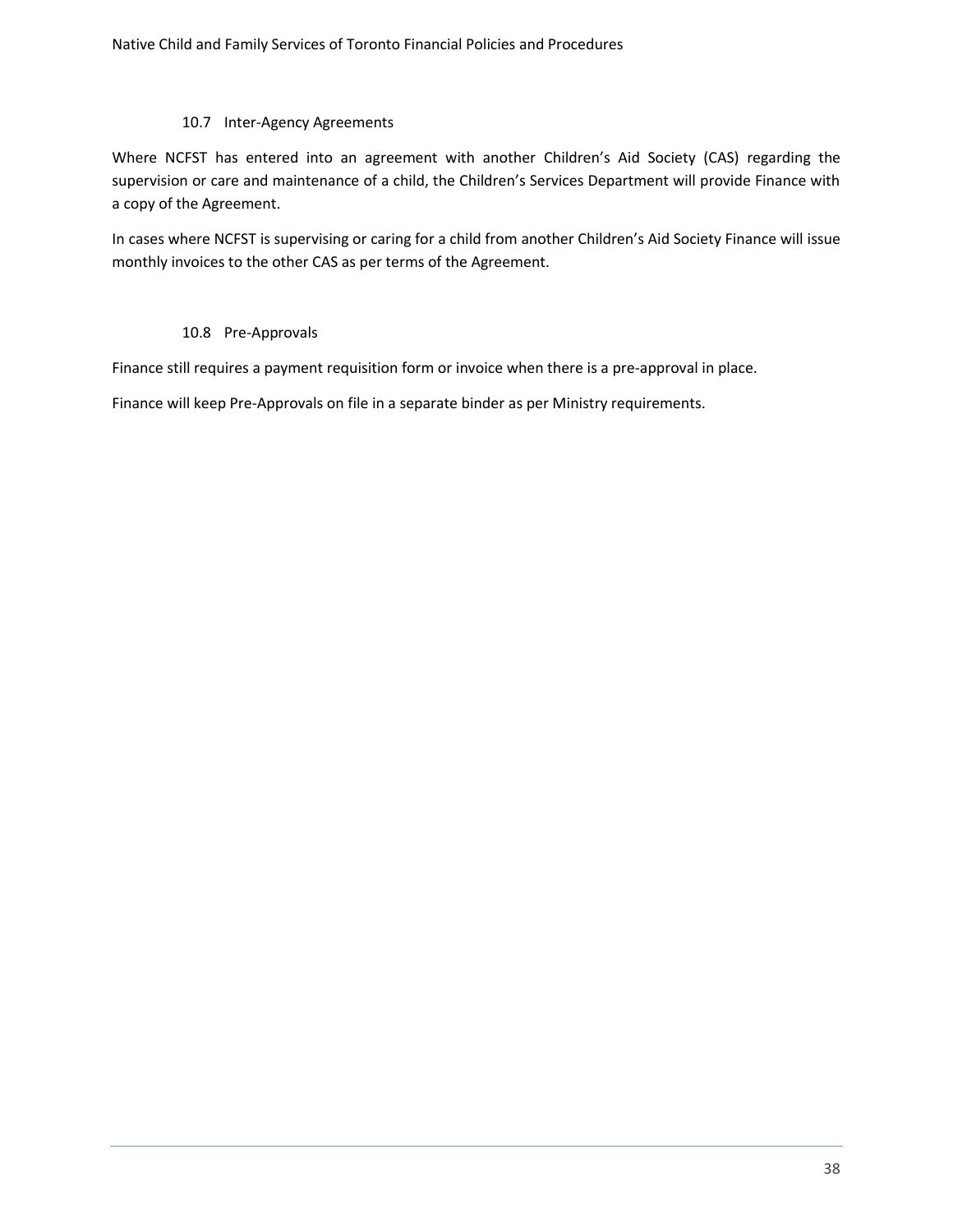# 11. EMPLOYEE COMPENSATION

#### 11.1 Executive Director

The Executive Director's compensation package shall be determined by the Board of Directors and reviewed annually.

#### 11.2 Salary changes

A salary grid is established for all positions and is approved by the Executive Director for non-union employees, and by annual ratification of the collective agreement for union employees.

Employees move through the grid annually on the anniversary of their date of employment until they reach the top of the grid for their job classification.

Salary changes due to a re-classification of a job or a promotion require the approval of the Director of Finance and Administration.

Employees will be notified of any salary change in writing.

#### 11.3 Timecards

All employees are required to complete bi-weekly electronic timesheets which include time worked, statutory holidays, vacations and leaves taken. Supervisors review, correct if necessary and approve timesheets by the deadline for payroll processing.

#### 11.4 Statutory Benefits

The following statutory benefits are deducted from each employee's pay every pay period and are remitted biweekly to the Canada Revenue Agency by the payroll provider:

- Canada Pension Plan
- Employment Insurance

The following statutory benefits are fully paid for by the Agency and remitted monthly:

- Employer's Health Tax
- Workers' Compensation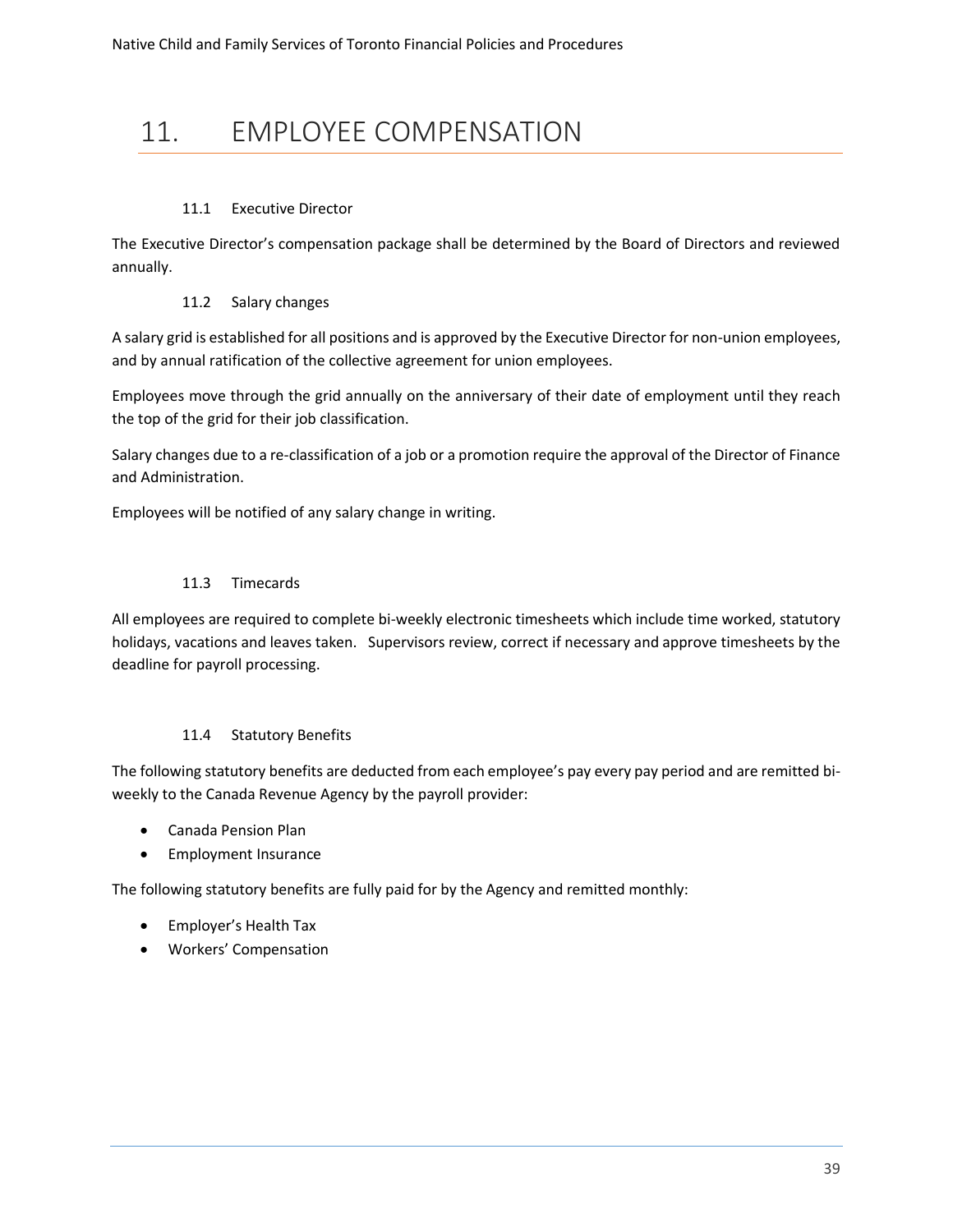#### 11.5 Non-Statutory Benefits

All fulltime employees will be enrolled in the following non-statutory benefits:

- Group Health Benefits (100% paid by NCFST): Extended health and dental, Short and long term disability and life insurance coverage
- OMERS pension plan (deducted from pay and 100% matched by NCFST)

Part time employees may enroll in the above-mentioned benefit plans once they meet the required qualifications.

#### 11.6 Benefit Accruals

The Agency uses ADP Workforce for its Human Capital Management system. Benefit accruals are built into this system based on NCFST's HR policies for vacation, sick and personal days, and lieu time. Accrual balances are reduced by approved leave requests and/or timesheet information.

The dollar value of benefit accruals is calculated at year-end and recorded in the financial statements.

#### 11.7 Pay Advances

There will be no pay advances to employees.

#### 11.8 Payroll Authorization

The Finance Manager will review the bi-weekly payroll and supporting documentation before it is submitted to ADP.

#### 11.9 Pay Upon Termination

Pay upon termination will include accrued vacations days and lieu time but not accrued sick or personal days.

The Director of Finance and Administration will approve the final pay for all involuntary terminations based on a mutually agreed upon settlement.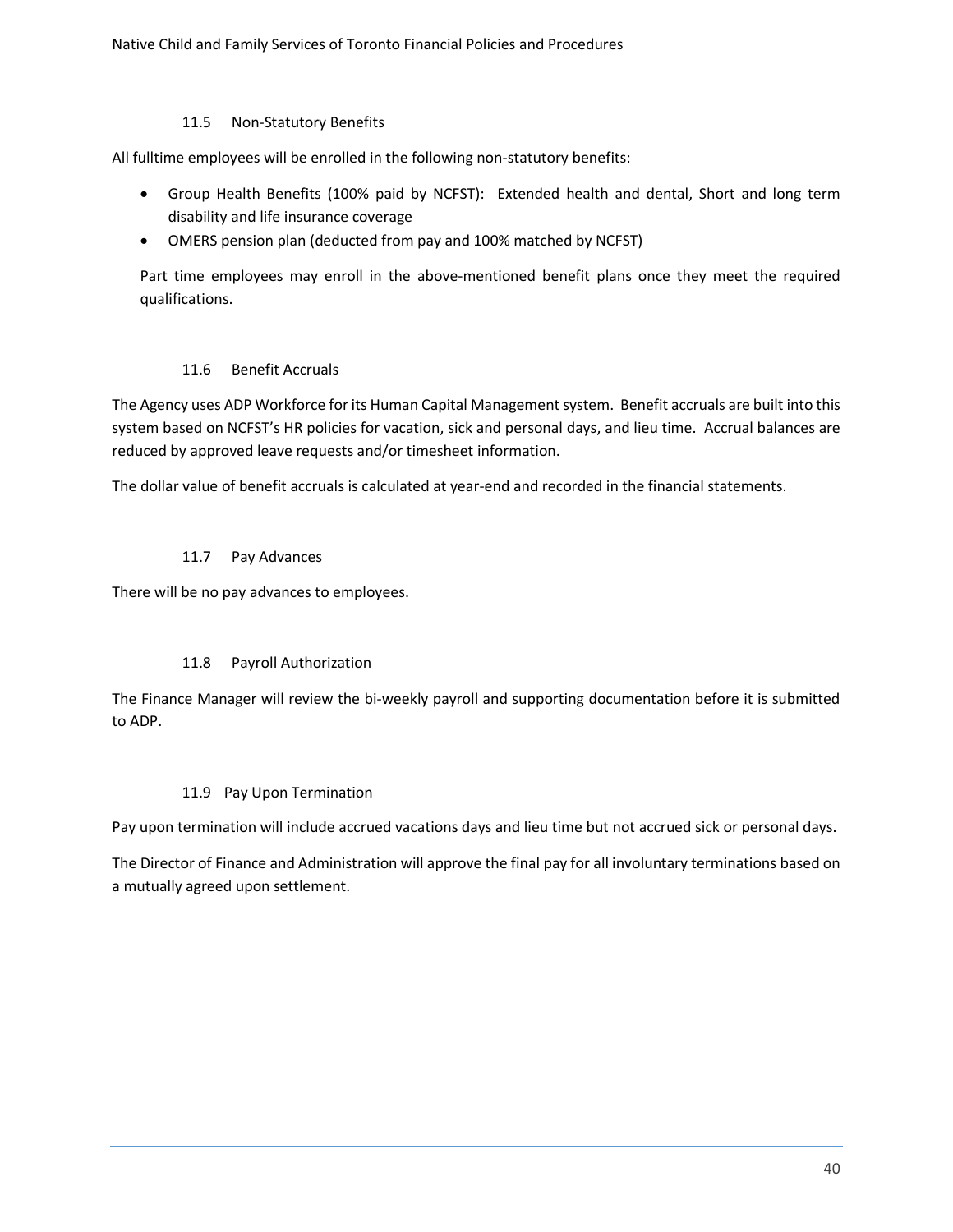# 12. FINANCIAL RECORDS – STORAGE AND RETENTION

NCFST follows the prescribed retention periods according to CRA:

Accounting records and their related accounts and source documents are kept for a minimum of six years from the end of the last fiscal year to which they relate. Financial records will be kept on site for a minimum of two years and then transferred to the Agency's approved off-site storage facility, currently Iron Mountain. Each box of documents sent to Iron Mountain has a numeric label which is then documented, along with a detailed description of the contents, in an Iron Mountain excel spreadsheet which facilitates retrieval of necessary information when required. Access to retrieval of boxes is restricted to the Finance Manager.

Duplicate donation receipts, other than receipts for donations of property which are to be held for a period of not less than ten years, are kept on site for two years from the end of the calendar year in which the donations were received.

Payroll information, T4's and T4A's are kept on site for a minimum of two years and sent to Iron Mountain for permanent retention.

Child Welfare Agreements are kept on site for a minimum of two years and sent to Iron Mountain for permanent retention.

Funder agreements are kept on site for three years then sent to Iron Mountain for permanent retention.

The same retention periods apply to all electronic financial data, whether internal or third party, and must be kept in readable format for the prescribed period even when hard copy is available.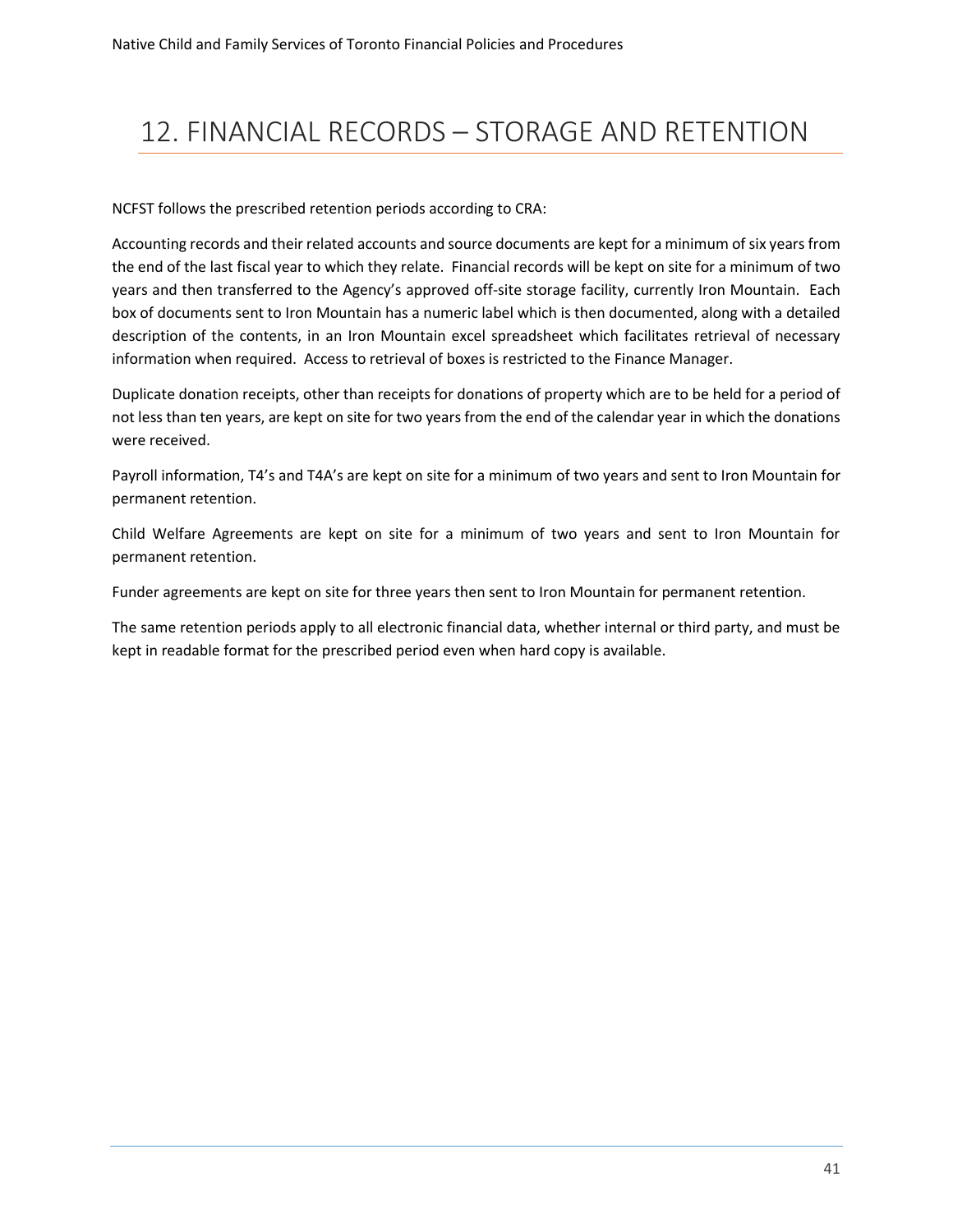# APPENDIXES

# Appendix A - NCFST POLICIES

A-1 Travel Policy

# Travel Policy

# **Policy**

Native Child and Family Services of Toronto (NCFST) travel policy will comply with the Ministry of Children and Youth Services Policy Directive AO-001-07 Travel, Meals and Hospitality Expenses and Policy Directive AO-002- 07 Fleet Management and Use of Other Road Transportation.

Employees of Native Child and Family Services of Toronto (NCFST) will, on occasion, be required to travel on behalf of the Agency. NCFST will reimburse employees for all reasonable travel and miscellaneous expenses they incur in the course of their work on behalf of the agency.

# Travel Requisition and Approval

### Responsibilities of Travelers

In arranging travel, all travelers must:

Consider alternative to travel such as teleconferencing and videoconferencing and obtain approvals from appropriate authorities for travel;

Use service providers designated by the agency where appropriate;

Request and accept lowest common carrier fare;

Use the corporate charge card to prepay hotel accommodations where possible;

Supply an itinerary to and notify their manager of any changes so that travelers may be contacted in an emergency;

Cancel hotel bookings prior to 6:00 p.m. to avoid no-show charges;

Submit all expense claims on a timely basis – expenses file later than 90 days post incurrence will no longer be the agency's responsibility without approval of the Executive Director;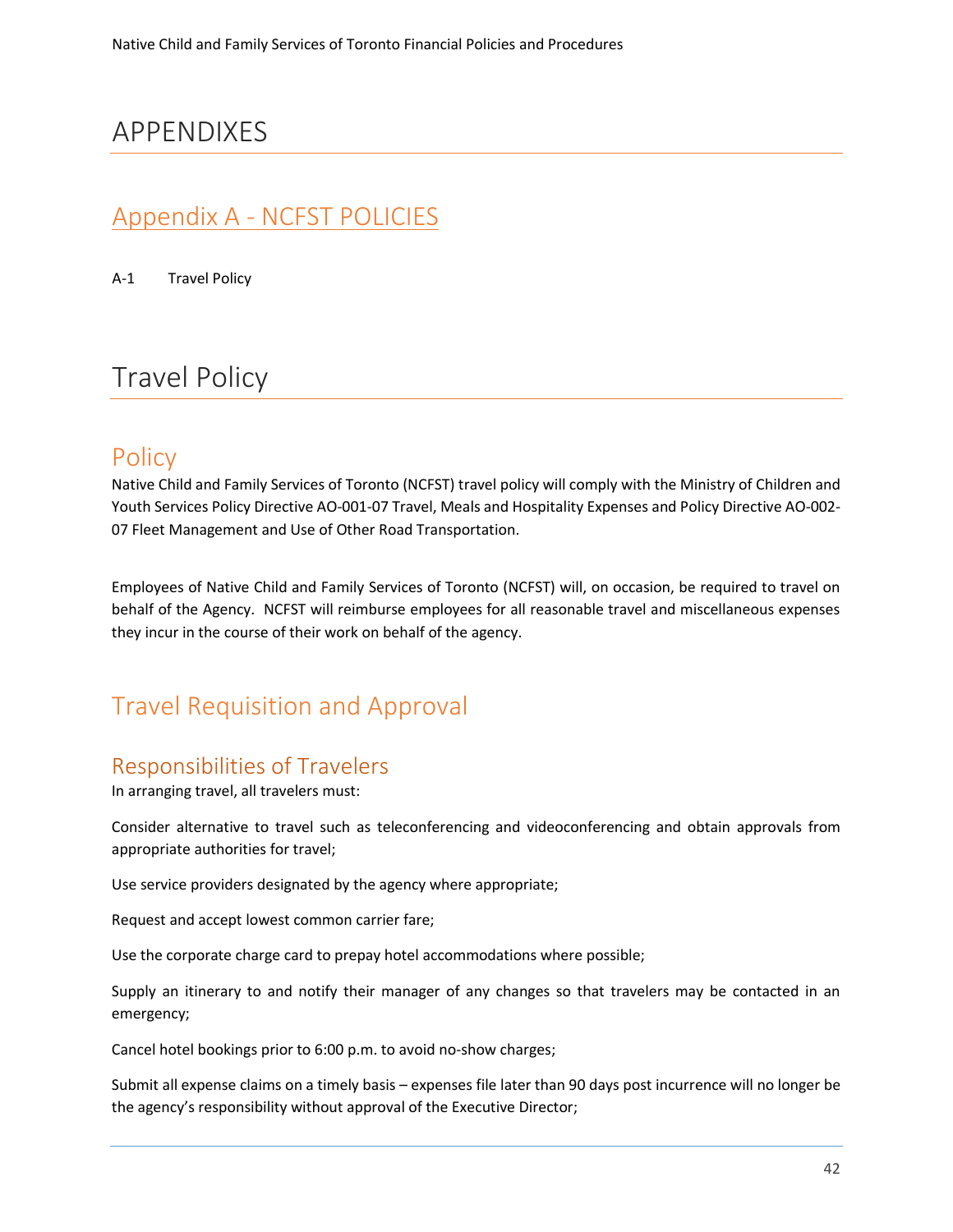Provide explanations for unusual expenses; Provide original receipts for all expense claims; Provide descriptions for all expenses claimed.

## Responsibilities of Approvers

Ensure that expenses are consistent with this policy;

Determine and authorize when business travel is necessary;

Ensure that travel arrangements are consistent with this policy;

Consult with the employee to ensure travel arrangements accommodate both their needs and interests and the agency's travel policies;

Ensure that appropriate receipts are provided to support expense claims;

Ensure that unusual items are appropriately explained or proof is given of prior approval; Ensure that all workers are aware of conflict of interest guidelines

### Approval Procedure

The most practical and economical way to travel (including accommodation) will be chosen in each circumstance, unless an exception is granted by the appropriate authority;

In case of travel for escort of children, procedures as governed by General Service Standards 113.01 should be followed.

# Approval for Travel within Greater Toronto Area (GTA)

For purposes of this policy "geographical jurisdiction" is defined as the Greater Toronto Area and to include bordering jurisdictions in close proximity, such as Halton Region, Peel Region, York Region, Durham Region, Simcoe, Brant, Hamilton and Niagara Region. Normal travel related to a direct service or other Agency business and within the agency's area of "geographical jurisdiction" does not require prior approval – such claims are approved after incurrence. Normal agency expense guidelines will govern reimbursement claims.

# Approval for Travel outside of GTA

Requests for travel outside of Ontario and Canada must be in writing and include a written rationale to demonstrate that the purpose of the proposed travel is necessary for the agency's business; and that the requested travel arrangements (i.e.: transportation mode, accommodation etc.) are cost-effective, including a detailed itemization of all expenses that will be incurred;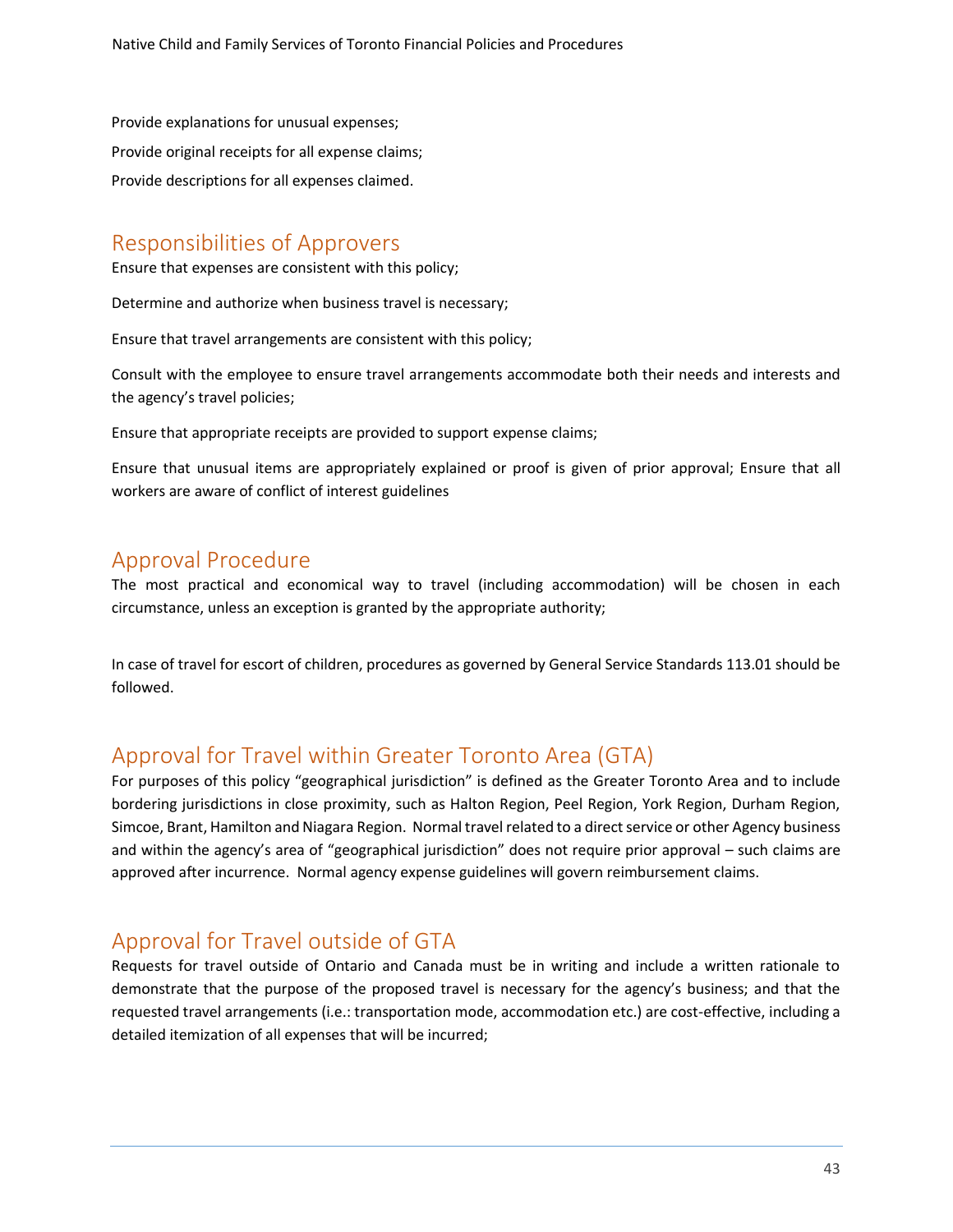Travel outside the agency's jurisdiction but within Ontario requires prior approval from an employee's immediate supervisor;

Travel outside of Ontario but within Canada requires prior approval from a Director or Executive Director. The most cost-effective method of travel must be chosen, while balancing efficiency in operations;

Travel outside of Canada requires prior written approval from the Executive Director;

# Mode of Transportation

Employees will use the lowest cost transportation mode, where practical. Employees should consideration transportation options in the order below:

- 1. Public Transportation
- 2. Agency Vehicles priority will be given to the employee traveling the longest distance
- 3. Rental Car if agency vehicle is not available and return trip is more than 200 km.
- 4. Personal Vehicle if agency vehicle is not available and return trip is less than 200 km.

### Vehicle Insurance

Only employees with valid drivers' licenses are authorized to drive their own or other vehicles in the course of agency business. Personal vehicles used for agency business must be insured at the vehicle owner's expense for personal motor vehicle liability.

Insurance coverage in respect of using employee automobile for agency business is governed by Human Resource Policy.

### Accidents

Accidents must be reported immediately to local law enforcement authorities, Facilities and Fleet Department (for NCFST vehicles), the rental car agency (if applicable), the employee's automobile insurance company (if using a personal vehicle), and the employee's immediate supervisor. Facilities and Fleet Dept. is responsible for reporting accidents involving the agency's vehicles to NCFST's insurance broker.

### Agency Vehicles

Agency Vehicles shall only be used in the execution of the organization's objectives. Personal use of the agency vehicles is expressly forbidden. Agency vehicles must be returned by the end of the working day, unless the employee obtains their supervisor's approval **AND:**

The travel is overnight (overnight accommodation is required) and outside of the GTA or the employee has a late night or early morning appointment and the employee's residence is near or on the way to the appointment location.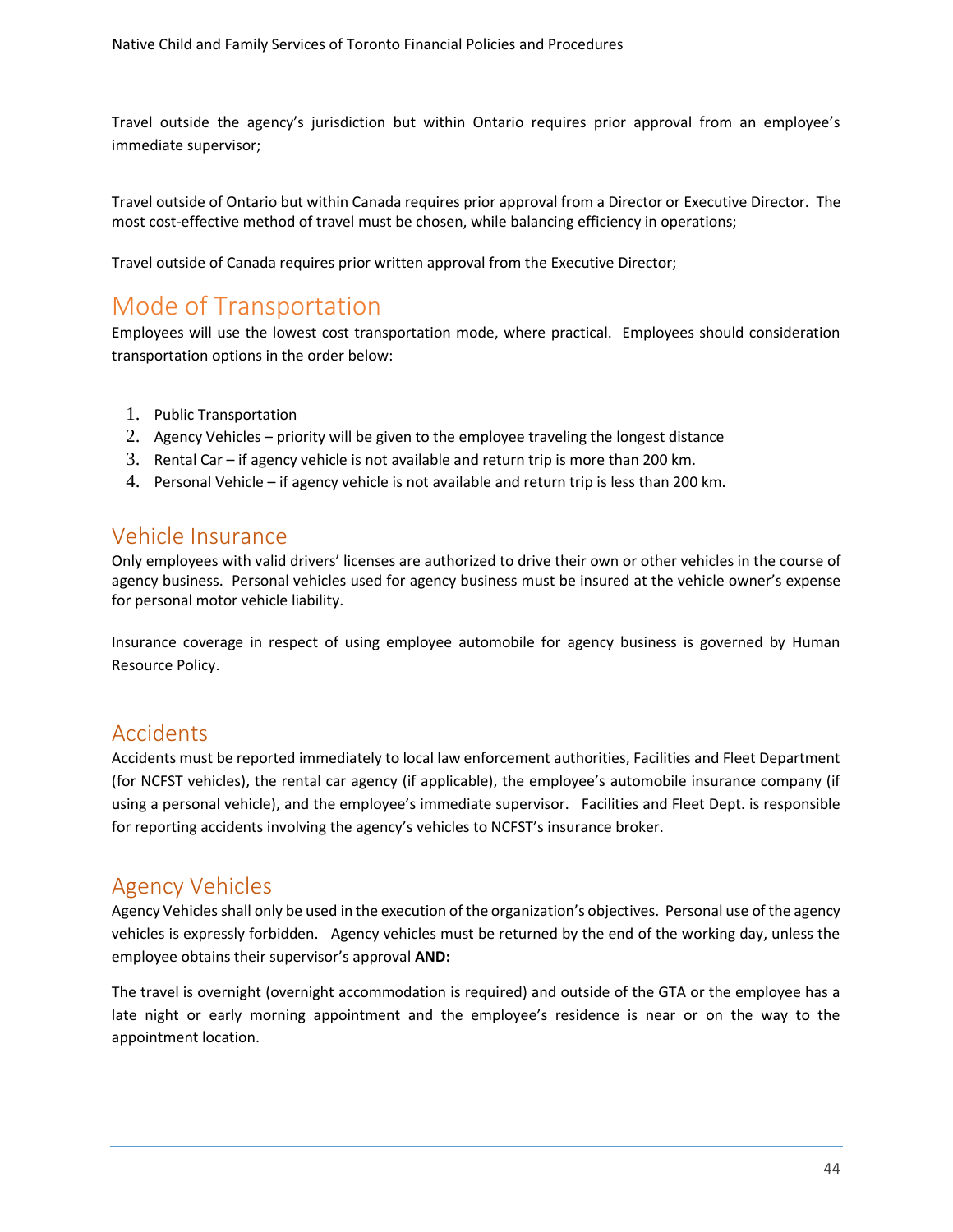The Canada Revenue Agency (CRA) may deem certain uses of agency vehicles as "personal use" which will trigger a taxable benefit that must be reported on income tax returns. Daily trip logs must be maintained to ensure business and personal use of society vehicles is tracked. Employees who keep a vehicle overnight without prior approval may be deemed to incur a taxable benefit of up to \$50 per night.

Persons other than children's aid society employees may only be transported as passengers in fleet vehicles when such transportation is necessary for program delivery or beneficial to the agency's operations.

Anyone driving an agency vehicle must have a valid driver's license and must be authorized in accordance with the agency's delegation of authority to drive agency vehicles for business purposes.

Agency vehicles are under the management of the Facilities and Fleet Department. All repairs and maintenance must have prior approval by Facilities and Fleet.

Employees requesting the use of an agency vehicle will reserve through Facilities and Fleet. When two or more employees request a reservation, priority will be given to the employee traveling the longest distance.

Smoking is prohibited in all agency vehicles. Feeding children in agency vehicles is prohibited except under special circumstances (ex. child is diabetic). Vehicles will be inspected after every trip for damage and cleanliness. Employees are expected to remove all garbage from the car before returning to the agency.

Agency staff will use fleet credit cards to charge vehicle-operating expenses including fuel, maintenance and services. All credit card receipts must be returned to Facilities and Fleet.

Vehicle log books shall be used for recording daily use of agency vehicles.

### Car Rental

For any single day trip where the round trip distance is to exceed 200 km, employees are encouraged to rent cars through the agency's preferred vendor when a car rental is a more reasonable alternative in the case after balancing factors such as economy, health & safety and efficiency of operations.

The size of the rental car is not to exceed a mid-size car. Upgrades to full size cars are permitted if the rate charged does not exceed mid-size are rental rates. Exceptions are to be documented and approved in writing. In no case will luxury or sports car rentals be reimbursed.

Hybrid vehicles will be rented if available.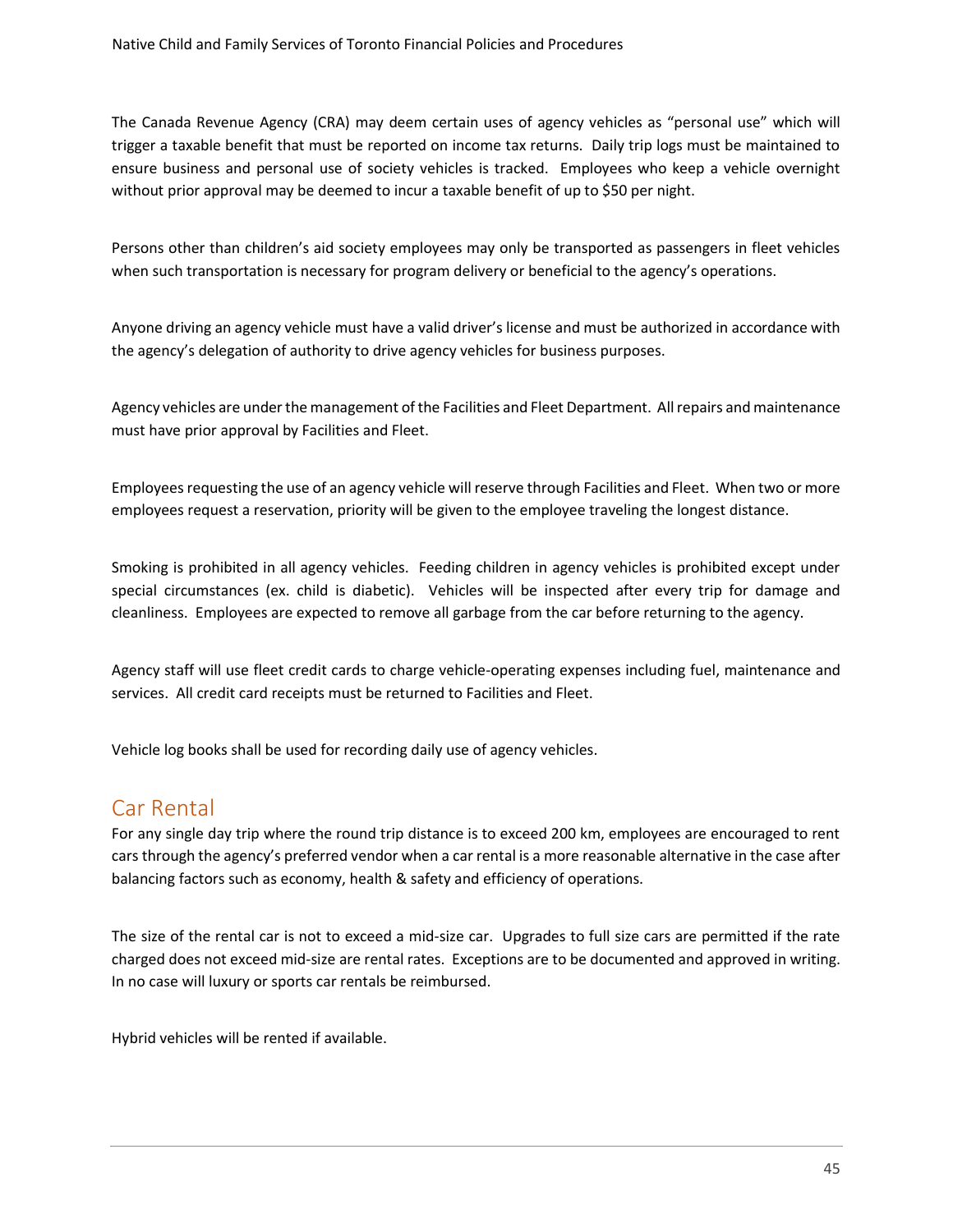Employees renting a car must reject all insurance offered by the car rental company as NCFS' insurance plan provides coverage to employees renting cars for the agency's purposes.

The rental car must be refueled before returning it, in order to avoid higher gasoline charges imposed by the rental car agency.

### Personal Vehicle

NCFST will reimburse employees, foster parents, volunteers and students using their personal vehicle for their work for NCFST at the rate of 54 cents per kilometer, or as set by the Board, and reviewed periodically.

Mileage claims are to be submitted on the approved expense claim form and approved by the person's supervisor.

The claims must include the following information:

- Case name/number or Purpose of Travel where no client is involved;
- Starting address (or institution name);
- Ending address (or institution name);
- Km's traveled;
- Date of travel;

Reimbursement will be paid for:

- All distances between the locations of first and last work appointments,
- Distances to location of first appointment from home or from location of last appointment to home, after deducting the distance from home to location of regular office.

For longer trips (over 50km one-way for a single trip, or over 100 km in total for a day) both the claimants and the approvers have to ensure that the kilometers claimed are reasonable relative to distances indicated by internet mapping programs, or the agency's list of standard distances between some common locations.

### Taxi Travel

Where practical, local public transit/hotel shuttles must be used. Receipts for reimbursement are not required.

Where other means of travel are not available or practical, taxi travel will be reimbursed only with receipts. The Agency's preferred Taxi Company should be used at all times. When not used an explanation is required on the expense claim.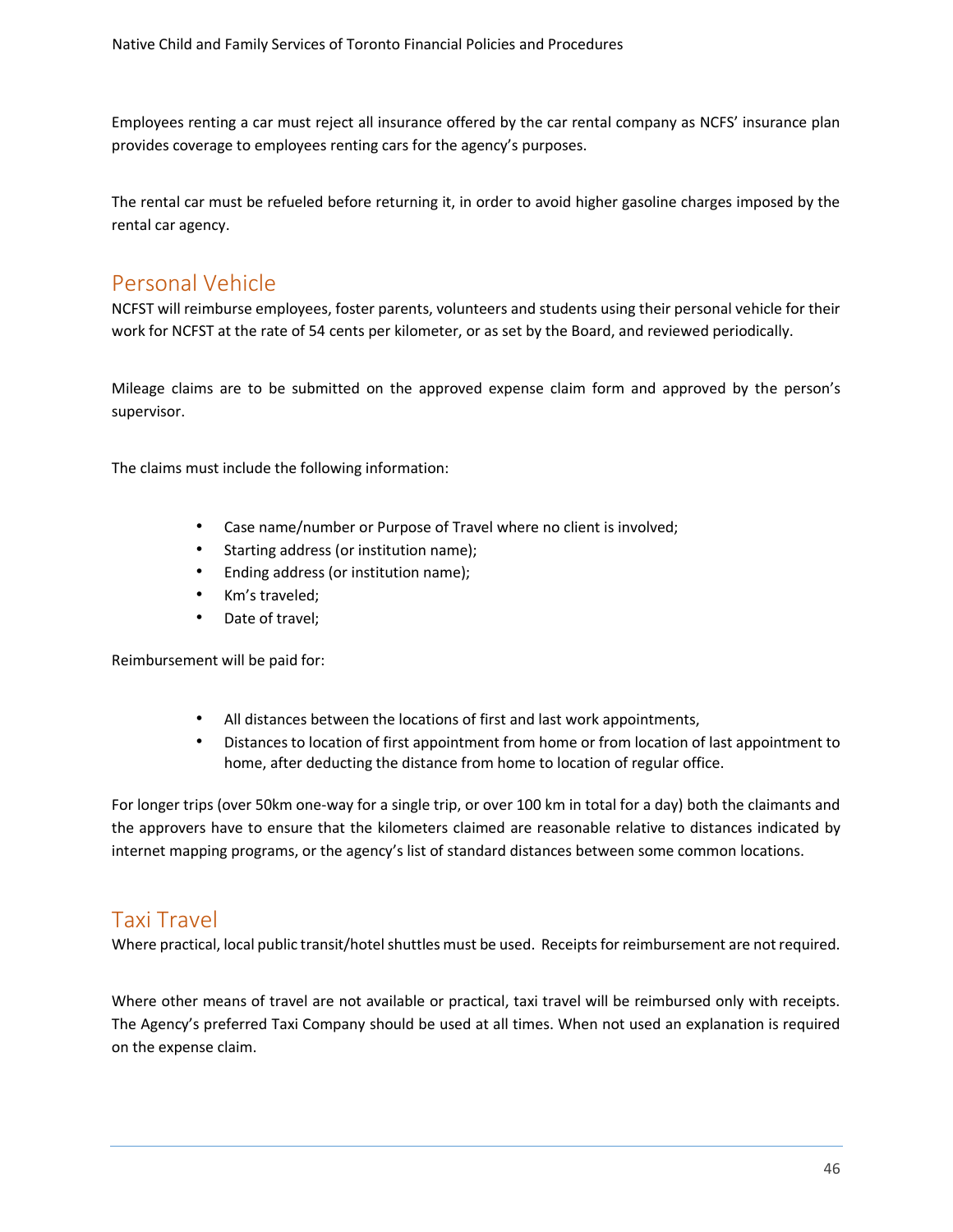Native Child and Family Services of Toronto Financial Policies and Procedures

### Rail Transportation

Travel by rail (coach class) is permitted when this is the most practical and economical way to travel.

### Air Transportation

Travel by air is permitted when this is the most practical and economical way to travel. The standard is economy class. Travel in fare classes above economy class will only be reimbursed at the economy class rate.

# Travel Expense Claims

The following principles govern all travel reimbursements at the Agency.

Travel expenses must:

- Be work related
- Be modest and appropriate
- Strike a balance among economy, health & safety and efficiency of operations

The Agency will not reimburse expenses which do not comply with this policy. In the event of an overpayment of expense claims, such overpayment will be recovered promptly from the payee. Employees are obliged to familiarize themselves with this policy and to comply with it. They should seek clarification from their managers if required. Managers are responsible for ensuring compliance with this policy and for taking remedial action if required.

# Application

#### **Non-Reimbursable Expenses**.

Expenses of a personal nature will not be reimbursed. Such expenses include but are not limited to:

- Recreational purposes (e.g. video rentals, mini-bars);
- Personal items;
- Traffic/parking violations;
- Social events that do not constitute hospitality;
- Alcoholic drinks, unless part of hospitality;
- Friends or family members, unless part of hospitality;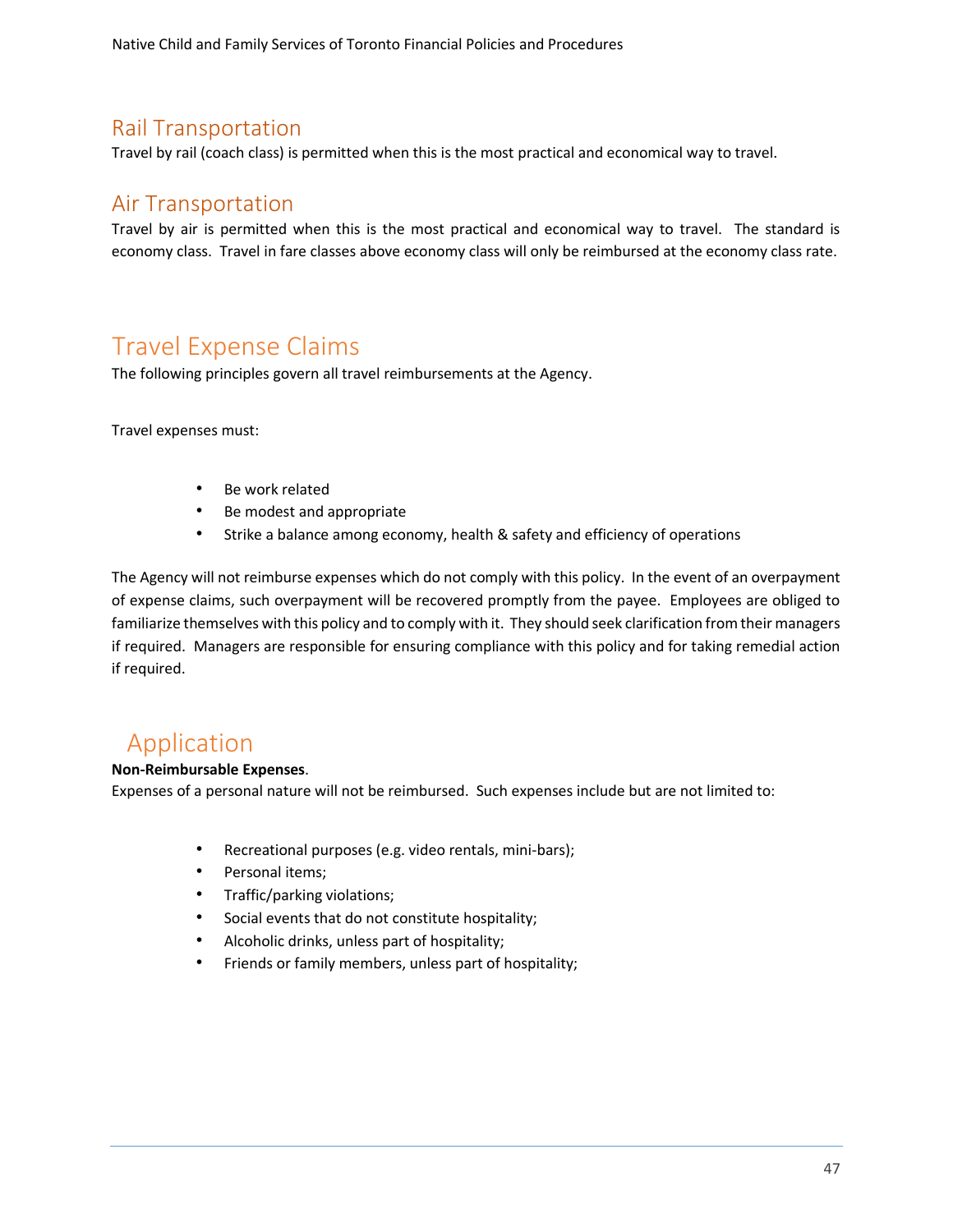#### **Reimbursable Expenses – General**

### Receipts

Original receipts (not photocopies) must be submitted with all expense claims. Credit card slips by themselves are not sufficient to support a claim for reimbursement.

In the event of missing receipts, an exception may be made at the discretion of the individual's manager or supervisor and only with appropriate documentation form the claimant that a receipt has been misplaced.

For all purchase with an agency credit card, original receipts plus credit card slips, if applicable, must be submitted to accounting for reconciliation to the credit card statement.

Supporting documentation (e.g. travel requests, receipts etc.) must be attached to the reimbursement claim forms and will be retained for the same time period as all agency accounts payable records,

### Submission of Travel Expense Claims

Travel expense claims will be submitted within 30 days of the date the expense was incurred. The Agency assumes no obligation to pay expenses submitted more than 90 days after the date they are incurred. Exceptions will only be at the discretion of a Director or Executive Director.

Travel expenses must be submitted using the NCFS Staff Monthly Travel and Cellular Phone Expense Form. The form must be completed on the computer; handwritten forms will not be accepted.

### Authorizations

Managers/Supervisors approving expense claims are responsible for monitoring compliance with this policy. Expense approval limits are as defined in the agency's designated payment signing authority policy. The board President or the board Treasurer as authorized by the board President will approve the reimbursement or expenses for the Executive Director.

### Guidance on Exceptions

Requests for reimbursement should not be rejected solely because they arose from mistakes or misinterpretations of the requirements of this policy. Decisions whether to approve exceptional reimbursement must be reviewed on a case by case basis and approved by an employee's Director or Executive Director. A decision to make an exception to a claim will be guided by the following principles: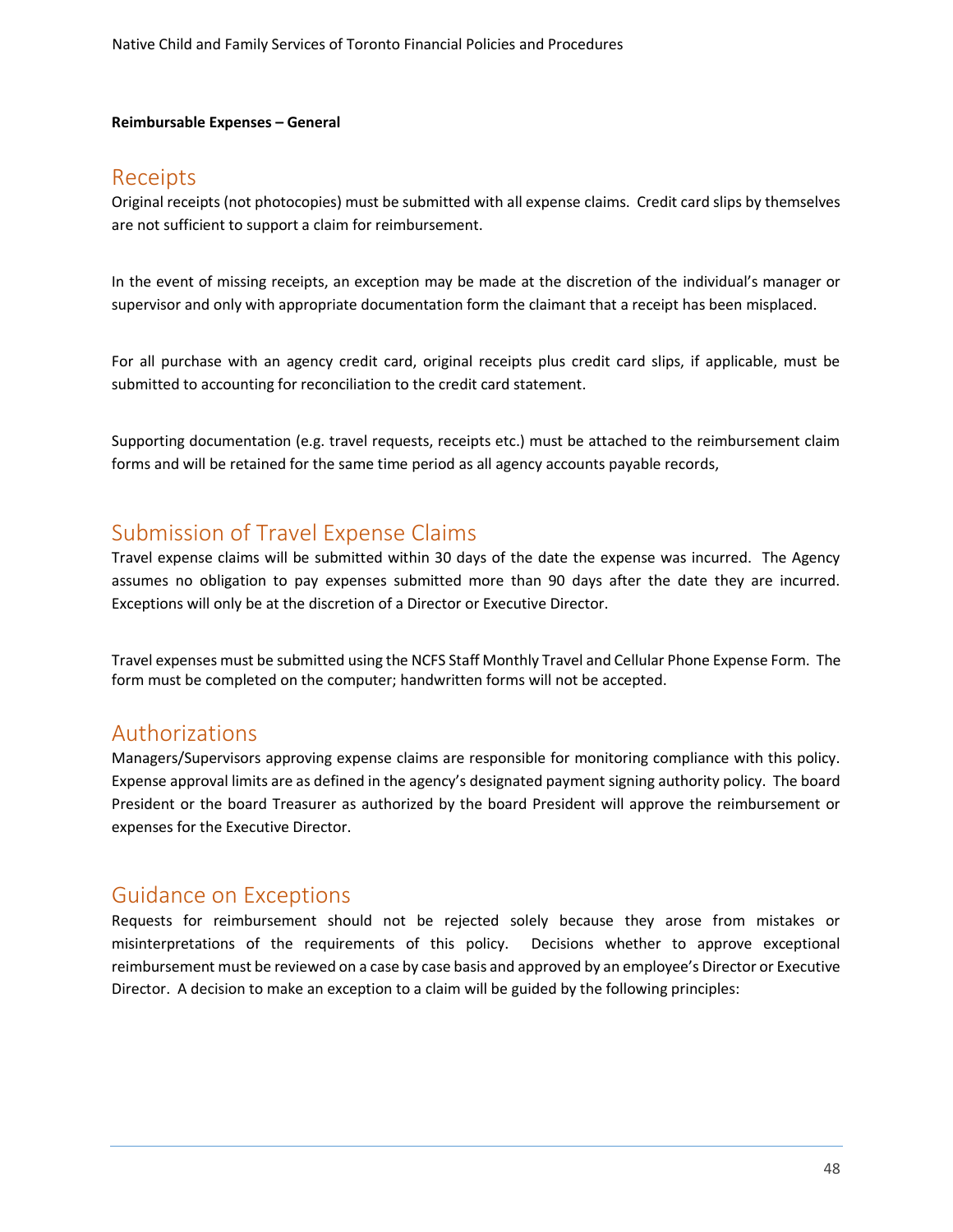- a. Trust use discretion and latitude to act in a fair and reasonable manner;
- b. Flexibility management decisions respect the duty to accommodate, respond to persons' needs and interests and to consider unforeseen circumstances;
- c. Stewardship ensure consistent, fair and equitable application of this policy giving consideration to all circumstances while maintaining the shared responsibility of wise and prudent use of agency resources.

Where a Director decides to exercise discretion to making an exception and in order to ensure a proper record for audit purposes, the rationale for the exception must be documented and accompany the expense claim.

### Advances

In general, the Agency does not extend advances. Where travel is expected to be a longer duration (more than one day) a cash advance may be provided at the discretion of the Director of Finance and Administration. Under normal circumstances, travel advances from petty cash or in amounts lower than \$100.00 will not be provided.

### Loyalty Programs

Staff may participate in loyalty programs (i.e. frequent traveler programs) provided they select the most costeffective means of travel.

# Medical/ Health Expenses

Employees will not be reimbursed for the cost of privately arranged medical/health insurance for travel within Canada or for travel outside Canada, since coverage in the event of illness, injury or death is provided through the agency health insurance plan.

### Use of ETR

Employees will not be reimbursed for the use of the 407 ETR route, except under special circumstances (e.g. for bypassing the traffic congestion of other routes and to a destination outside of GTA) and with the approval from the supervisors. ETR mileage charges will be reimbursed by the agency provided appropriate documentation accompanies the expense claim.

### Accommodation

Reimbursement for hotel accommodation in the Agency's geographical jurisdiction area will not normally be made. Exceptional or emergency situations may arise where personnel who reside out of town are required to remain in the agency's jurisdiction overnight – for example extended meeting on urgent and important business, large IT projects, etc. and these may be approved at the Director's discretion.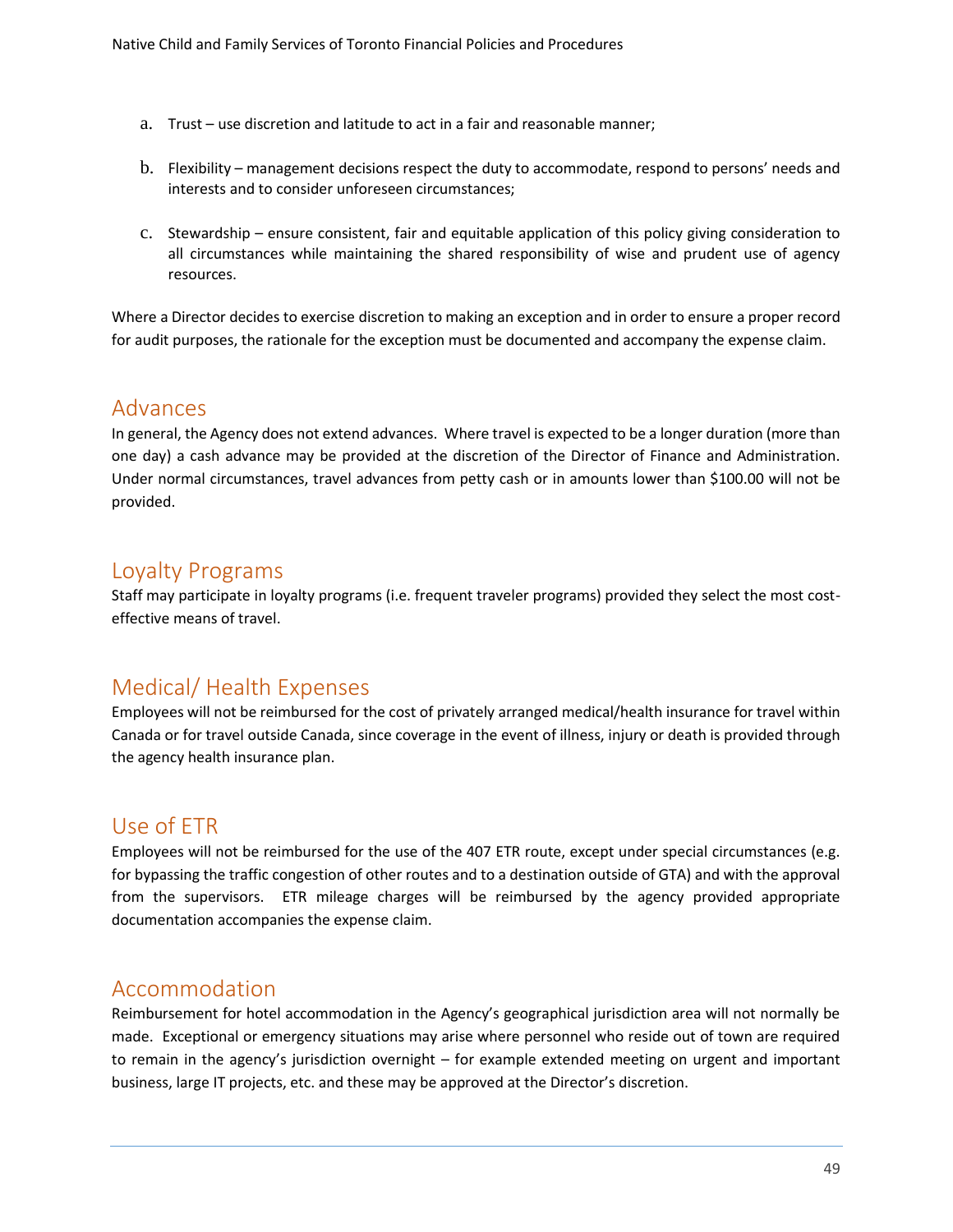For any overnight accommodation, director approval must be secured prior to the expenditure.

Reimbursement will be made for single accommodation in a standard room and no reimbursement will be made for suites, executive floors or concierge levels.

Private stays with family and friends are encouraged. A maximum of \$30.00 per night for gratuitous lodging is allowed. No receipt is required.

For extended stays out of town at a single location, long term accommodation must be approved by the Director of Finance and Administration, to take advantage of lower weekly or monthly rates. This may include the rental of a housekeeping facility.

# Gratuities and Other Incidentals

Reasonable gratuities for meals, hotel room services and taxies will be reimbursed. Likewise reasonable expenses related to parking meters, bus tickets, subway tokens and bridge, ferry and highway toll charges (nonelectronic toll such as in US) will be reimbursed. Receipts are not necessary to support reimbursement of these expenses but documentation for purposes of the expenses is required.

### Calls to Home

Reimbursement will be made for reasonable costs for necessary personal calls home for each night away. The agency will also reimburse reasonable personal long distance calls incurred due to working out of the Toronto region calling area on agency business (e.g. call home long distance for working late).

# Additional Business Expenses

While traveling on agency business, additional expenses may be incurred not otherwise specifically contemplated in this policy. Such reasonable expense such as business calls, air/rail phones, computer access charges, photocopying, and fax expenses will be reimbursed with receipts.

### **Meals**

Meals Costs will be reimbursed when an employee is:

- Accompanying a child-in-care and has no option but to eat with the child, (e.g. at court, en route to a pre-placement visit etc.);
- Must work in the evening on an unplanned emergency basis;
- Attending a full day of training, conference or meeting within the Toronto region;
- Attending a full or half day of training, conference, or meeting outside the Toronto Region;
- Any meals included as part of the charge for the workshop or conference, regardless of area.

Meal cost will NOT be reimbursed when an employee is: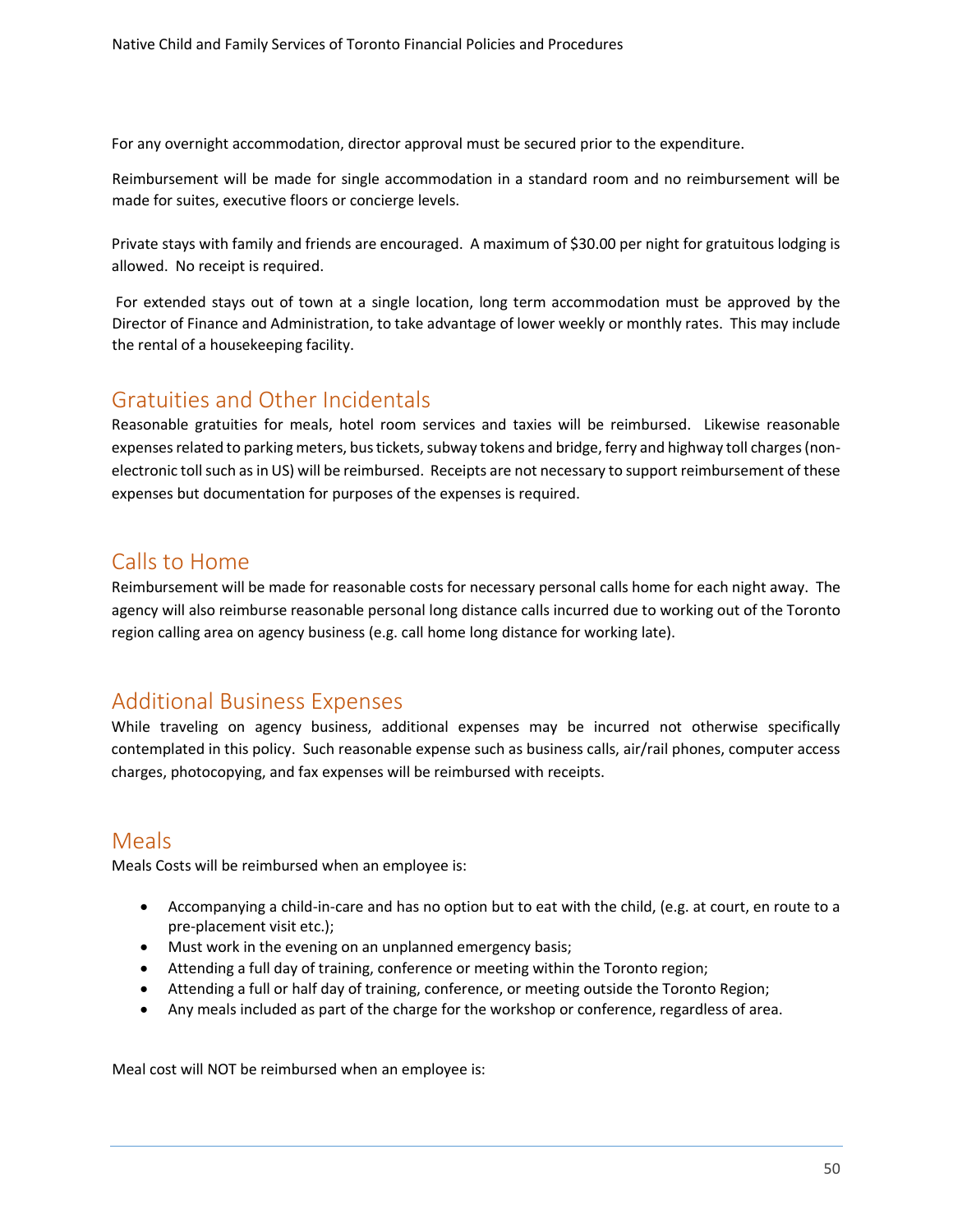Native Child and Family Services of Toronto Financial Policies and Procedures

- Attending a full day of training, conference, or meeting within the agency offices;
- Attending a half day of training, conference, or meeting within the Toronto Region.
- Reimbursement for the cost of meals is subject to a maximum of:

Breakfast - \$12.00 Lunch - \$14.00 Dinner - \$24.00

Receipts must also accompany the expense claim.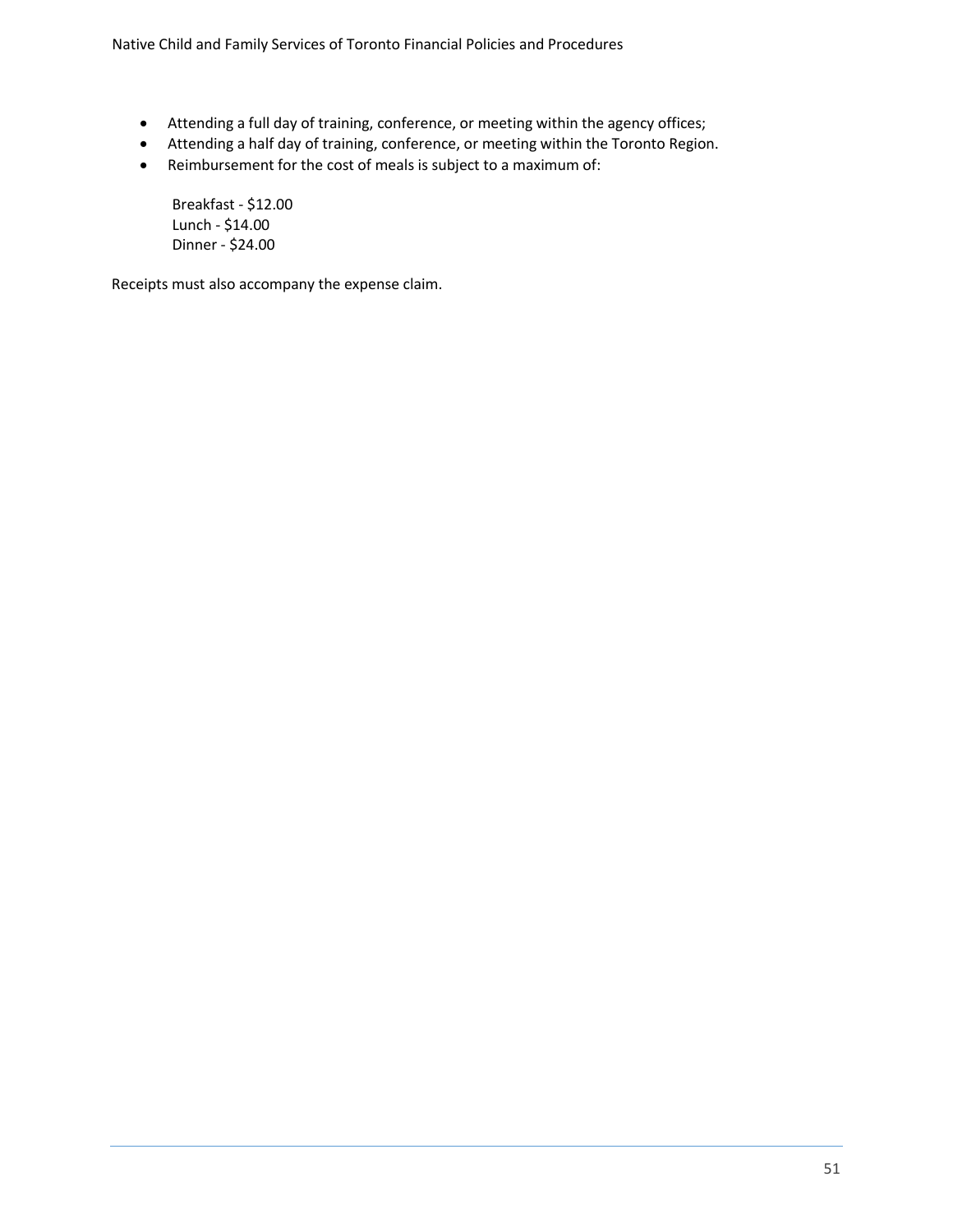# Agency Vehicles

Native Child and Family Services of Toronto (NCFST) vehicle policy will comply with the Ministry of Children and Youth Services Policy Directive: AO-002-07 Fleet Management and Use of Other Road Transportation. The Agency maintains vehicles for business purposes based on a periodic analysis of transportation requirements.

The following principles govern fleet services at the Agency:

- Fleet vehicles are provided only when required to conduct agency business;
- Fleet vehicles are managed in accordance with the life cycle approach to fleet management and with the principles of economy, prudence and minimizing negative environmental impact;
- Fleet vehicles are safe for employees' use;
- A combination of fleet vehicles, car rentals and the use of personal staff vehicles should be utilized to meet the business needs of the agency in accost effective and operationally efficient manner.

# Application

### Acquisition

- 1. Prior to the acquisition of any vehicle, transportation alternatives must be considered including:
	- Can travel be avoided by using alternatives such as teleconferencing or video conferencing?
	- Can the transportation needs be met by alternative means, e.g. public transit, carpooling, existing fleet vehicle, daily vehicle rental?
	- If transportation alternatives cannot meet the requirement, is a new or additional vehicle actually required? Can an existing vehicle be redeployed?
	- If a vehicle is needed what size or type of vehicle is actually required to meet operational requirements?
	- Within the vehicle type selected what vehicle is the most fuel efficient and emits the least carbon dioxide.
- 2. Vehicles are to be acquired as necessary to advance and deliver the Agency's programs.
- 3. When new vehicles are acquired, agencies must choose vehicles from the Ontario Public Service vehicle selector list. Any exceptions to his standard must be approved by the agency's Executive Director.
- 4. All fleet vehicles must be of a minimum size and engine capacity that will appropriately handle tasks to be performed and enable effective and efficient program delivery.
- 5. The Executive Director must approve all acquisitions and disposals of fleet vehicles.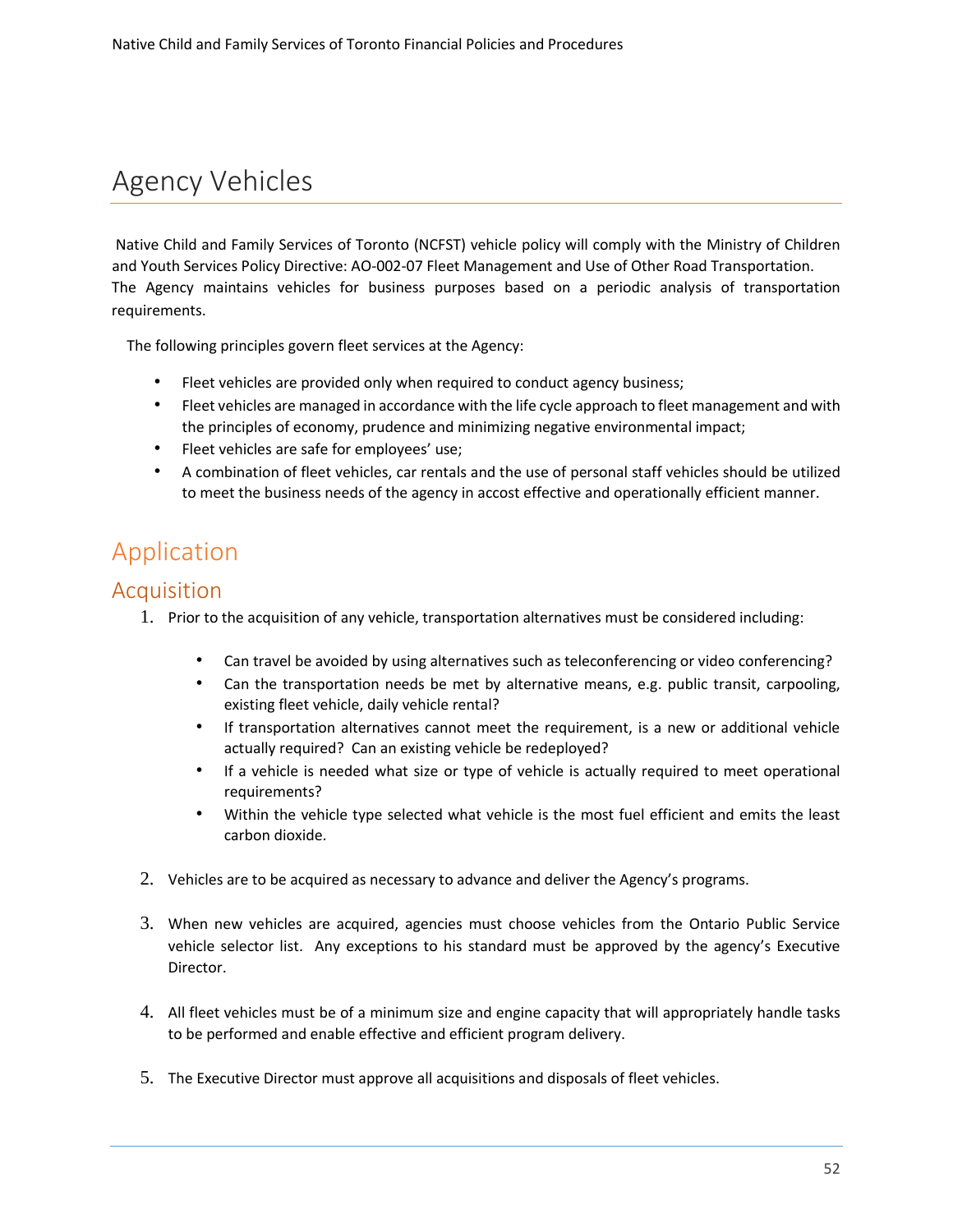# Alternative Fuel Vehicles and Hybrid and Advanced Technology Vehicles

- 6. In support of Government of Ontario initiatives to reduce greenhouse gas emissions, the agency will give careful consideration to the use of alternative fuel vehicles in their fleet wherever it is cost effective and operationally feasible to do so.
- 7. All vehicles must be equipped with standard manufacturer option packages that optimize the life-cycle cost, purchase price and subsequent resale value of the vehicles. Options or packages that are for comfort or convenience only must not be ordered on agency fleet vehicles. The agency's Executive Director must approve any exemption.
- 8. Lifecycle evaluation should include capital cost (including all options and taxes), fuel costs and the cost of greenhouse gas emissions, less the vehicle's residual value. Cost should be included for the period the agency intends to won or lease the vehicle.
- 9. Acquisition of full-size cars or sport utility vehicles is only to be purchased if that type of vehicle is required for program delivery purposes. Requests for full size cars or sport utility vehicles must be supported by a business case approved by the agency's Executive Director.

### Vehicle Disposal

All owned surplus agency vehicles will be disposed of in an open and transparent way that ensures fair market value is realized.

Agency employees are prohibited from acquiring surplus agency vehicles.

# Vehicle Operation and Maintenance

The day-to-day use of agency vehicles is defined under the travel policy. In addition, the following policy governs the maintenance of the Agency's vehicles.

- 1. All maintenance and repairs must be approved by the Facilities and Fleet Department. Agency vehicles will be serviced and repaired by the Agency's preferred vendor.
- 2. All agency vehicles will be operated with the fuel that is recommended by the vehicle manufacturer. Unless specifically recommended by the manufacturer, gasoline powered fleet vehicles will not be fueled with mid-range or premium gasoline.
- 3. In support of the Government of Ontario initiative to reduce greenhouse gas emissions, agency gasoline powered fleet vehicles will be fueled with ethanol blended gasoline (or other alternative fuels when they become available) when they are commercially available and competitively priced.
- 4. The Agency will give consideration to the use of bio-diesel fuel in all diesel-powered vehicles when it is commercially available and competitively priced. Any bio-diesel fuel employed in designation to meet engine manufacturer's warranty requirements.
- 5. The agency must ensure full utilization of manufacturer warranties in order to reduce repair and maintenance costs and must comply with all manufacturer re-call notices.
- 6. Fleet vehicles shall be maintained in a manner that ensures their safe, efficient operation and has regard for their appearance and enhancement of asset value.
- 7. Fines are the responsibility of the vehicle operator who was in charge of the vehicle at the time the fine was incurred.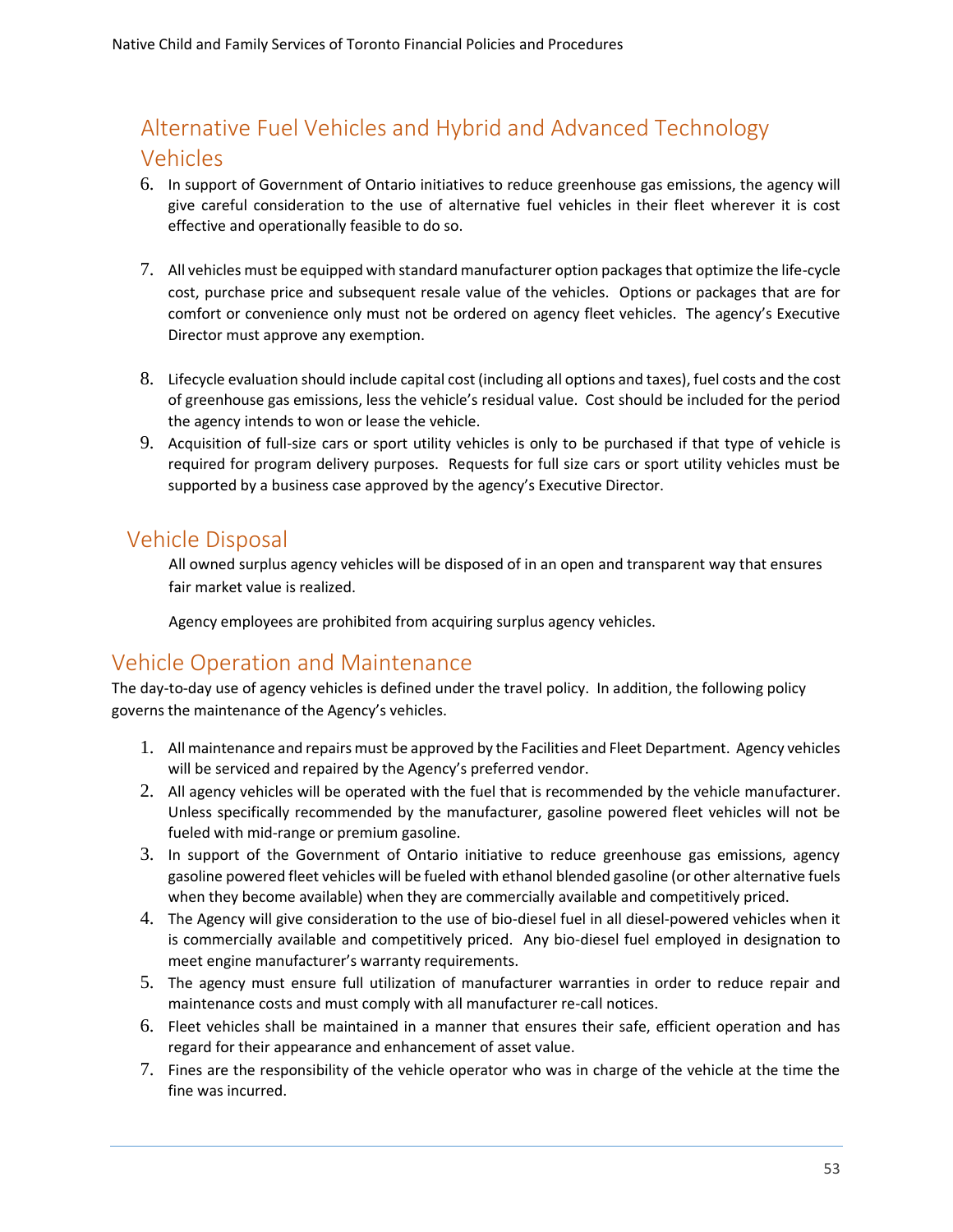# Agency Bus

Scheduling and maintenance of the agency bus is managed by Facilities and Fleet Department.

NCFS employees must have a valid Class "F" license to drive the bus.

The bus driver must inspect the bus and complete an inspection report before every trip.

NCFST will endeavor to hire a part-time bus driver on an as needed basis.

NCFST Department's wishing to utilize the part-time bus driver, must have the budget to allocate to the bus driver's salary.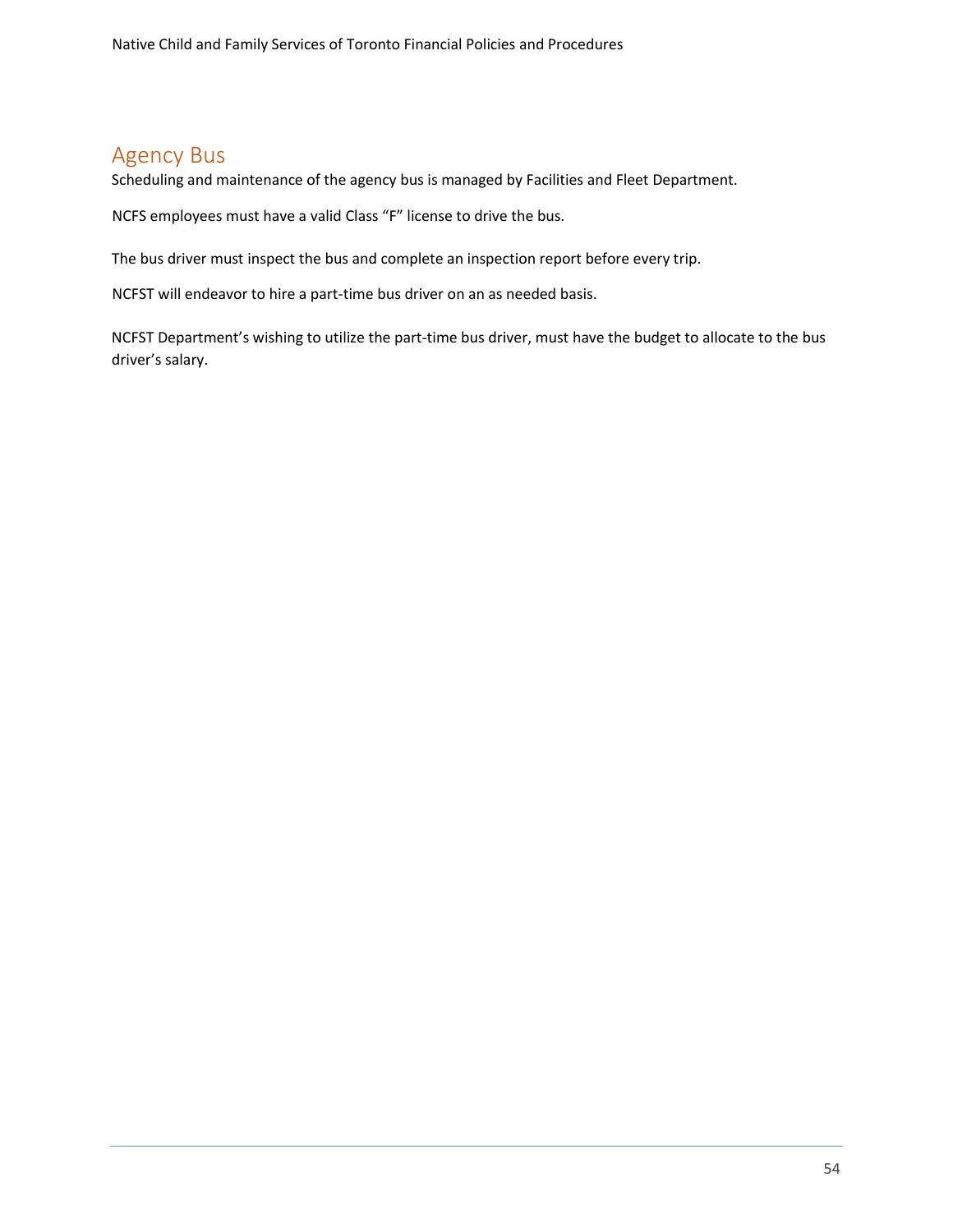#### A-2 Finance Committee – Terms of Reference

**Purpose**: The Finance Committee is a standing Committee of the Board of Directors. Its purpose is to review the Agency's financial operations, and present financial options to the Board for anticipated service needs. Its major responsibilities are centered within the financial function.

**Composition**: The Board of Directors establishes the membership of the Finance Committee in September each year. The Agency's President and its Executive Director are ex officio members of the Finance Committee. The Executive Director will assign a staff liaison(s) to the Finance Committee.

**Frequency of Meetings:** The Finance Committee will establish the day and time for its meetings, (meeting a minimum of three times per year). The Treasurer chairs the Finance Committee.

**Quorum:** Quorum for the Finance Committee will be 50%.

**Financial Function:** The Finance Committee reviews and reports on the major financial operations of the Agency. Specifically, it centers on the following tasks:

- a. Reviews the quarterly financial reports and recommends to the Board for approval.
- b. Recommends policies and procedures related to the financial operations of the Agency.
- c. The annual budget is presented to the Board of Directors for review and approval.
- d. The Agency's auditor meets annually with the Board of Directors to review the Agency's financial position.
- e. Oversees all major tenders (banking, insurance, auditors) and other financial matters referred to the Committee according to established Agency policy.
- f. Oversees investment and disbursement of revenues related to all fund raising activities.

**Reporting Function:** The Finance Committee serves in a reporting capacity, as it reports to the Board on the Agency's overall financial position. Specifically, the Committee's reporting function centers on the following areas:

- a. Advises the Board of Directors on the outcome of the meetings.
- b. The Board of Directors will discuss and vote on any recommendations and/or decisions to be made concerning the financial matters of the Agency.
- c. Establishes, reviews and maintains all policies and procedures associated with accessing funds for approval by the Board of Directors. The Board of Directors will discuss and vote on any recommendations and/or decisions to be made.
- d. Keeps a record of its deliberations and reports to the Board through written and oral Committee minutes at the Board's next regular meeting.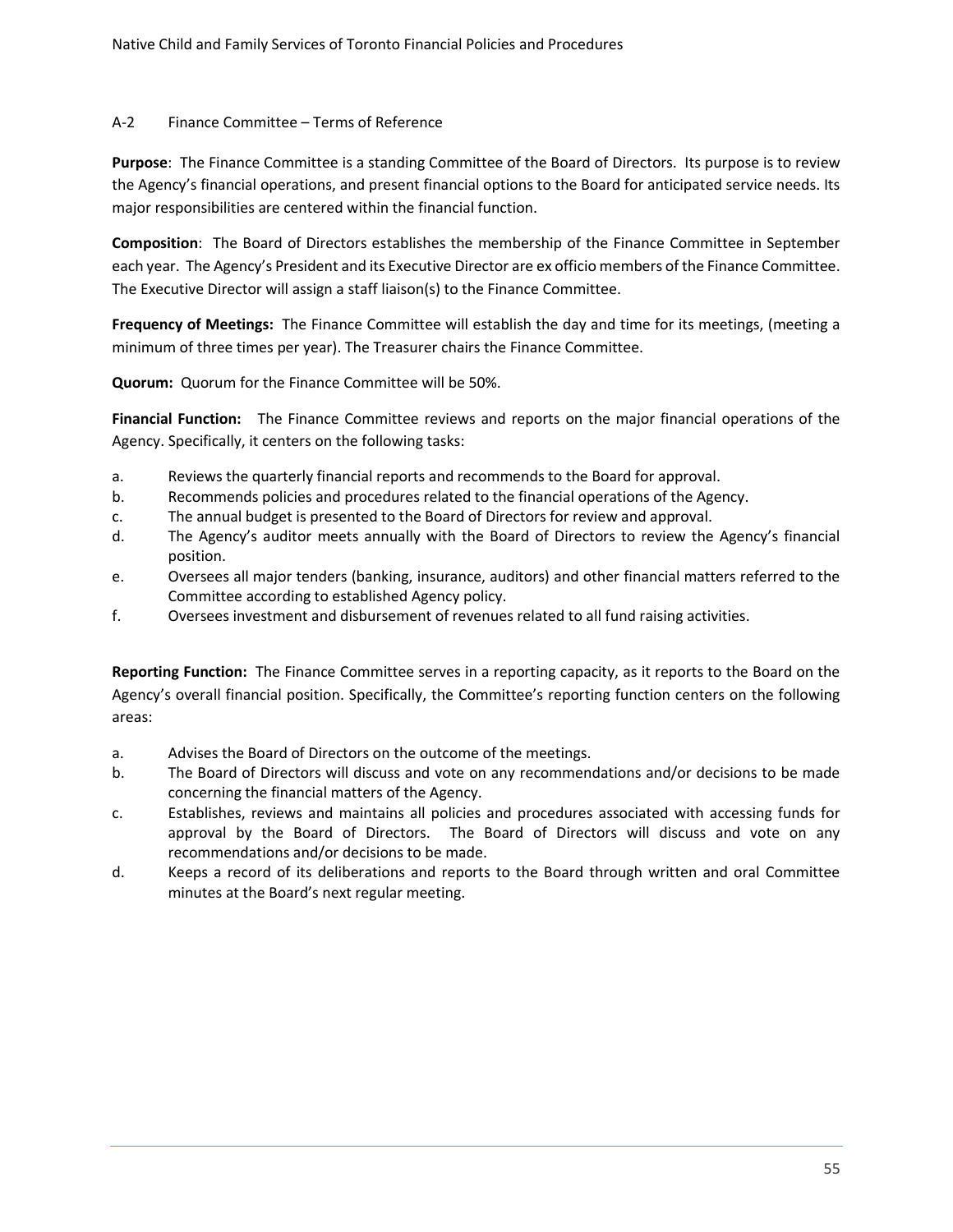#### A-3 Delegation of Authority

| <b>Position</b>                         | Current         |
|-----------------------------------------|-----------------|
| <b>Assistant Supervisor</b>             | Up to \$999     |
| Supervisor                              | up to \$2,499   |
| Senior Supervisor                       | Up to \$3,499   |
| Manager                                 | up to \$4,999   |
| Senior Manager, Facilities & Technology | Up to \$9,999   |
| Senior Manager, Finance & Accounting    | Up to \$9,999   |
| <b>Assistant Director</b>               | Up to \$14,999  |
| Director                                | Up to \$19,999  |
| Director, Child and Family Wellbeing    | Up to \$34,999  |
| Director of Finance                     | Up to \$49,999  |
| <b>Executive Director</b>               | up to \$300,000 |
| Board                                   | over \$50,000   |

Notes to Authority Levels:

- 1. Accountable to overall budget presented to Board.
- 2. Any contractual obligations with terms greater than 12 months should have prior Board approval.
- 3. All contracts signed should undergo a legal review.
- 4. The spending authority defined in this document applies to spending using credit card or any other payment forms.
- 5. All travel will be undertaken in accordance with NCFST travel policy.
- 6. Any unbudgeted expenses exceeding \$50,000 must be approved by the ED and reported to the Finance Committee.
- 7. The approval limits apply for single spending events, or aggregate events for the same item or activity.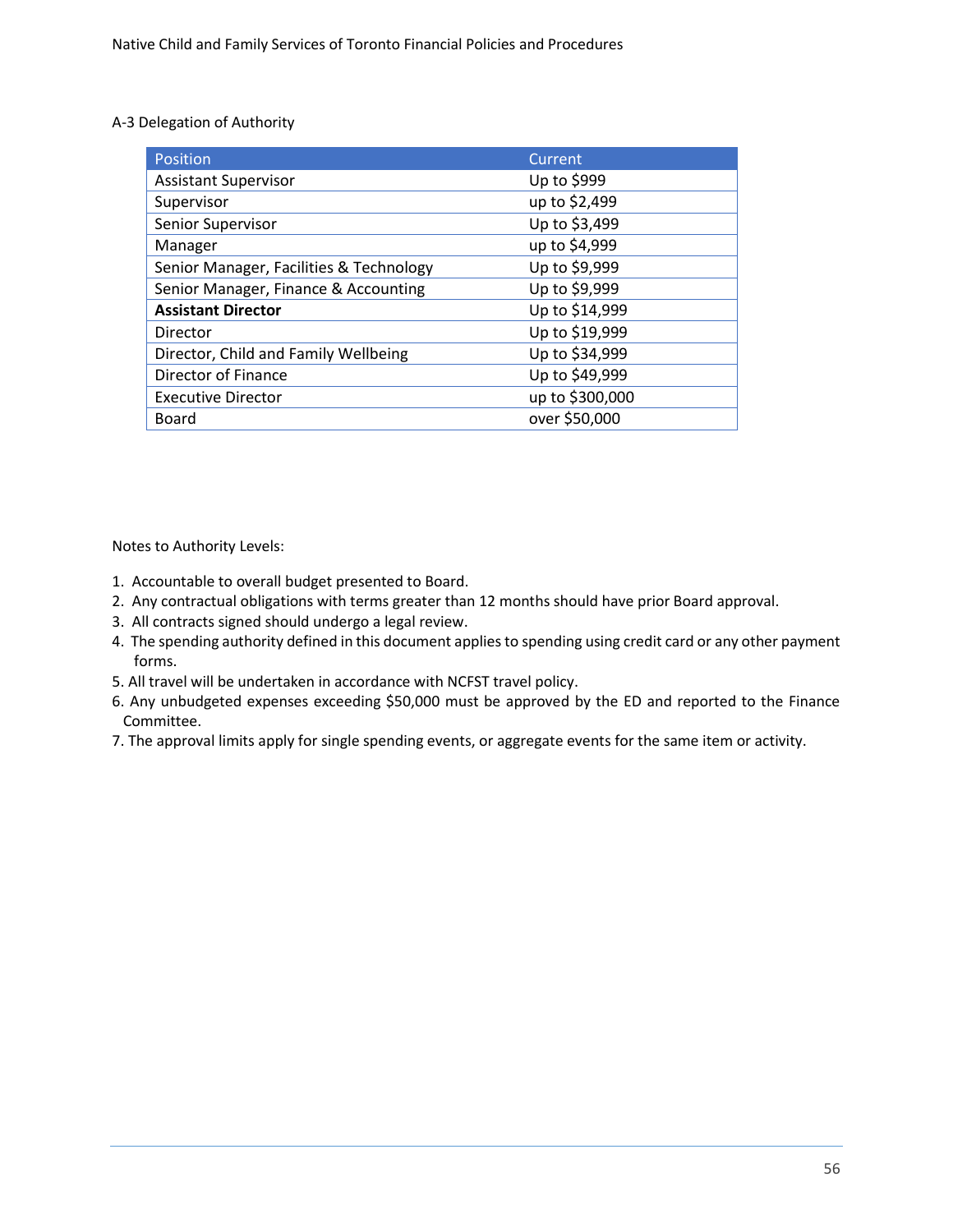#### A-5 NCFST Foster Home Per Diem Rate Schedule

#### A-6 Child Welfare Payment Amounts

| <b>Description</b>                                                               | <b>Monthly Amount per Youth</b> | <b>Notes</b>                                           |
|----------------------------------------------------------------------------------|---------------------------------|--------------------------------------------------------|
| OCBE (payment from<br>Ministry/amount allocated to<br>individual Savings Program | \$116.91                        | Also amount held in reserve for Activities<br>programs |
| CCSY (payment to youth)                                                          | \$1,245.00                      | e.g. allowance, rent, transportation                   |
| VYSA (payment to youth)                                                          | \$1,245.00                      | e.g. allowance, rent, transportation                   |
| Combined net income for<br><b>Targeted Subsidy Eligibility</b>                   | \$97,856                        |                                                        |
| <b>Targeted Subsidy</b>                                                          | \$1,350.00                      | Adoption or Legal Targeted subsidy                     |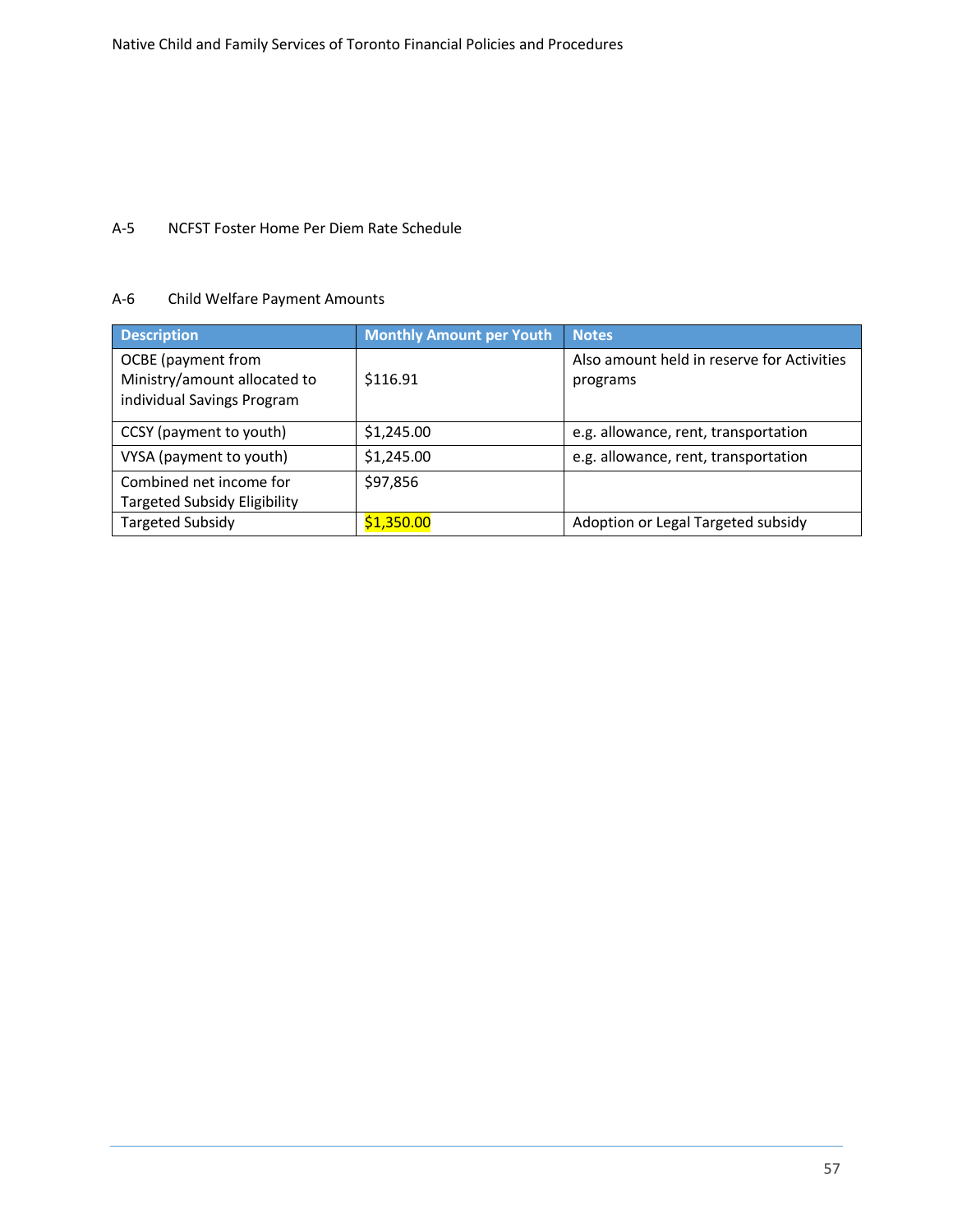# Appendix B – MCSS Directives

- B-1 AO-002-07 Fleet Management and use of Other Road Transportation
- B-2 AO-003-07 Procurement of Goods and Services and Consulting Services and Use of Society Credit Card and Purchasing Cards
- B-3 CW 001-17 Post Executive-Level Staff and Board Member Travel Expenses
- B-4 CW 002-18 Ontario Child Benefit Equivalent (OCBE)
- B-5 CW 003-18 Protection Services for 16 17 Year Olds
- B-6 CW 001-18 Continued Care and Support for Youth (CCSY)
- B-7 CW 004-18 Registered Education Savings Plan (RESPs)